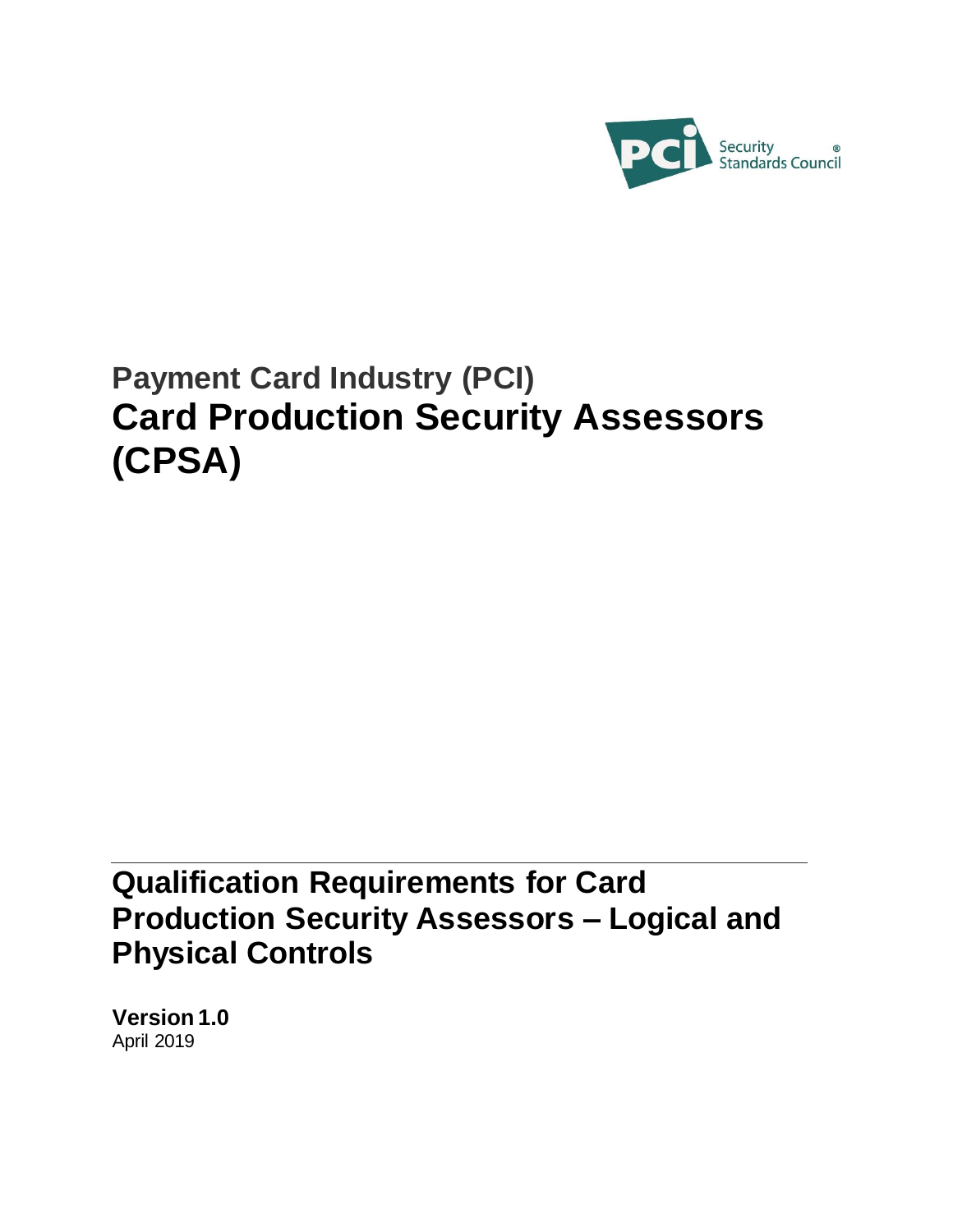

# <span id="page-1-0"></span>**Document Changes**

| Date       | <b>Version</b> | <b>Description</b>                                                                                                     |
|------------|----------------|------------------------------------------------------------------------------------------------------------------------|
| April 2019 | 1.0            | Initial Release of the Card Production Security Assessor Qualification<br>Requirements - Logical and Physical Controls |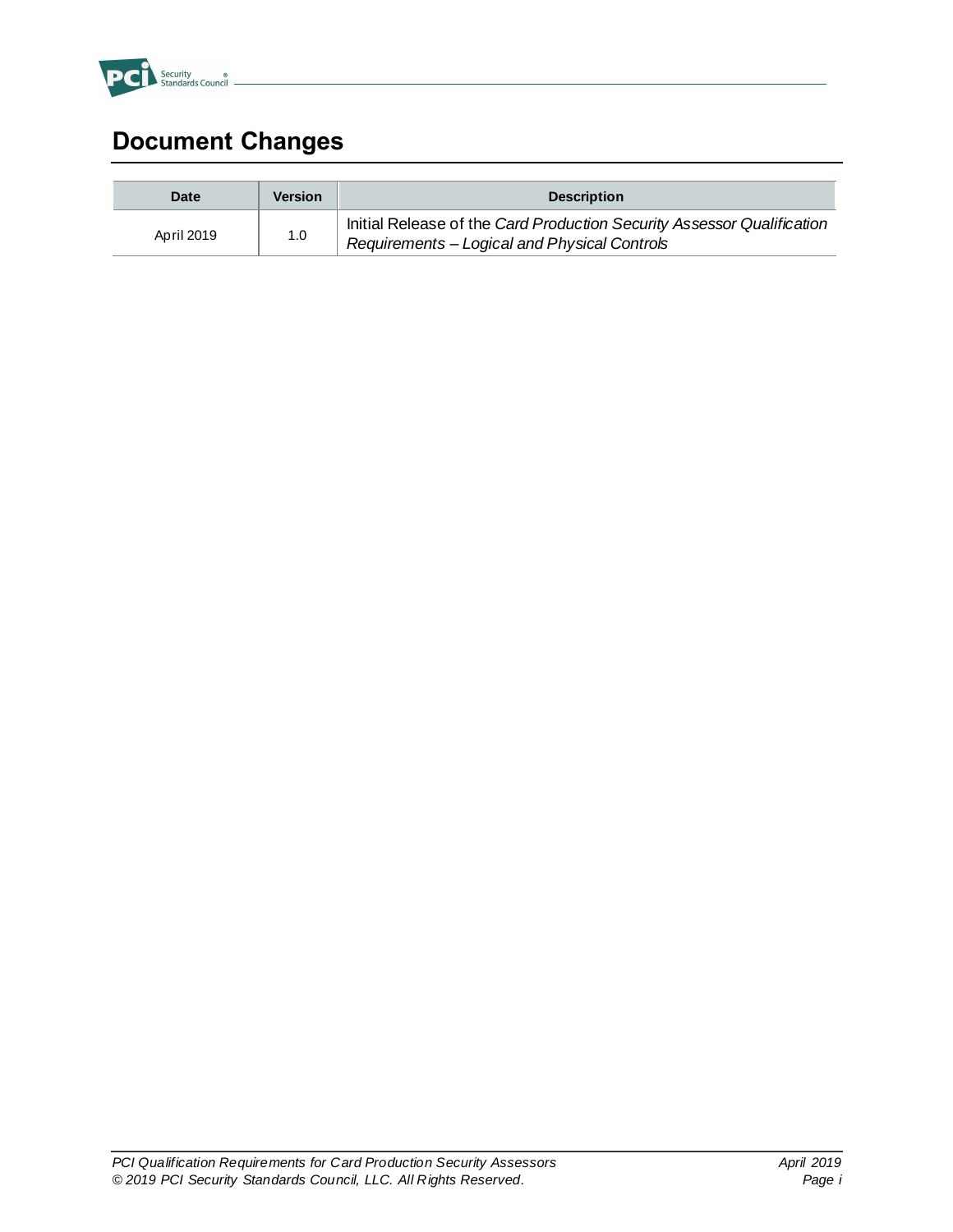

# <span id="page-2-0"></span>**Table of Contents**

| 1                                      |  |  |  |
|----------------------------------------|--|--|--|
| 1.1<br>12<br>1.3<br>14<br>1.5          |  |  |  |
|                                        |  |  |  |
| 2.1<br>2.2<br>2.3<br>2.4<br>2.5        |  |  |  |
| 3                                      |  |  |  |
| 3.1<br>3.2<br>3.3                      |  |  |  |
| 4                                      |  |  |  |
| 4.1<br>4.2<br>4.3<br>4.4<br>4.5<br>4.6 |  |  |  |
| 5                                      |  |  |  |
| 5.1<br>5.2                             |  |  |  |
| 6                                      |  |  |  |
| 6.1<br>6.2<br>6.3                      |  |  |  |
|                                        |  |  |  |
|                                        |  |  |  |
|                                        |  |  |  |
|                                        |  |  |  |
|                                        |  |  |  |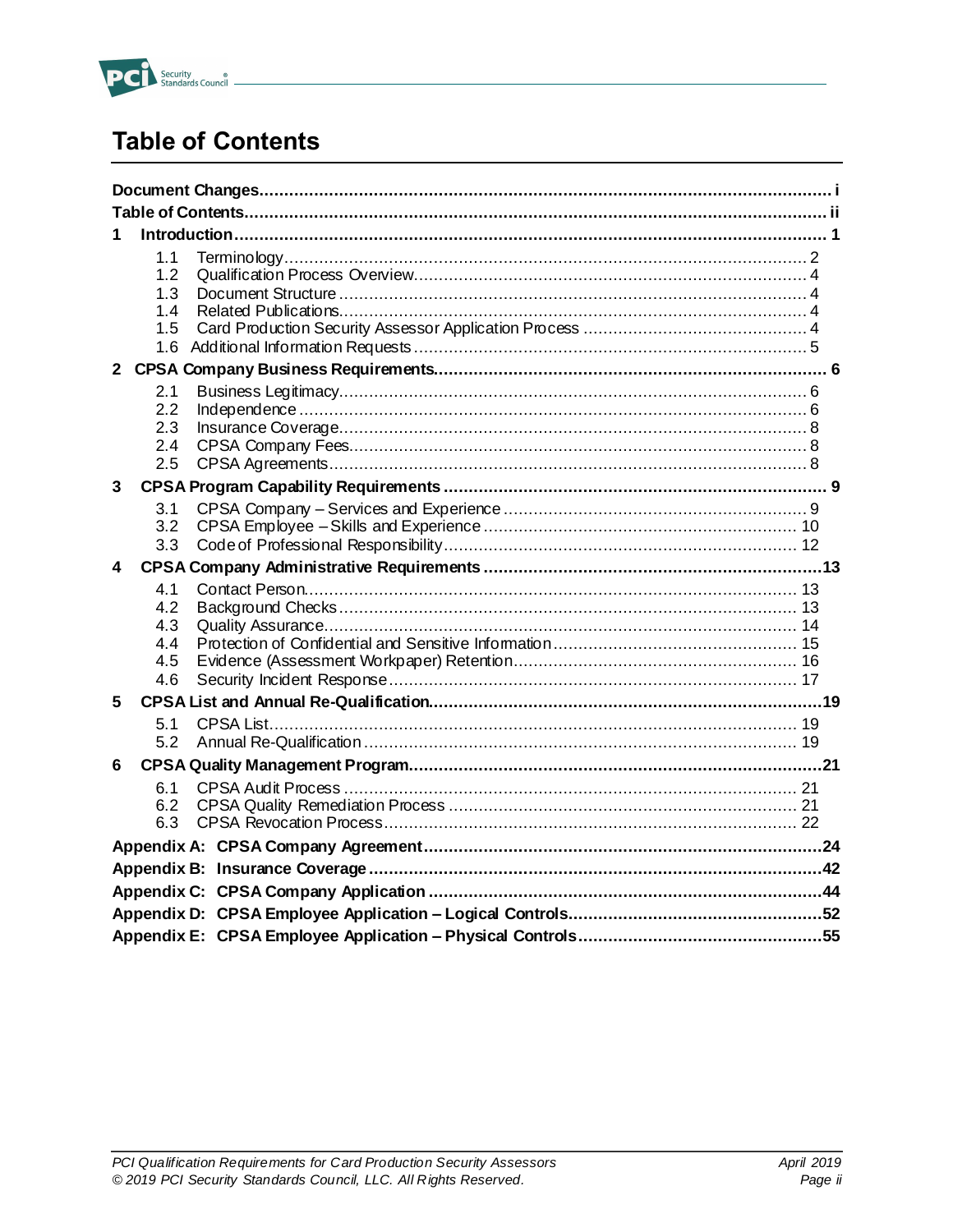

# <span id="page-3-0"></span>**1 Introduction**

These Card Production Security Assessor (CPSA) Qualification Requirements are intended for companies and their employees wishing to qualify under the PCI SSC CPSA Program, and describe the minimum capability and related documentation requirements that a candidate CPSA Company or CPSA Employee must satisfy to be qualified by PCI SSC to perform any PCI Card Production Assessment.

- **The** *PCI Card Production and Provisioning Logical Security Requirements* ("PCI Card Production Logical Security Standard") addresses the logical security controls associated with card production and provisioning such as:
	- − EMV data preparation
	- − Pre-personalization
	- − Card embossing
	- − IC and magnetic-stripe personalization
	- PIN generation
	- − PIN mailers
	- − Card carriers
	- − Distribution
- **The** *PCI Card Production and Provisioning Physical Security Requirements* ("PCI Card Production Physical Security Standard") addresses the physical security controls associating with card production activities such as:
	- − Card Manufacturing
	- − Chip embedding
	- − Personalization
	- − Storage
	- − Mailing
	- Shipping or delivery
	- − Fulfillment

This document outlines the requirements for qualification as a CPSA Company or CPSA Employee.

The PCI Card Production Logical Security Standard and PCI Card Production Physical Security Standard are maintained by PCI SSC and available through the Website.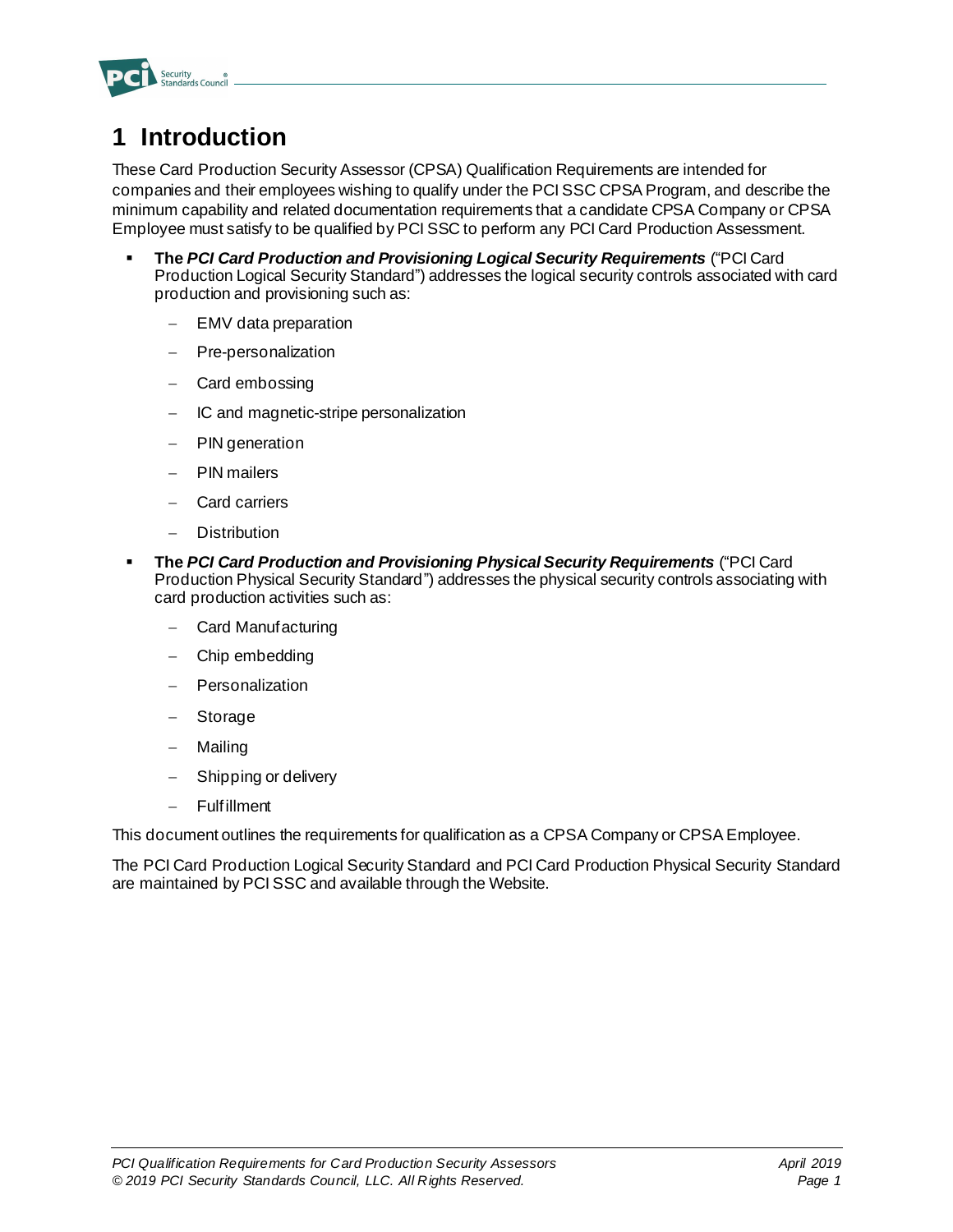

# <span id="page-4-0"></span>**1.1 Terminology**

Throughout these CPSA Qualification Requirements, the following terms shall have the following meanings:

| <b>Term</b>                                                                 | <b>Meaning</b>                                                                                                                                                                                                                                                                                                                                                                                            |  |  |  |
|-----------------------------------------------------------------------------|-----------------------------------------------------------------------------------------------------------------------------------------------------------------------------------------------------------------------------------------------------------------------------------------------------------------------------------------------------------------------------------------------------------|--|--|--|
| <b>Card Production Entity</b>                                               | A company that performs card production and provisioning activities<br>such as card manufacturing, chip imbedding, data preparation, pre-<br>personalization, card embossing, integrated chip (IC) and magnetic-<br>stripe personalization, PIN generation, PIN mailers, card carriers, and<br>distribution.                                                                                              |  |  |  |
| <b>Card Production</b><br><b>Security Assessor</b><br>(CPSA) Company        | A company that has been qualified, and continues to be qualified, by<br>PCI SSC to perform PCI Card Production Assessments.                                                                                                                                                                                                                                                                               |  |  |  |
| <b>Card Production Security</b><br>Assessor (CPSA)<br>Employee              | An individual who is employed by a CPSA Company and satisfies and<br>continues to satisfy all CPSA Requirements applicable to CPSA<br>Employees. Card Production Security Assessor Employees may be<br>qualified by PCI SSC to assess compliance against the PCI Card<br>Production Logical Security Standard, the PCI Card Production<br>Physical Standard, or both.                                     |  |  |  |
| <b>Card Production Security</b><br>Assessor - Logical<br>Controls (CPSA-L)  | A CPSA Employee who satisfies and continues to satisfy all CPSA<br>Requirements for qualification by PCI SSC to perform Logical PCI Card<br>Production Assessments.                                                                                                                                                                                                                                       |  |  |  |
| <b>Card Production Security</b><br>Assessor - Physical<br>Controls (CPSA-P) | A CPSA Employee who satisfies and continues to satisfy all CPSA<br>Requirements for qualification by PCI SSC to perform Physical PCI<br>Card Production Assessments.                                                                                                                                                                                                                                      |  |  |  |
| <b>Card Production Security</b><br>Assessor (CPSA) List                     | The then-current list of CPSA Assessor Companies published by PCI<br>SSC on the Website.                                                                                                                                                                                                                                                                                                                  |  |  |  |
| <b>Card Production Security</b><br>Assessor (CPSA)<br>Program               | The program operated by PCI SSC in connection with which companies<br>and their employees may achieve qualification by PCI SSC for<br>purposes of performing assessments of compliance with the PCI Card<br>Production Logical Security Standard and/or the PCI Card Production<br>Physical Security Standard for purposes of such program, as further<br>described herein and in the CPSA Program Guide. |  |  |  |
| <b>Card Production Security</b><br>Assessor (CPSA)<br>Program Guide         | The then-current version of the PCI Card Production Security Assessor<br>Program Guide, as from time to time amended and made available on<br>the Website. The CPSA Program Guide provides guidance to primary<br>contacts and assessors on the CPSA Program.                                                                                                                                             |  |  |  |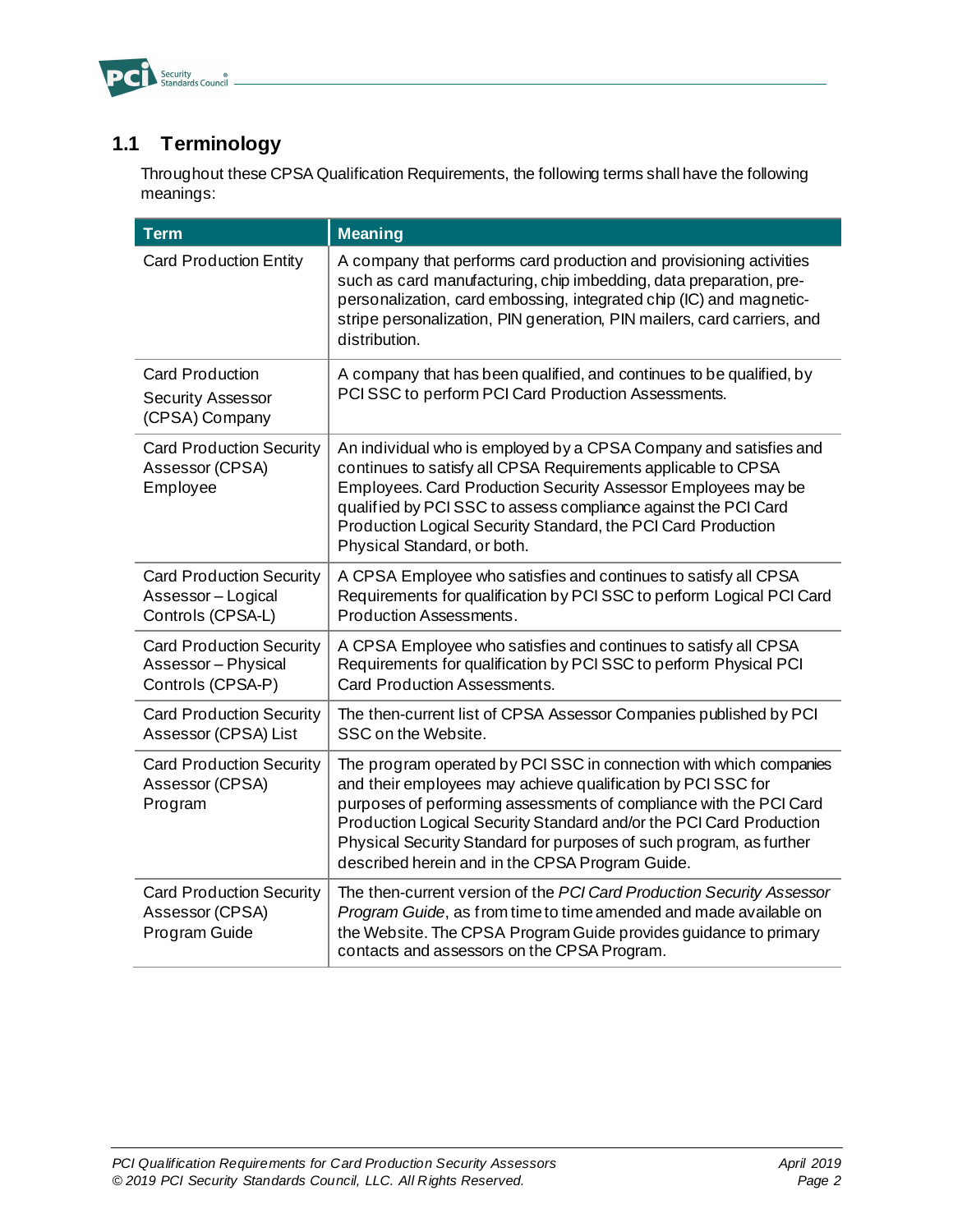

| <b>Term</b>                                                                      | <b>Meaning</b>                                                                                                                                                                                                                                                                                                                                                                                                                                                                                                                                                                                                                                                                                                                                                                                                                                                                                                                                                                                                    |  |  |  |
|----------------------------------------------------------------------------------|-------------------------------------------------------------------------------------------------------------------------------------------------------------------------------------------------------------------------------------------------------------------------------------------------------------------------------------------------------------------------------------------------------------------------------------------------------------------------------------------------------------------------------------------------------------------------------------------------------------------------------------------------------------------------------------------------------------------------------------------------------------------------------------------------------------------------------------------------------------------------------------------------------------------------------------------------------------------------------------------------------------------|--|--|--|
| <b>CPSA Agreement</b>                                                            | The then-current version of the CPSA Company Agreement attached<br>as Appendix A to the CPSA Qualification Requirements.                                                                                                                                                                                                                                                                                                                                                                                                                                                                                                                                                                                                                                                                                                                                                                                                                                                                                          |  |  |  |
| <b>CPSA Requirements</b>                                                         | With respect to a given CPSA Company or CPSA Employee, the<br>applicable requirements and obligations thereof pursuant to the CPSA<br>Qualification Requirements, the CPSA Program Guide, the CPSA<br>Agreement, each addendum, supplement, or other agreement or<br>attestation entered into between such CPSA Company or CPSA<br>Employee and PCI SSC, and any and all other policies, procedures,<br>requirements, validation or qualification requirements, or obligations<br>imposed, mandated, provided for or otherwise established by PCI SSC<br>from time to time in connection with the CPSA Program, including but<br>not limited, to all policies, procedures, requirements, standards,<br>obligations of all applicable training programs, quality assurance<br>programs, remediation programs, program guides, and other related<br>CPSA Program materials, including without limitation those relating to<br>probation, fines, penalties, oversight, remediation, suspension and/or<br>revocation. |  |  |  |
| Logical PCI Card<br><b>Production Assessment</b>                                 | Assessment of a Card Production Entity to validate compliance with the<br>PCI Card Production Logical Security Standard for CPSA Program<br>purposes.                                                                                                                                                                                                                                                                                                                                                                                                                                                                                                                                                                                                                                                                                                                                                                                                                                                             |  |  |  |
| <b>PCI Card Production</b><br>Assessment                                         | Logical PCI Card Production Assessment or Physical PCI Card<br>Production Assessment.                                                                                                                                                                                                                                                                                                                                                                                                                                                                                                                                                                                                                                                                                                                                                                                                                                                                                                                             |  |  |  |
| <b>PCI Card Production</b><br><b>Standards</b>                                   | The then-current versions of (or successor documents to) the PCI Card<br>Production Logical Security Standard and the PCI Card Production<br>Physical Security Standard, as from time to time amended and made<br>available on the Website.                                                                                                                                                                                                                                                                                                                                                                                                                                                                                                                                                                                                                                                                                                                                                                       |  |  |  |
| <b>Physical PCI Card</b><br><b>Production Assessment</b>                         | Assessment of a Card Production Entity to validate compliance with the<br>PCI Card Production Physical Security Standard for CPSA Program<br>purposes.                                                                                                                                                                                                                                                                                                                                                                                                                                                                                                                                                                                                                                                                                                                                                                                                                                                            |  |  |  |
| Template for Card<br>Production Report on<br>Compliance (Card<br>Production ROC) | The mandatory template for documenting and reporting the results of a<br>PCI Card Production Assessment to Participating Payment Brands, as<br>made available on the Website.                                                                                                                                                                                                                                                                                                                                                                                                                                                                                                                                                                                                                                                                                                                                                                                                                                     |  |  |  |
| Website                                                                          | The then-current PCI SSC Web site (and its accompanying Web<br>pages), which is currently available at<br>http://www.pcisecuritystandards.org.                                                                                                                                                                                                                                                                                                                                                                                                                                                                                                                                                                                                                                                                                                                                                                                                                                                                    |  |  |  |

All capitalized terms used in these CPSA Qualification Requirements without definition shall have the meanings ascribed to them in the CPSA Agreement, as applicable.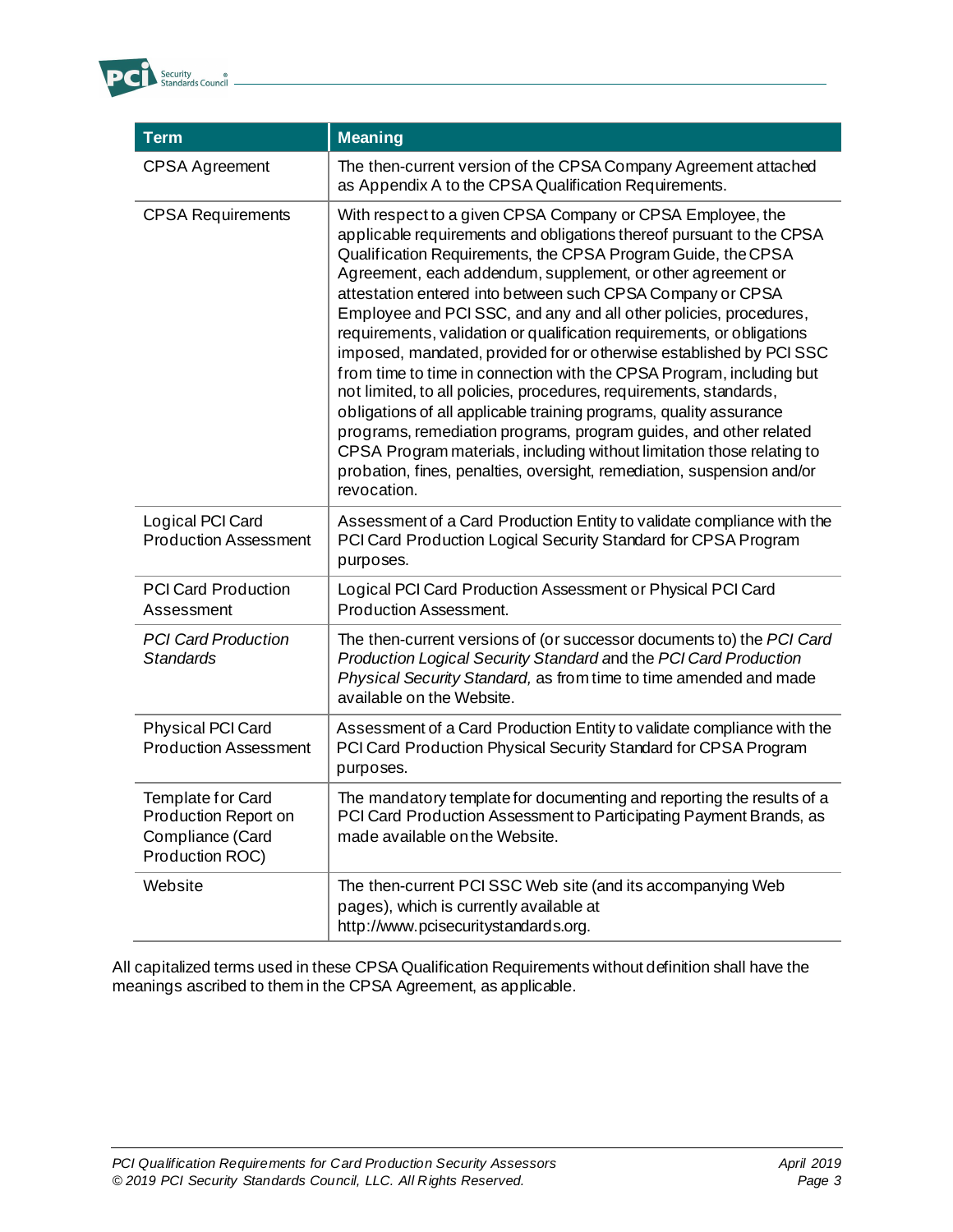

# <span id="page-6-0"></span>**1.2 Qualification Process Overview**

The CPSA Program qualification process involves the qualification of the company and each candidate CPSA Employee thereof who will be performing PCI Card Production Assessments.

To initiate the qualification process, the candidate CPSA Company must sign the CPSA Agreement *(*Appendix A) in unmodified form and submit it to PCI SSC along with the company's executed CPSA Company Application (See Appendix C). Additionally, a CPSA Employee Application (See Appendix D for CPSA – Logical Controls, Appendix E for CPSA – Physical Controls) must be completed for each company employee seeking CPSA Employee qualification and submitted to PCI SSC.

## <span id="page-6-1"></span>**1.3 Document Structure**

This document (among other things) defines the requirements that CPSA Companies and CPSA Employees must meet to become Card Production Security Assessors. The document is structured in four sections as follows.

**Section 1: Introduction** offers a high-level overview of the CPSA Program application process.

**Section 2: CPSA Company Business Requirements** covers minimum business requirements that must be met by the CPSA Company prior to joining the CPSA Program. This section outlines everything the CPSA Company must provide to PCI SSC.

**Section 3: CPSA Program Capability Requirements** reviews the information and documentation necessary to demonstrate the CPSA Company's service expertise, as well as the qualifications of its employees.

**Section 4: CPSA Company Administrative Requirements** focuses on the standards to meet regarding the logistics of doing business as a CPSA Company, including adherence to PCI SSC procedures documented in the CPSA Program Guide, quality assurance, and protection of confidential and sensitive information.

*Note:*

*QSA Companies in Good Standing are deemed to satisfy many (but not all) of the CPSA Company requirements as indicated on the CPSA Company Application (Appendix C).*

# <span id="page-6-2"></span>**1.4 Related Publications**

This document should be used in conjunction with the current, publicly available version of the following other PCI SSC publications (or successor documents), each available through the PCI SSC Website:

- *Payment Card Industry (PCI) Card Production and Provisioning Logical Security Requirements*
- *Payment Card Industry (PCI) Card Production and Provisioning Physical Security Requirements*
- *Payment Card Industry (PCI) Card Production Security Assessors (CPSA) Program Guide*

# <span id="page-6-3"></span>**1.5 Card Production Security Assessor Application Process**

This document describes the information that must be provided to PCI SSC as part of the CPSA application and qualification process. Each outlined requirement is followed by the information that must be submitted to document that the CPSA Company and CPSA Employee meet or exceed the stated requirements.

All company applications must include a signed CPSA Agreement (Appendix A) and a completed and signed application form for each candidate CPSA Employee (in accordance with Section 3.2.2 below), which can be found in Appendices D and E. The CPSA Agreement is binding in English even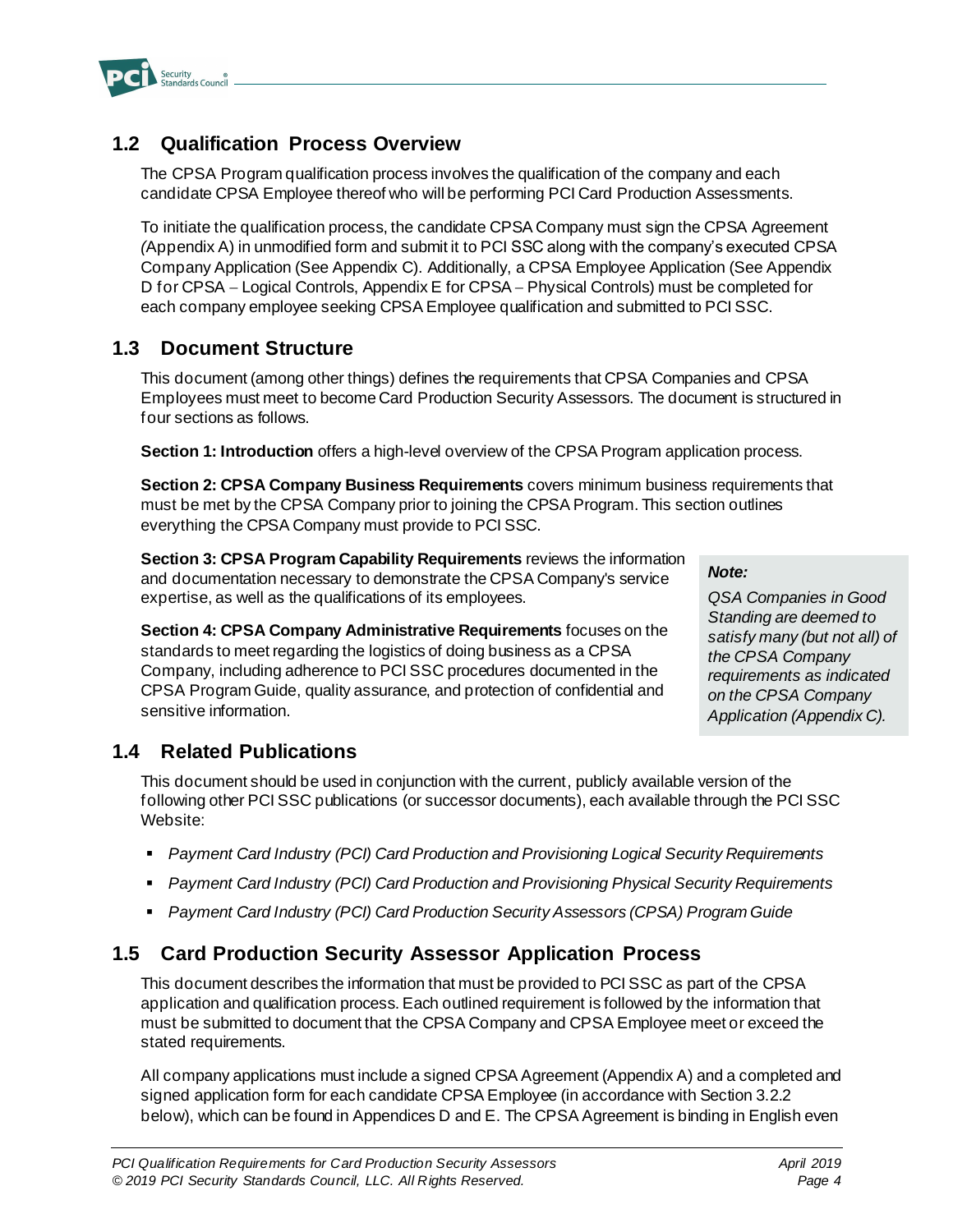

if the CPSA Agreement was translated and reviewed in another language. All other documentation provided by the CPSA Company (or candidate) in a language other than English must be accompanied by a certified English translation (examples include business licenses and insurance certificates).

Applicants should submit their completed application packages to PCI SSC via the Assessor Portal.

Applications that have not been approved or rejected after 180 days from submittal will be deleted.

*Important Note: PCI SSC reserves the right to reject any application from any applicant (company or employee) that PCI SSC determines has committed, within two (2) years prior to the application date, any conduct that would have been considered a "Violation" for purposes of the CPSA Qualification Requirements or CPSA Agreement if committed by a CPSA Company or CPSA Employee. The period of ineligibility will be a minimum of one (1) year, as determined by PCI SSC in a reasonable and non-discriminatory manner, in light of the circumstances.* 

## <span id="page-7-0"></span>**1.6 Additional Information Requests**

In an effort to maintain the integrity of the CPSA Program, PCI SSC may request from time to time that CPSA Companies and/or CPSA Employees submit additional information or materials in order to demonstrate adherence to applicable requirements, as part of the applicable qualification or requalification process, or as part of the CPSA Program approval or quality assurance process, including but not limited to in connection with remediation, revocation, or appeals. All such information and materials must be submitted in accordance with the corresponding PCI SSC request, in English or with a certified English translation, within three (3) weeks of the corresponding PCI SSC request or as otherwise requested by PCI SSC.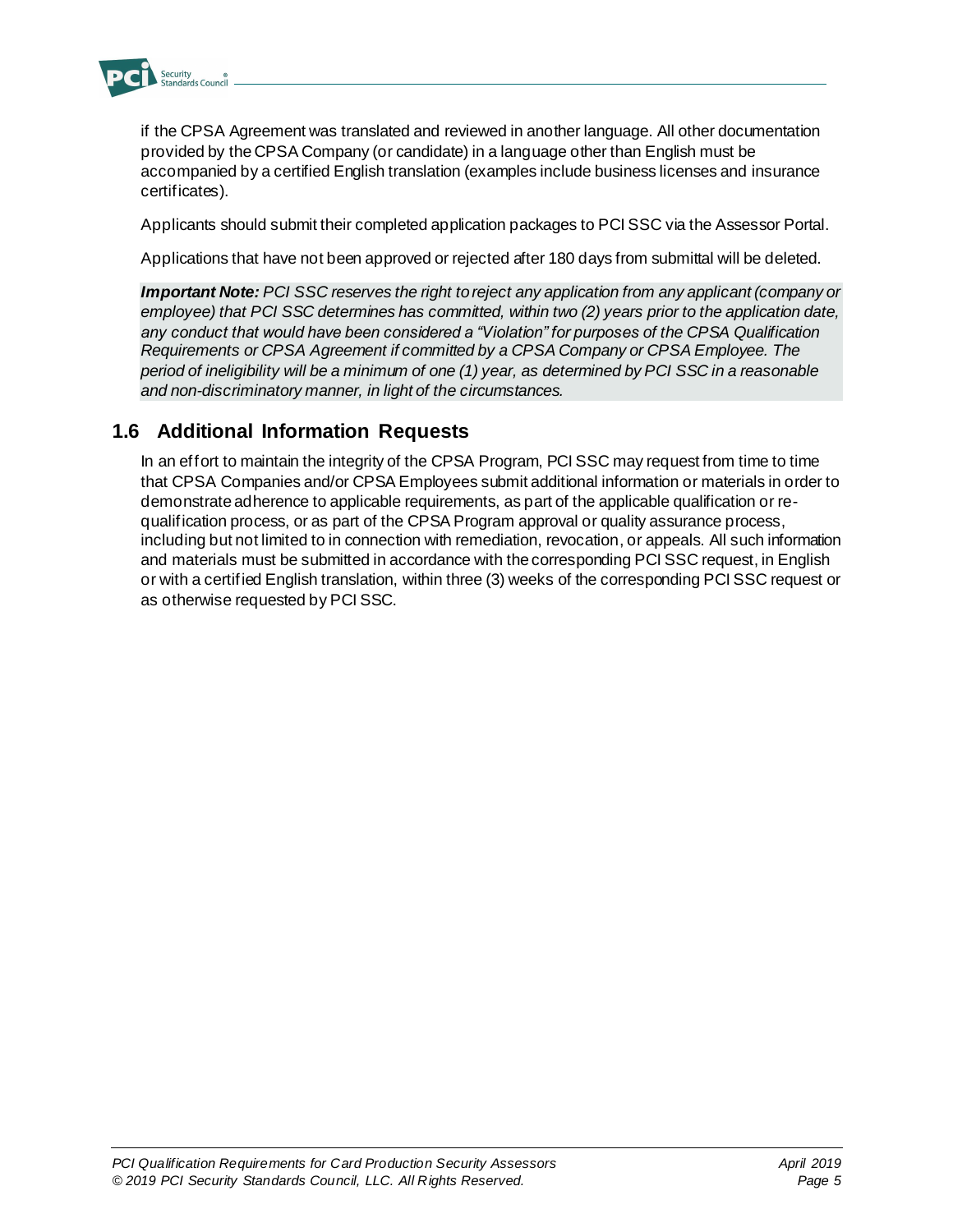

# <span id="page-8-0"></span>**2 CPSA Company Business Requirements**

This section describes the minimum business requirements for CPSA Companies, and related information that must be provided to PCI SSC by each candidate CPSA Company regarding its business legitimacy, independence, and required insurance coverage.

## <span id="page-8-1"></span>**2.1 Business Legitimacy**

#### *2.1.1 Requirement*

Each candidate CPSA Company must be recognized as a legal entity.

#### *2.1.2 Provisions*

The following information must be provided to PCI SSC:

- Copy of current CPSA Company (or candidate CPSA Company) formation document or equivalent approved by PCI SSC (the "Business License"), including year of incorporation, and list of location(s) of offices (Refer to PCI Business License Requirements in the Documents Library on the Website for more information.)
- To the extent permitted by applicable law, written statements describing all past or present allegations or convictions of any fraudulent or criminal activity involving the CPSA Company, CPSA Company candidate or any principal thereof, and any CPSA Employee or CPSA Company candidate thereof, and the status and resolution
- Written statements describing any past or present appeals or revocations of any qualification issued by PCI SSC to the CPSA Company (or any predecessor entity or, unless prohibited by applicable law, any CPSA Employee of any of the foregoing), and the current status and any resolution thereof

## <span id="page-8-2"></span>**2.2 Independence**

### *2.2.1 Requirement*

The CPSA Company must adhere to professional and business ethics, perform its duties with objectivity, and limit sources of influence that might compromise its independent judgment in performing PCI Card Production Assessments.

The CPSA Company must have a code-of-conduct policy and provide the policy to PCI SSC upon request. The CPSA Company's code-of-conduct policy must support—and never contradict—the PCI SSC Code of Professional Responsibility.

The CPSA Company must adhere to all independence requirements as established by PCI SSC, including without limitation, the following:

The CPSA Company will not undertake to perform any PCI Card Production Assessment of any entity that it controls, is controlled by, is under common control with, or in which it holds any investment.

*Note: CPSA Employees are permitted to be employed by only one CPSA Company at any given time*.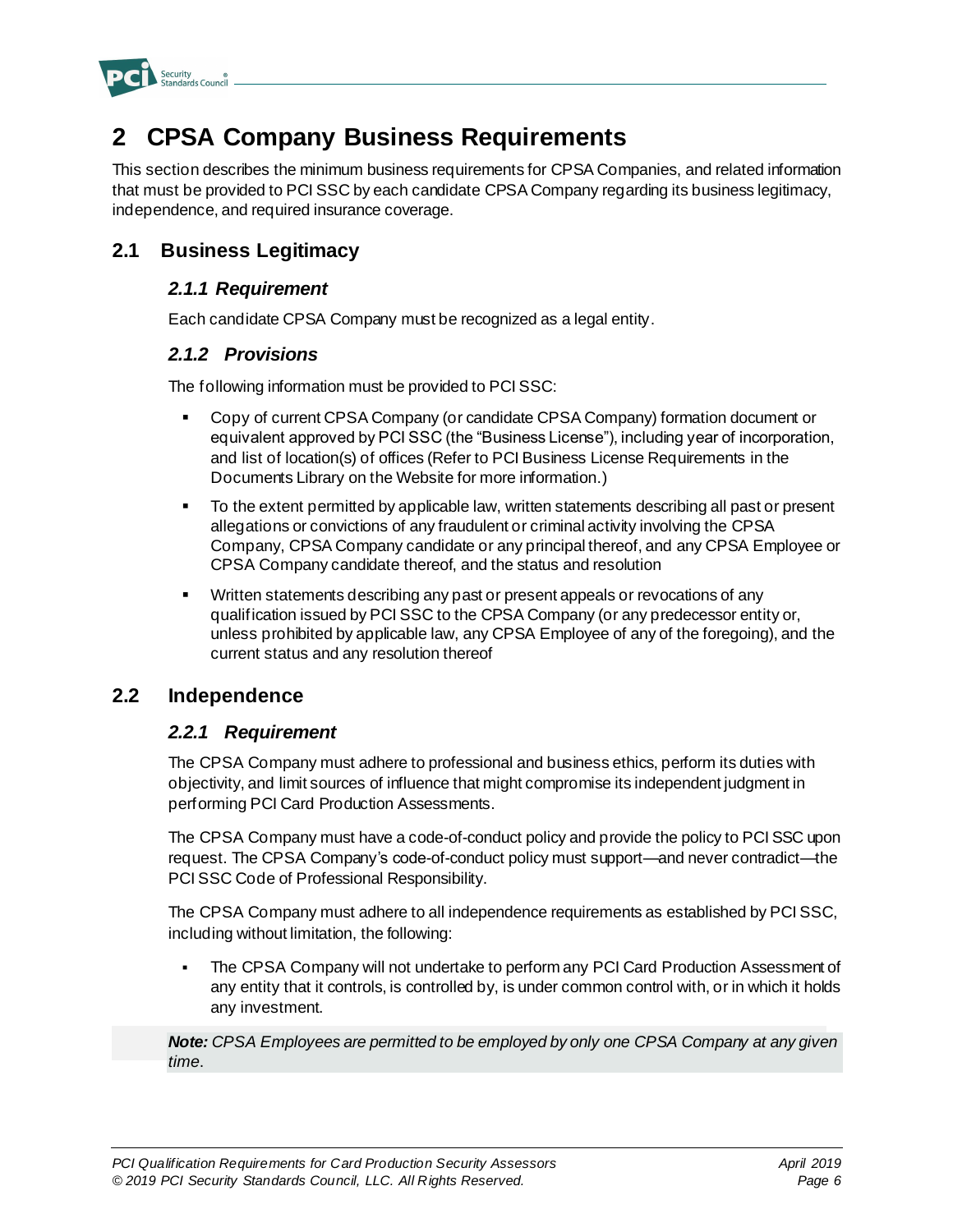

- The CPSA Company must not (and will not) have offered, been offered, been provided, or have accepted any gift, gratuity, service, or other inducement to any employee of PCI SSC or to any customer, in order to enter into the CPSA Agreement or any agreement with a customer, or to provide CPSA Company-related services.
- The CPSA Company must fully disclose in the Card Production ROC if it assesses any customer that uses any security-related device, application, product or solution that is developed, manufactured, sold, resold, licensed, or otherwise made available to the applicable customer by the CPSA Company, or to which the CPSA Company owns the rights, or that the CPSA Company has configured or manages, including but not limited to the following:
	- − Application or network firewalls
	- − Intrusion detection/prevention systems
	- − Database or other storage solutions
	- − Encryption solutions
	- Security audit log solutions
	- − File integrity monitoring solutions
	- − Anti-virus solutions
	- − Vulnerability scanning services or solutions
	- − EMV Data Preparation Solutions
	- − Personalization Equipment
- The CPSA Company must not recommend products or solutions for remediating findings but can make Card Production Entities aware of solutions that exist.
- The CPSA Company must enforce separation of duties to ensure CPSA Employees conducting PCI Card Production Assessments are not subject to any conflict of interest.
- The CPSA Company will not use its status as a "listed CPSA Company" to market services unnecessary to bring CPSA Company clients into compliance with the PCI Card Production.
- The CPSA Company must not misrepresent any requirement of the PCI Card Production Standards in connection with its promotion or sales of services to its clients, or state or imply that the PCI Card Production Standards require usage of the CPSA Company's products or services.
- The CPSA Company must notify its CPSA Employees of the independence requirements provided for in this document, as well as CPSA Company's independence policy, at least annually.

### *2.2.2 Provisions*

The CPSA Company (or candidate CPSA Company) must describe its practices to maintain and assure employee and CPSA Company independence with respect to all PCI Card Production Assessments, including but not limited to practices, organizational structure, separation of duties, and employee education in place to prevent conflicts of interest. The description must address each requirement listed in Section 2.2.1.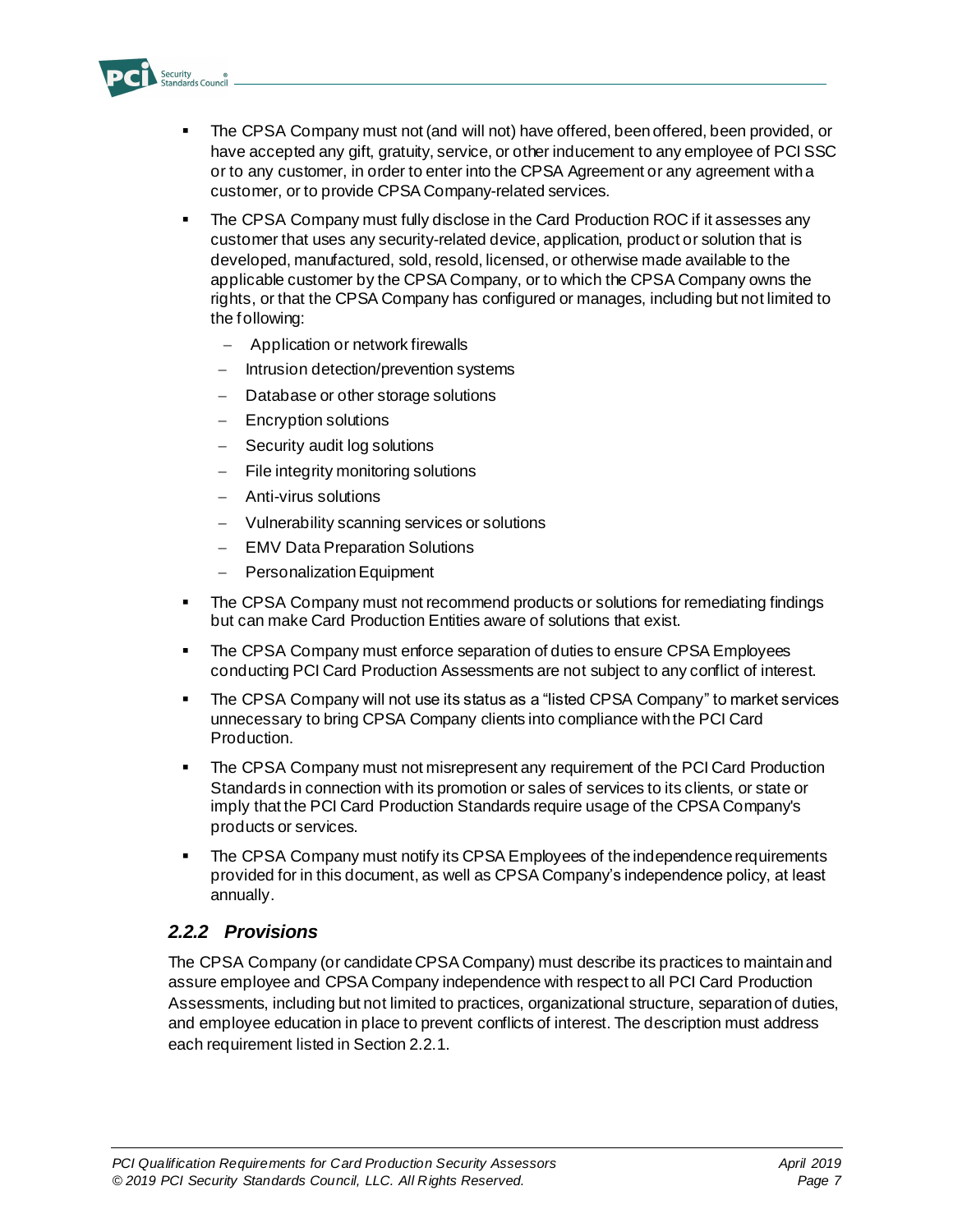

# <span id="page-10-0"></span>**2.3 Insurance Coverage**

### *2.3.1 Requirement*

At all times while its CPSA Agreement is in effect, the CPSA Company shall maintain such insurance, coverage, exclusions and deductibles with such insurers as PCI SSC may reasonably request or require to adequately insure the CPSA Company for its obligations and liabilities under the CPSA Agreement, including without limitation the CPSA Company's indemnification obligations.

The CPSA Company must adhere to all requirements for insurance coverage required by PCI SSC, including without limitation the requirements in Appendix B, "Insurance Coverage," which includes details of required insurance coverage.

### *2.3.2 Provisions*

The CPSA Company (or candidate CPSA Company) must provide a proof-of-coverage statement to PCI SSC to demonstrate that insurance coverage matches PCI SSC requirements and locally set insurance coverage requirements (see Appendix B).

## <span id="page-10-1"></span>**2.4 CPSA Company Fees**

### *2.4.1 Requirement*

Each CPSA Company must provide to PCI SSC all fees required by PCI SSC in connection with the CPSA Company's (or its CPSA Employees') participation in the CPSA Program (collectively, "CPSA Program Fees"

- CPSA Company fees
- Annual CPSA Company re-qualification fees for subsequent years
- Annual training fee for each CPSA Employee (or candidate)

*Note: All CPSA Program fees are specified on the Website in the PCI SSC Programs Fee Schedule and are subject to change.*

## <span id="page-10-2"></span>**2.5 CPSA Agreements**

### *2.5.1 Requirement*

In order to participate in the CPSA Program, PCI SSC requires that all agreements between PCI SSC and the CPSA Company (including the CPSA Agreement) be signed by a duly authorized officer of the CPSA Company, submitted in unmodified form to PCI SSC prior to submitting applicants to the CPSA Program. Pursuant to the CPSA Agreement, the CPSA Company agrees to comply with all applicable CPSA Requirements.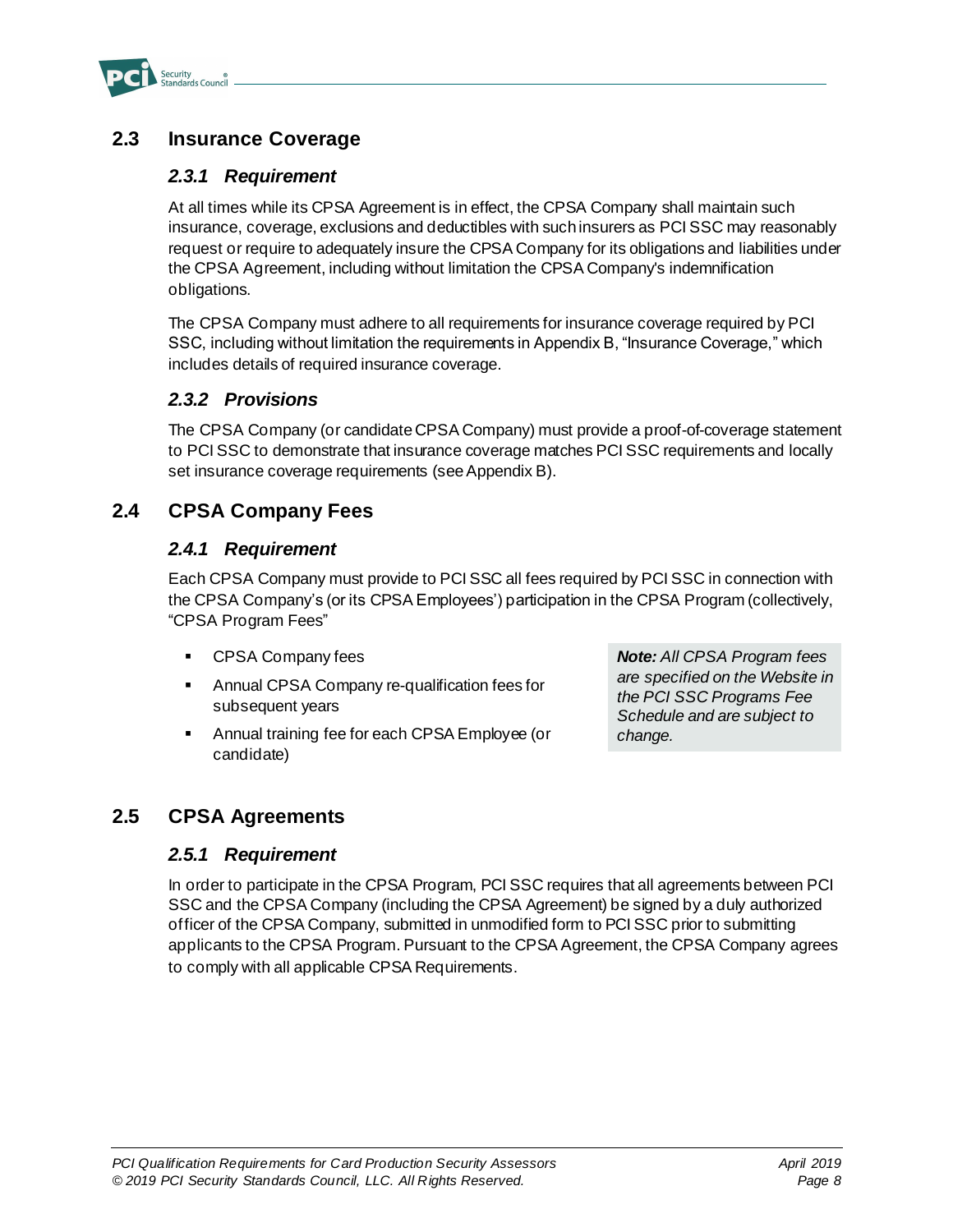

# <span id="page-11-0"></span>**3 CPSA Program Capability Requirements**

## <span id="page-11-1"></span>**3.1 CPSA Company – Services and Experience**

#### *3.1.1 Requirements*

The CPSA Company must possess technical security assessment experience similar or related to PCI Card Production Assessments.

The CPSA Company must have a dedicated information security practice that includes staff with specific job functions that support the information security practice.

A CPSA Company must have at least one CPSA Employee at all times.

### *3.1.2 Provisions*

The following information must be provided to PCI SSC:

- Description of the applicant CPSA Company's experience and knowledge with information security audit engagements, preferably related to payment systems, equal to at least one year or three separate audits
- Description of the applicant CPSA Company's relevant areas of specialization within information security—for example, network security, database and application security, and incident response—demonstrating at least one area of specialization
- Evidence of a dedicated security practice, such as:
	- The total number of employees on staff and the number of those performing security assessments
- Brief description of other core business offerings
- List of languages supported by the applicant CPSA Company
- Two client references from security engagements performed by the applicant CPSA Company within the last 12 months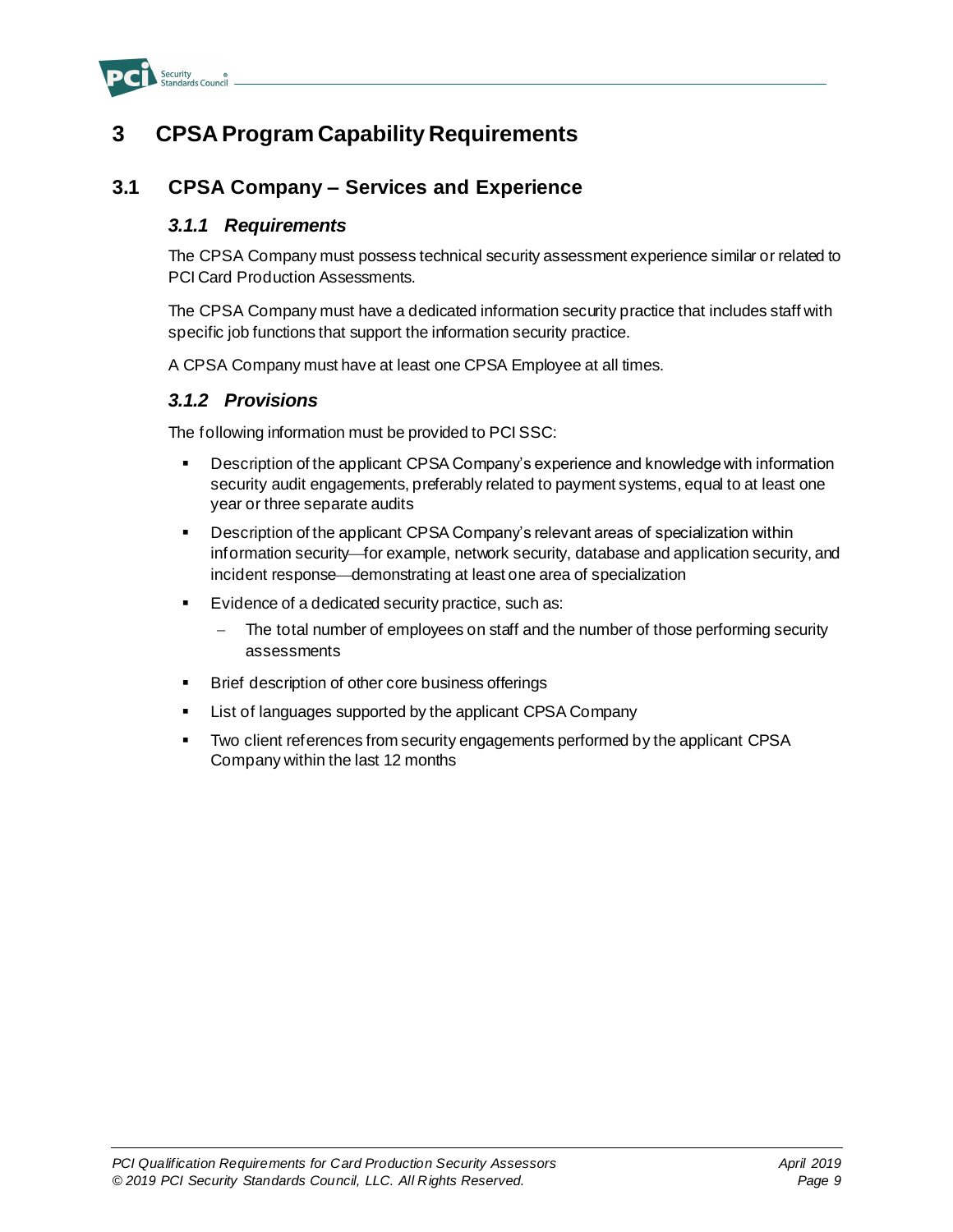

# <span id="page-12-0"></span>**3.2 CPSA Employee – Skills and Experience**

Each CPSA Employee performing or managing PCI Card Production Assessments must be qualified by PCI SSC as either a Card Production Security Assessor – Logical Controls or a Card Production Security Assessor – Physical Controls. While in good standing or in remediation, a Card Production Security Assessor – Logical Controls is qualified by PCI SSC to conduct assessments against the PCI Card Production Logical Security Standard, and a Card Production Security Assessor – Physical Controls is qualified by PCI SSC to conduct assessment against the PCI Card Production Physical Security Standard. A CPSA Employee may qualify for either or both categories. CPSA Employees (for both Logical Controls and Physical Controls) are responsible for the following:

- Performing Logical or Physical (as applicable) PCI Card Production Assessments.
- Verifying the work product addresses all PCI Card Production Assessment procedure steps and supports the validation status of the Card Production Entity.
- **EXECT:** Strictly following the PCI Card Production and Provisioning Security Requirements (both Logical and Physical).
- Producing the final Card Production ROC and Card Production Attestation of Compliance (AOC).

### *3.2.1 Requirements*

#### **3.2.1.1 CPSA Employee for Logical Controls Status Requirements**

Each CPSA Employee performing or managing Logical PCI Card Production Assessments must satisfy the following requirements:

- Pass background checks required per Section 4.2.
- Possess a minimum of five years of experience in Cryptography and/or Key Management which includes:
	- Cryptographic techniques including cryptographic algorithms, key management, and key lifecycle
	- − Knowledge of industry standards for cryptographic techniques and key management, including but not limited to ISO 11568 and 13491, ANSI X9.24 and X9.97, and FIPS 140-2
	- Public key infrastructure (PKI) and the role and operations of a Certification Authority (CA) and Registration Authority (RA)
	- − Hardware security modules (HSMs) operations, policies, and procedures
	- − Physical security techniques for high-security areas
	- − Key-loading devices (KLDs) and key-management methods, such as Master/Session or DUKPT
- Possess a minimum of five years of experience in network security and systems security. A working knowledge of application security is highly recommended.
- Possess at least five years of experience in IT auditing or security assessments.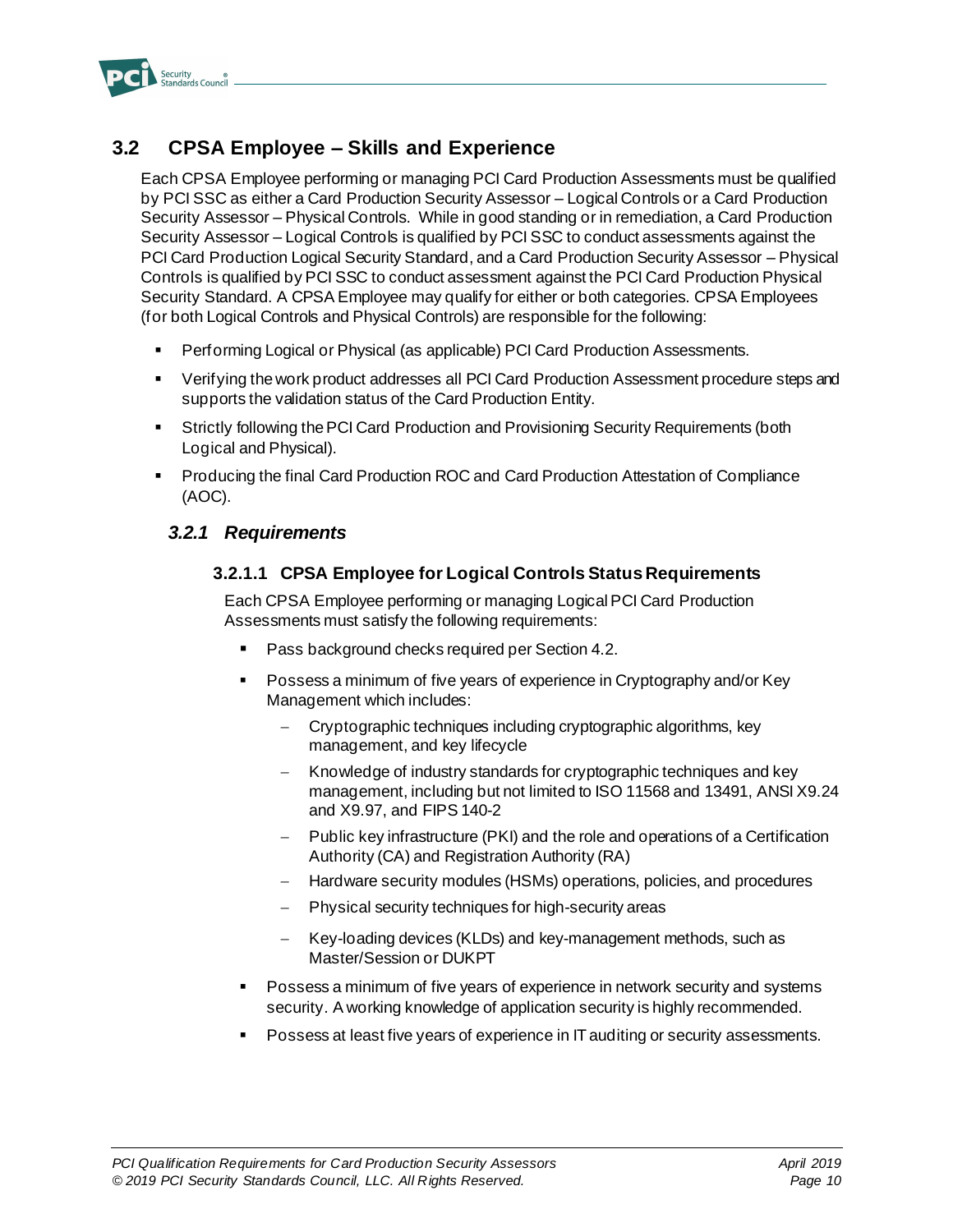

- Possess at least one of the following accredited, industry-recognized professional certifications from each list:
	- − **List A – Information Security**
		- (ISC)2 Certified Information System Security Professional (CISSP)
		- ISACA Certified Information Security Manager (CISM)
		- Certified ISO 27001 Lead Implementer1
	- − **List B – Audit**
		- ISACA Certified Information Systems Auditor (CISA)

*Note: "Provisional" auditor designations do not meet the requirement.*

- GIAC Systems and Network Auditor (GSNA)
- Certified ISO 27001, Lead Auditor, Internal Auditor 1
- IRCA ISMS Auditor or higher (e.g., Auditor/Lead Auditor, Principal Auditor)
- IIA Certified Internal Auditor (CIA)
- Be an employee of the CPSA Company.

#### **3.2.1.2 CPSA Employee for Physical Controls Status Requirements**

Each CPSA Employee performing or managing Physical PCI Card Production Assessments must satisfy the following requirements:

- Pass background checks required per Section 4.2.
- Possess a minimum of four years of work experience in physical security or have a current Physical Security Professional (PSP) or Certified Protection Professional (CPP) certification with two years of work experience in physical security.
- Possess a minimum of four years of experience in physical security Audits or have a current certification from List B (see 3.2.1.1 above) with three years of experience in physical security audits.

 $1$  ISO27001 certifications will be accepted as meeting the requirement only when certifications are issued by an accredited certification body—for example, ANSI-ASQ National Accreditation Board (ANAB) and United Kingdom Accreditation Service (UKAS). Certified ISO 27001 courses should be accredited to the ISO/IEC 17024 standard. It is the responsibility of the company/candidate to ensure that the certifying body is accredited, and to provide evidence of accreditation to PCI SSC.

To find out whether your country has an accreditation body, visit the International Accreditation Forum (IAF) website at www.iaf.nu and use the IAF MLA signatories list to identify an accreditation body in your country or region.

To find a certification body, visit the International Organization for Standardization certification information page; the section titled "Choosing a certification body" will explain how to find a certification body.

Verification of company's certification should be addressed to the certification organization in question. You may also wish to contact the ISO member in your country or the country concerned, as it may have a national database of certified companies.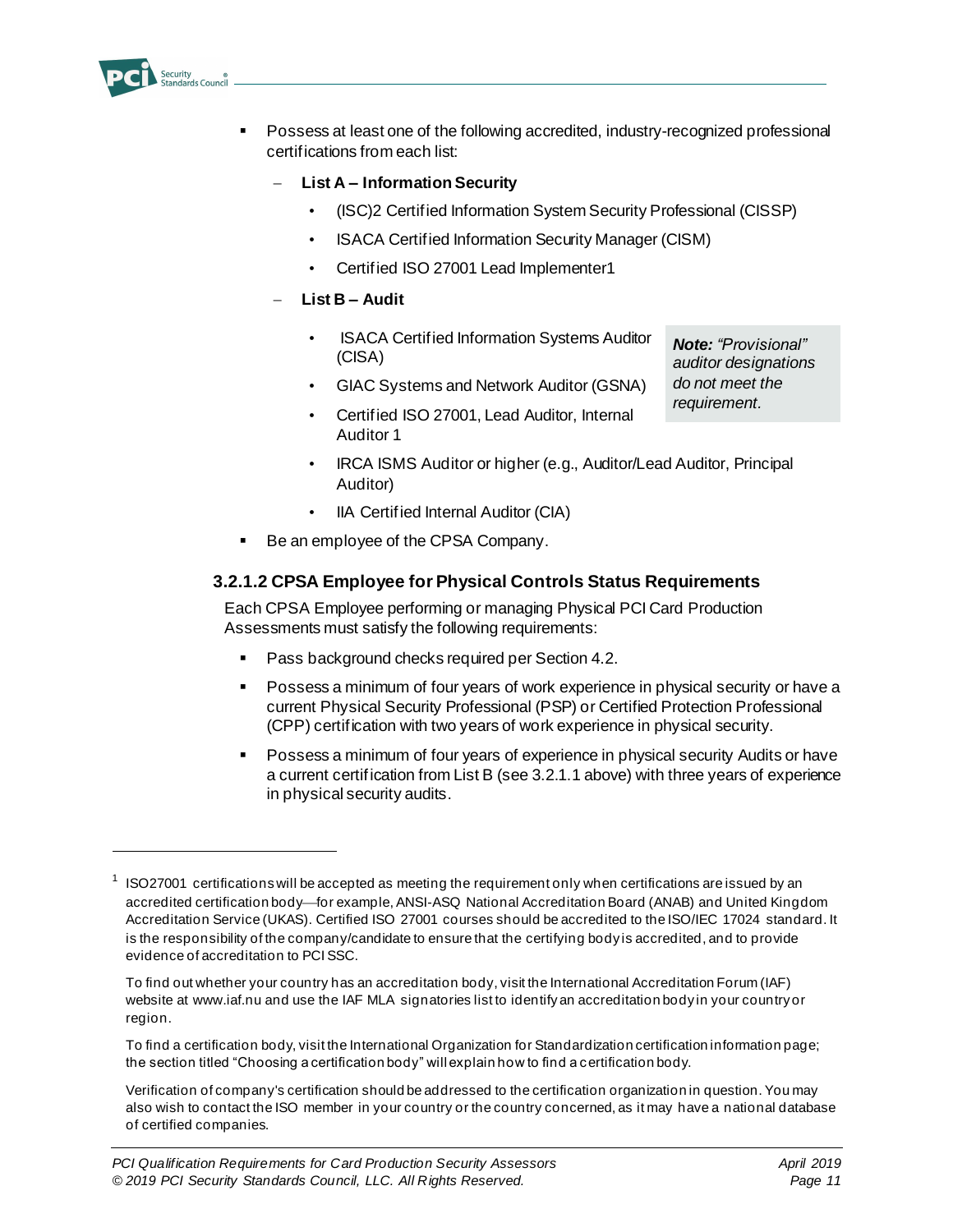

- Possess a minimum of three years of experience in system security. System security refers to the logical security of systems that provide or enforce physical security—e.g., CCTV and access-control systems.
- Be an employee of the CPSA Company.

#### **3.2.1.3 CPSA Program Application and Training Requirements**

Prior to performing any PCI Card Production Assessment and annually thereafter, the CPSA Employee must successfully complete and pass annual CPSA Program training and training examinations required by PCI SSC. Individuals who fail any such exam are not permitted to lead or manage any PCI Card Production Assessment until passing the exam on a future attempt.

### *3.2.2 Provisions*

The following information must be provided to PCI SSC for each candidate CPSA Employee:

- Record of years of relevant work experience and active certifications as outlined in 3.2.1 above.
- Résumé or Curriculum Vitae (CV) of each candidate CPSA Employee
- Completion and submission of Appendix D for each candidate CPSA Employee − Logical Controls and Appendix E for each candidate CPSA Employee − Physical Controls.

*Note: Prior to June 1, 2021, subject to completion of applicable online CPSA Program training required by PCI SSC, the requirements of Sections 3.2.1.1 and 3.2.1.2 shall not apply to any CPSA Employee (for Logical Controls or Physical Controls) candidate who, at the time of application to the CPSA Program:*

- Is approved and in good standing as a Card Production Entity assessor (Logical or *Physical) under any corresponding Card Production Entity assessor program conducted by Visa, Mastercard, American Express, Discover or qualifying PCI Affiliate Members (each a "Legacy Program") as of June 1, 2019.*
- Has at least two years of experience as a Card Production Entity assessor and has *completed at least four Card Production Entity assessments under a Legacy Program or has less than two years of experience as a Card Production Entity assessor and completed at least eight Card Production Entity assessments under a Legacy Program.*

# <span id="page-14-0"></span>**3.3 Code of Professional Responsibility**

### *3.3.1 Requirement*

PCI SSC has adopted a Code of Professional Responsibility (the "Code") to help ensure that CPSA Companies and CPSA Employees adhere to high standards of ethical and professional conduct. All CPSA Companies and CPSA Employees must advocate, adhere to, and support the Code (available on the Website).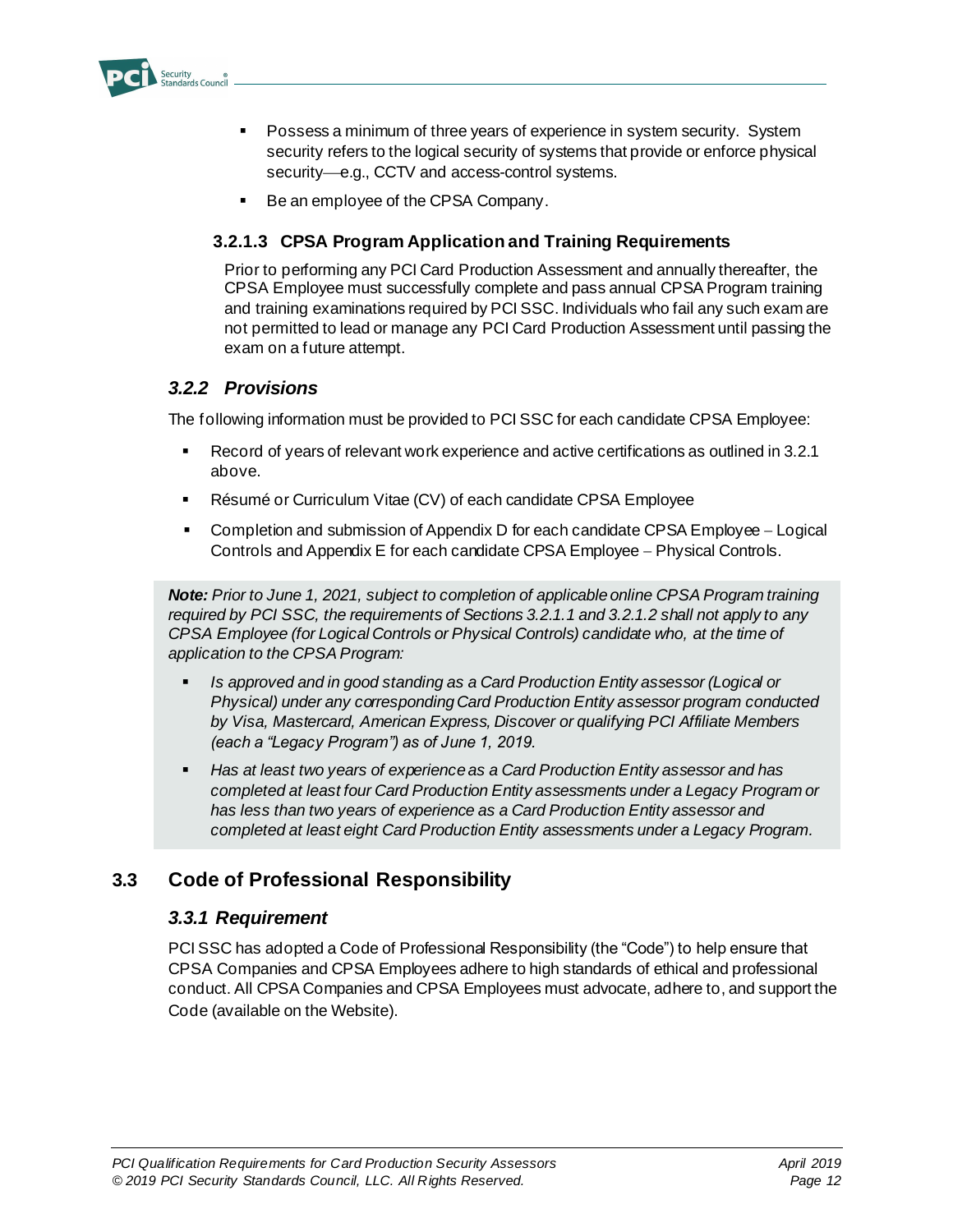

# <span id="page-15-0"></span>**4 CPSA Company Administrative Requirements**

This section describes the administrative requirements for CPSA Companies, including company contacts, background checks, adherence to PCI CPSA procedures, quality assurance, and protection of confidential and sensitive information.

## <span id="page-15-1"></span>**4.1 Contact Person**

### *4.1.1 Requirement*

The CPSA Company must provide PCI SSC with a primary and secondary contact. If the CPSA Company is already a PCI Qualified Security Assessor (QSA) Company in good standing, it may indicate the same contacts to be used on the form in Appendix C.

### *4.1.2 Provisions*

The following contact information must be provided to PCI SSC, for both primary and secondary contacts (see Appendix C):

- **Name**
- Job title
- **Address**
- Phone number
- Fax number
- E-mail address

# <span id="page-15-2"></span>**4.2 Background Checks**

### *4.2.1 Requirement*

Each CPSA Company must perform background checks that satisfy the provisions described below (to the extent legally permitted within the applicable jurisdiction) with respect to each applicant CPSA Employee.

Minor offenses—for example, misdemeanors or non-US equivalents—are allowed; but major offenses—for example, felonies or non-US equivalents—automatically disqualify a candidate from qualifying as an CPSA Employee. Upon request, each CPSA Company must provide to PCI SSC the background check history for each CPSA Employee (or candidate CPSA Employee), to the extent legally permitted within the applicable jurisdiction.

*Note: PCI SSC reserves the right to decline or reject any application or applicant CPSA Employee.*

## *4.2.2 Provisions*

The CPSA Company (or candidate CPSA Company) must provide PCI SSC with responses to each of the following (see Appendix C):

- Attestation that its policies and hiring procedures include performing background checks: Examples of background checks include previous employment history, criminal record, credit history, and reference checks.
- A written statement that it successfully completed such background checks for each candidate CPSA Employee.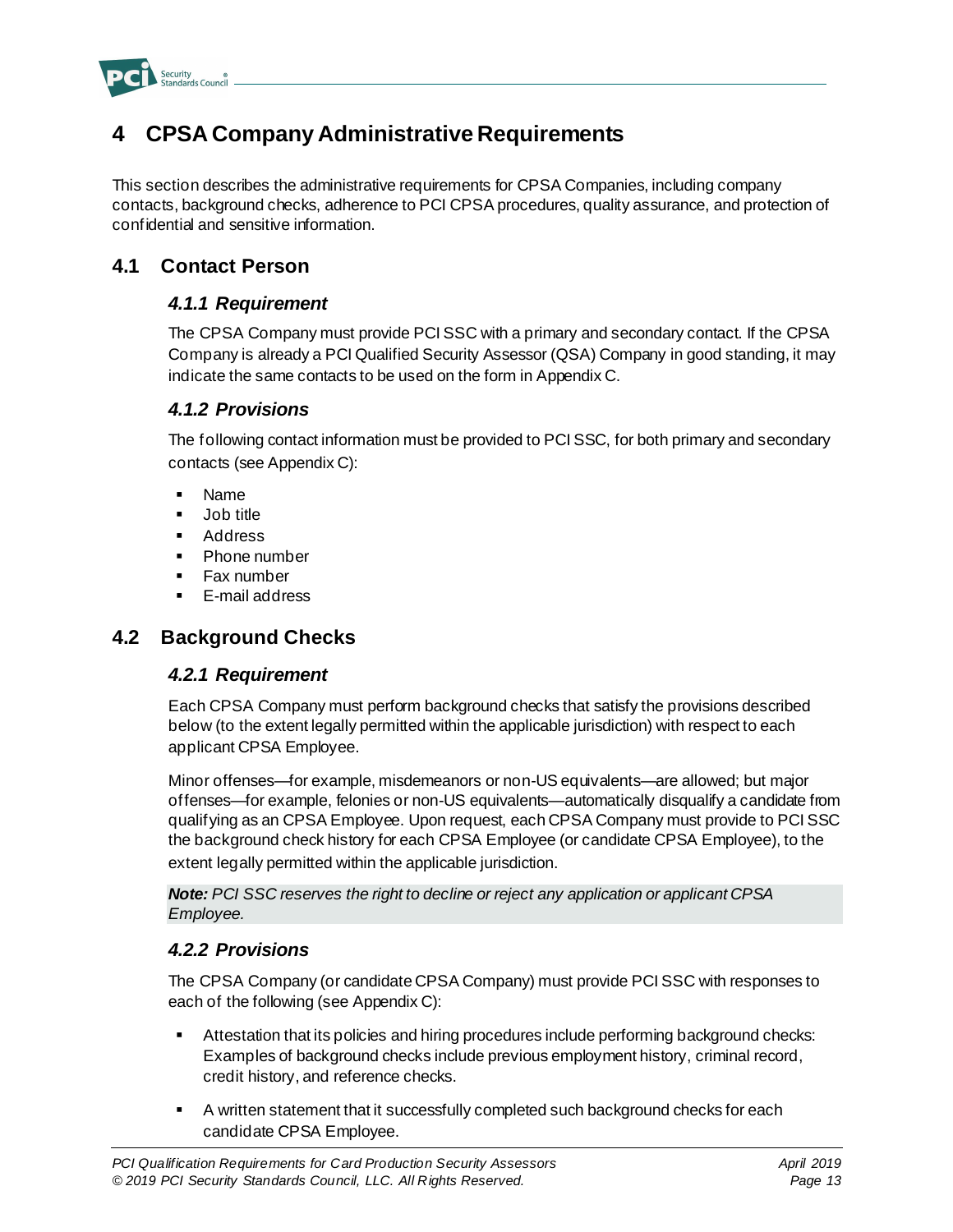

- A summary description of current CPSA employee personnel background check policies and procedures, which must require and include the following:
	- − Verification of aliases (when applicable)
	- − Comprehensive country and (if applicable) state level review of records of any criminal activity such as felony (or non-US equivalent) convictions or outstanding warrants, within the past five years minimum
	- − Annual background checks consistent with this section for each of its CPSA Employees for any change in criminal records, arrests or convictions

### <span id="page-16-0"></span>**4.3 Quality Assurance**

#### *4.3.1 Requirements*

- **The CPSA Company must adhere to all CPSA Program quality assurance requirements** described in this document or otherwise established by PCI SSC from time to time.
- **•** The CPSA Company must have a quality assurance (QA) program, documented in its Quality Assurance manual.
- The CPSA Company must maintain and adhere to a documented quality assurance process and manual, which includes all of the following:
	- − Company name
	- − A resource planning policy and process for PCI Card Production Assessments which includes: onboarding requirements for CPSA Employees, résumés and current skill sets for CPSA Employees, and a process for ongoing training, monitoring, and evaluation of CPSA Employees to ensure their skill sets stay current and relevant for PCI Card Production Security Assessments
	- − Descriptions of all job functions and responsibilities within the CPSA Company relating to its status and obligations as a CPSA Company
	- − Identification of QA manual process owner
	- − Approval and sign-off processes for PCI Card Production Assessments and respective reports
	- − Requirements for independent quality review of CPSA Company and CPSA work product
	- − Requirements for handling and retention of workpapers and other Assessment Results and Related Materials (defined in the CPSA Agreement; see also Section 4.5 for specific requirements for Workpaper Retention Policy requirements and specifications)
	- − QA process flow
	- − Distribution and availability of the QA manual
	- − Evidence of annual review by the QA manual process owner
	- − Coverage of all quality assurance activities relevant to the CPSA Program, and references to the CPSA Qualification Requirements.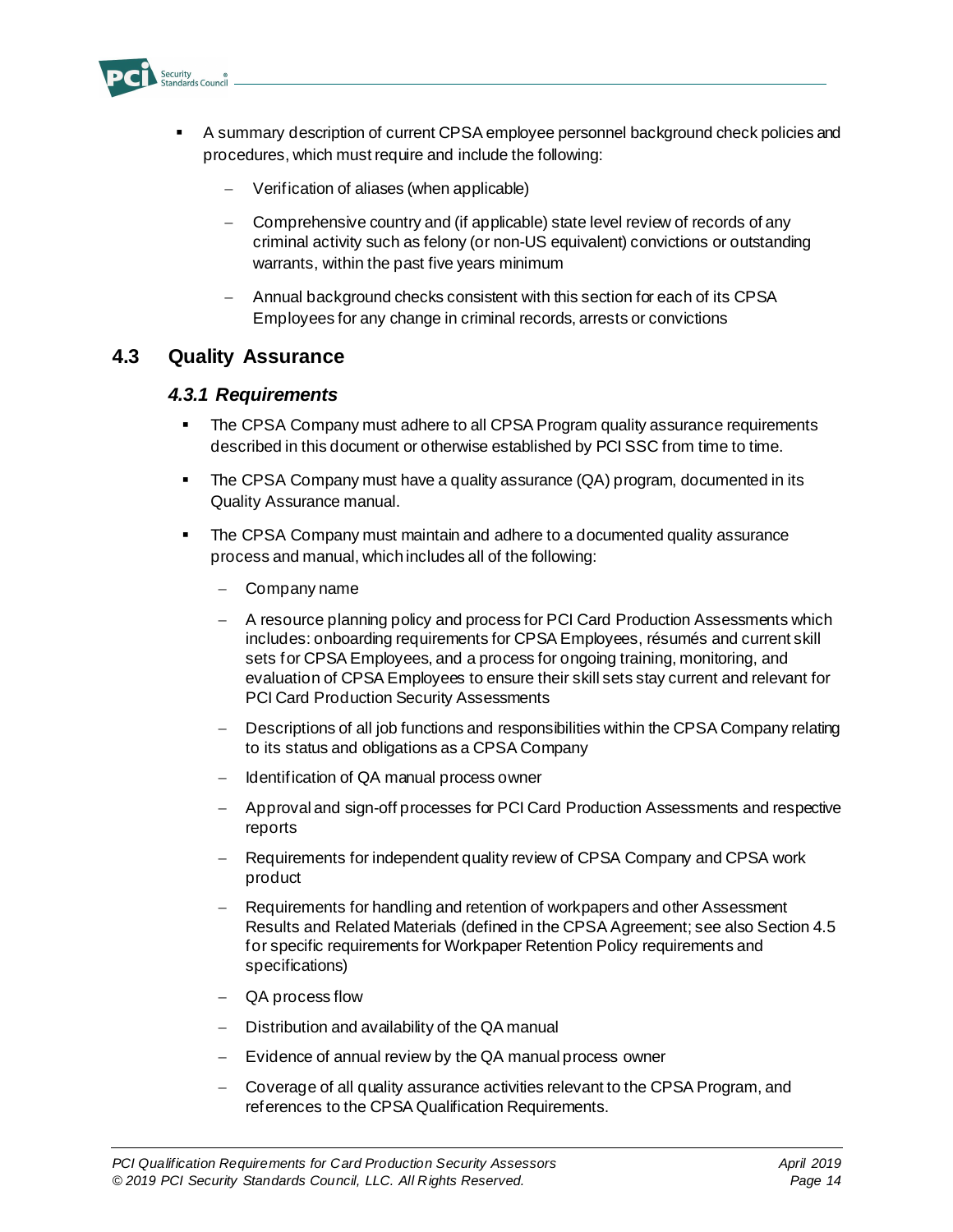

- Requirement for all CPSA Employees to regularly monitor the Website for updates, guidance and new publications relating to the CPSA Program
- The CPSA Company must have qualified personnel conduct a quality assurance review of assessment procedures performed, supporting documentation workpapers retained in accordance with CPSA Company's Workpaper Retention Policy, information documented in the Card Production ROC related to the appropriate selection of system components, sampling procedures, remediation recommendations, proper use of payment definitions, consistent findings, and thorough documentation of results.
- **The CPSA Company should require all new CPSA Employees, who have not previously** performed a PCI Card Production assessment or a Card Production Entity assessment under a Legacy Program to shadow a CPSA Employee on at least one (1) PCI Card Production Assessment prior to conducting an assessment by themselves.
- **The CPSA Company must inform each client of the CPSA Feedback Form (available on** the Website) upon commencement of each PCI Card Production Assessment.
- PCI SSC, at its sole discretion, reserves the right to conduct audits of the CPSA Company at any time and further reserves the right to conduct site visits at the expense of the CPSA Company.
- Upon request, the CPSA Company (or applicant) must provide a complete copy of the quality assurance manual to PCI SSC.

## *4.3.2 Provisions*

The applicant CPSA Company must provide completed Appendix C to PCI SSC.

# <span id="page-17-0"></span>**4.4 Protection of Confidential and Sensitive Information**

### *4.4.1 Requirement*

- The CPSA Company must have and adhere to a documented process for protection of confidential and sensitive information. This must include adequate physical, electronic, and procedural safeguards consistent with industry-accepted practices to protect confidential and sensitive information against any threats or unauthorized access during storage, processing, and/or communicating of this information.
- **•** The CPSA Company must maintain the privacy and confidentiality of information obtained in the course of performing its duties and obligations as a CPSA Company, unless (and to the extent) disclosure is required by legal authority.

## *4.4.2 Provisions*

The CPSA Company (or applicant) must attest that its documented process for protection of confidential and sensitive information includes the following (see Appendix C):

- Physical, electronic, and procedural safeguards including:
	- Systems storing customer data do not reside on Internet accessible systems
	- Protection of systems storing customer data by network and application layer controls including technologies such as firewall(s) and IDS/IPS
	- Restricting access (e.g., via locks) to the physical office space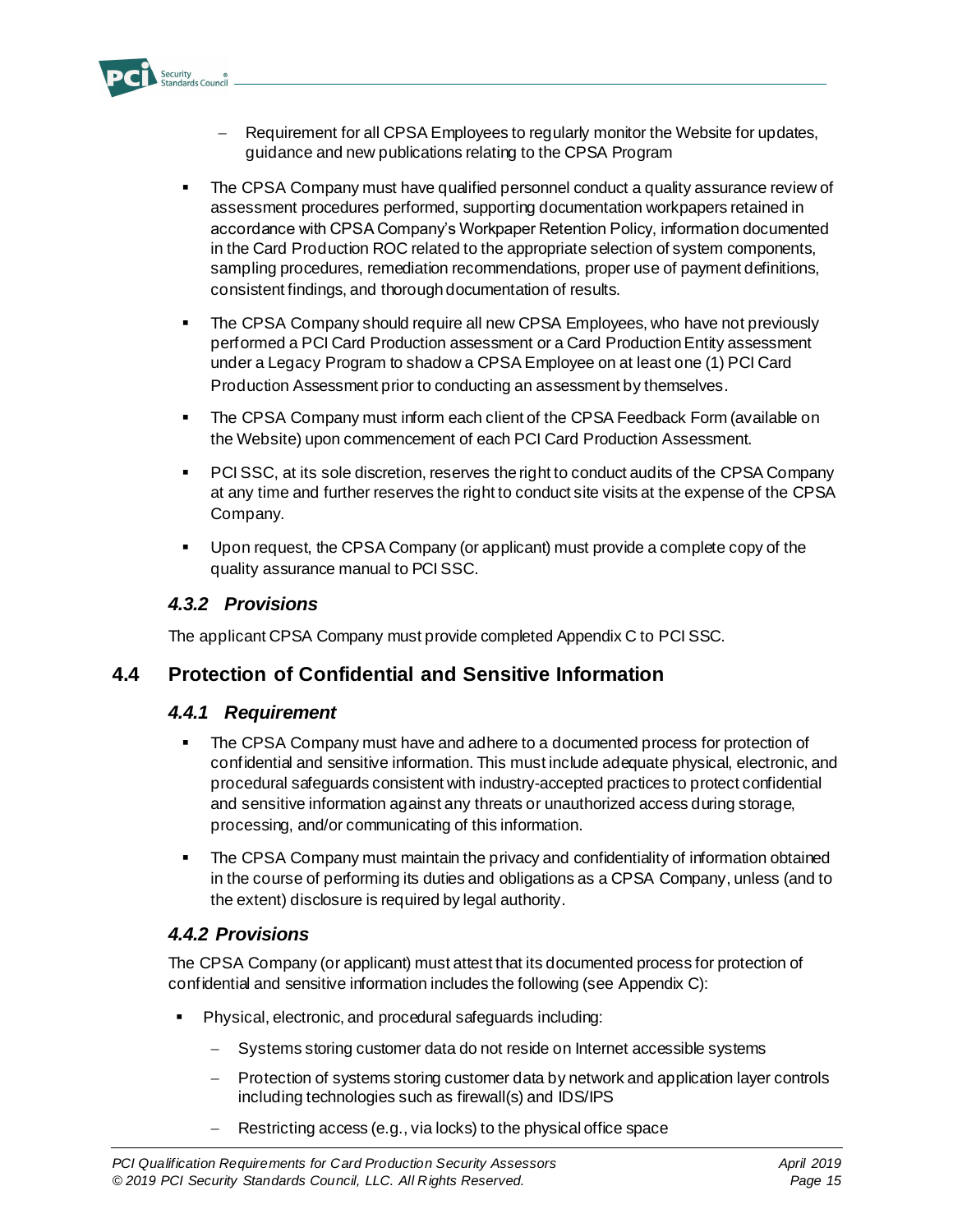

- Restricting access (e.g., via locked file cabinets) to paper files
- − Restricting logical access to electronic files via least-privilege/role-based access control
- Strong encryption of customer data when transmitted over public networks
- Secure transport and storage of backup media
- Strong encryption of customer data on portable devices such as laptops and removable media

The CPSA Company must provide to PCI SSC a blank copy of the CPSA Company's confidentiality agreement(s) that each CPSA Employee is required to sign.

## <span id="page-18-0"></span>**4.5 Evidence (Assessment Workpaper) Retention**

### *4.5.1 Requirement*

- Assessment Results and Related Materials (defined in the CPSA Agreement), including but not limited to PCI Card Production Assessment workpapers and related materials, represent the evidence generated and/or gathered by a CPSA Company to support the contents of each Card Production ROC or assessment report. Retention of Assessment Results and Related Materials is required and the Assessment Results and Related Materials relating to a given PCI Card Production Assessment should represent all steps of the PCI Card Production Assessment from end-to-end. Such Assessment Results and Related Materials may include screen captures, config files, interview notes, and a variety of other materials and information (and typically will include all of the foregoing). The CPSA Company must maintain and adhere to a documented retention policy regarding all Assessment Results and Related Materials (a "Workpaper Retention Policy"), which includes, minimally, the following: Formal assignment of an employee responsible for ensuring the continued accuracy of the Workpaper Retention Policy and that each CPSA Employee (a) complies with the Workpaper Retention Policy and (b) signs an appropriate confidentiality agreement with the CPSA Company (as contemplated by Section 4.4 above).
- A blank copy of the CPSA Company's Workpaper Retention Policy agreement that each CPSA Employee is required to sign, included as part of the policy, which includes agreement to conform at all times with the Workpaper Retention Policy and the CPSA Qualification Requirements.
- A requirement that all Assessment Results and Related Materials must be classified as confidential and handled accordingly, with detailed instructions describing how CPSA Employees are to comply with this requirement. If the classification and handling of confidential information is addressed in other confidential and sensitive data protection handling policies of the CPSA Company, this should be clearly noted within the Workpaper Retention Policy.
- A requirement that Assessment Results and Related Materials must be retained for at least three (3) years and must include all digital and hard copy evidence created and/or obtained by or on behalf of the CPSA Company during each PCI Card Production Assessment including but not limited to: documentation reviewed (policies, processes, procedures, network and dataflow diagrams), case logs, meeting agendas and notes, evidence of onsite and offsite activities (including interview notes), screenshots, config files, results of any tests performed, and any other relevant information created and/or obtained.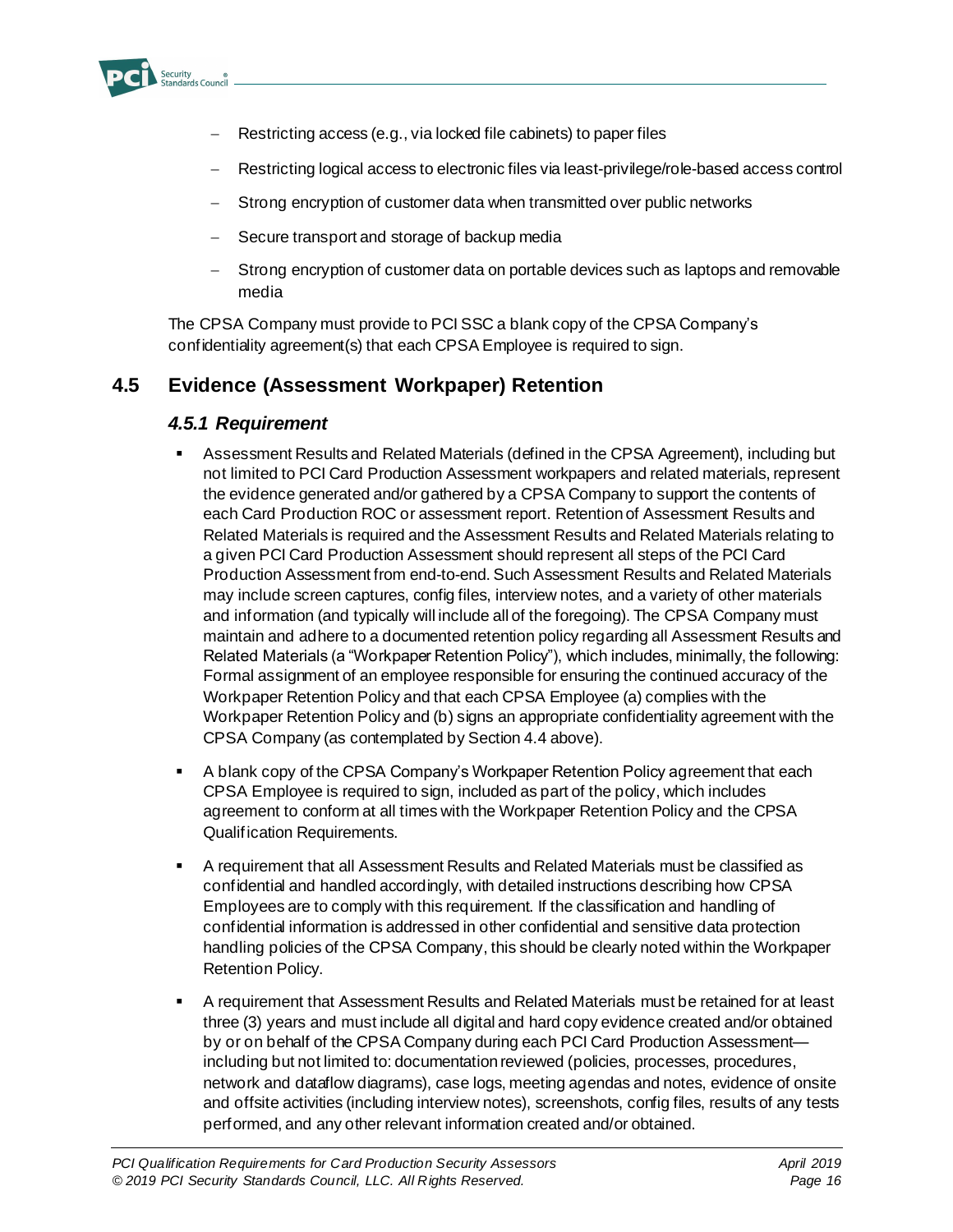

- Requirements ensuring that the CPSA Company has confirmed that all Assessment Results and Related Materials relating to a given PCI Card Production Assessment has in fact been retained in accordance with the procedures defined in the Workpaper Retention Policy, prior to releasing the final Card Production ROC or assessment report for that PCI Card Production Assessment.
- All Assessment Results and Related Materials must be made available to PCI SSC and/or its Affiliates upon request for a minimum of three (3) years after completion of the applicable PCI Card Production Assessment.
- The CPSA Company must provide a copy of the Workpaper Retention Policy and related procedures to PCI SSC upon request, including copies of any other policies and procedures referenced within any of the foregoing documents, such as general confidential and sensitive data protection handling policies for the CPSA Company.

### *4.5.2 Provisions*

The applicant CPSA Company must provide completed Appendix C to PCI SSC.

## <span id="page-19-0"></span>**4.6 Security Incident Response**

This section describes obligations for CPSA Companies where breach of cardholder data in a customer's environment has or is suspected to have occurred.

## *4.6.1 Requirement*

The CPSA Company must have and adhere to a documented process for notifying the applicable customer when the CPSA Company or any employee, contractor or other personnel thereof, during or in connection with the performance of any PCI Card Production Assessment or other CPSA Program-related services, becomes aware of an actual or suspected breach of cardholder data within that customer's environment (each an "Incident"). Such process must require, and provide instruction for, notifying the customer in writing of the Incident and related findings, and informing the customer of its obligations to notify the Participating Payment Brands in accordance with each Participating Payment Brands' notification requirements.

The customer notification must be documented and retained in accordance with the CPSA Company's evidence-retention policy, along with a summary of the Incident and what actions were taken in connection with the Incident and corresponding discovery and/or notification. CPSA Companies and CPSA Employees are required to be familiar with the obligations for reporting Incidents to each of the Participating Payment Brands.

If a PFI investigation is required by a Participating Payment Brand, a CPSA Company or CPSA Employee shall take no action after an Incident that is reasonably likely to diminish the integrity of, or otherwise interfere with or negatively affect the ability of a PCI Forensic Investigator to perform, any "PFI Investigation" (see the *PCI Forensic Investigator (PFI) Program Guide* for additional details).

Failure to provide such written notification to the customer or otherwise comply with any of the above (or any other) CPSA Qualification Requirements constitutes a "Violation" (see Section 6.3 below) and may result in remediation, revocation, and/or termination of the CPSA Agreement.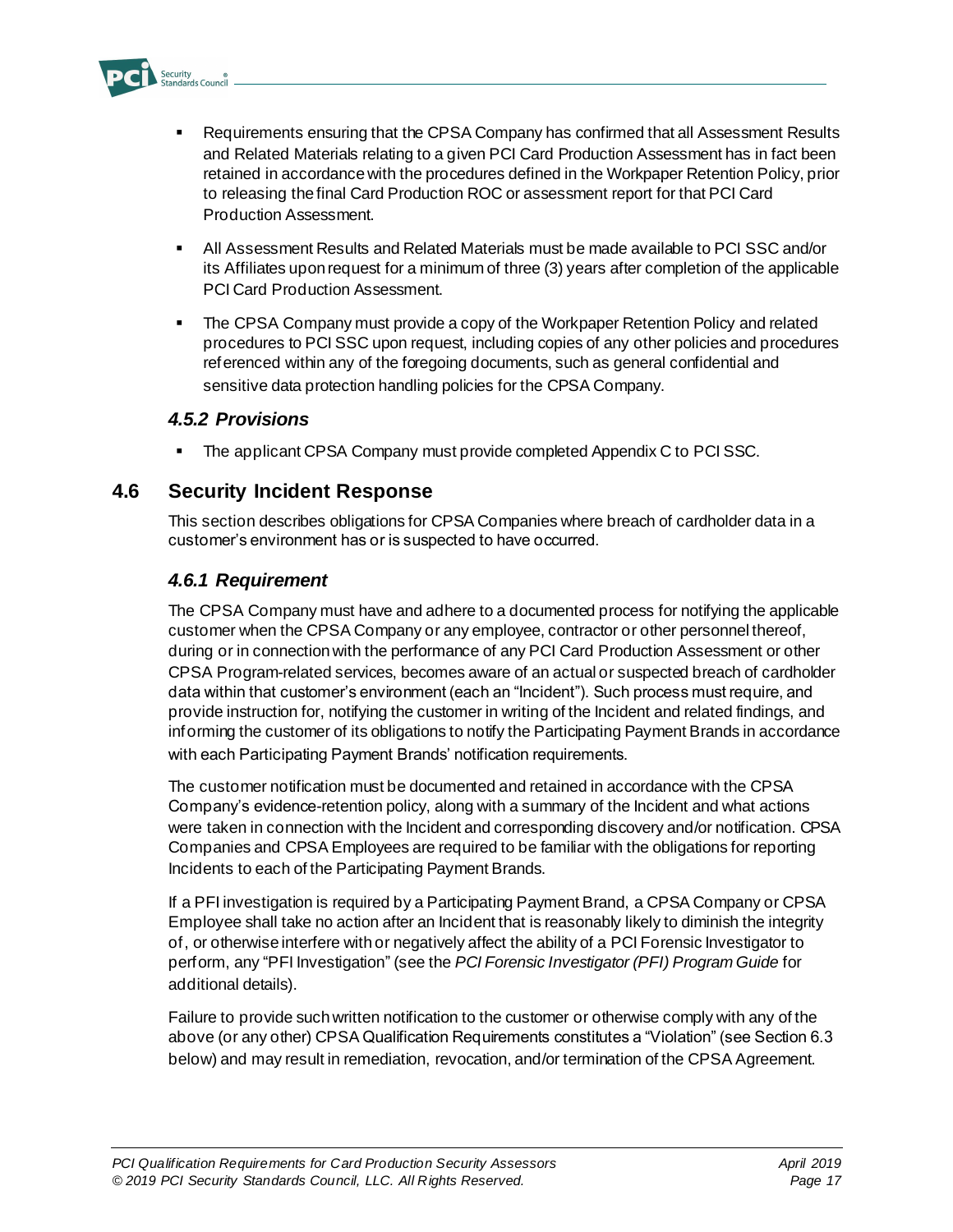

# *4.6.2 Provisions*

The applicant CPSA Company must attest (see Appendix C) that it has an internal Incidentresponse plan, including but not limited to:

- **EXECUTE:** Instructions and procedures for notifying customers of Incidents discovered during or in connection with the performance of any PCI Card Production Assessment or other CPSA Program-related services and documenting those Incidents and related information in accordance with Section 4.6.1.
- Retention requirement for all incident-related documentation, notices, and reports, with the same protections as those noted for work-paper retention in the CPSA Company's evidence-retention policy and procedures.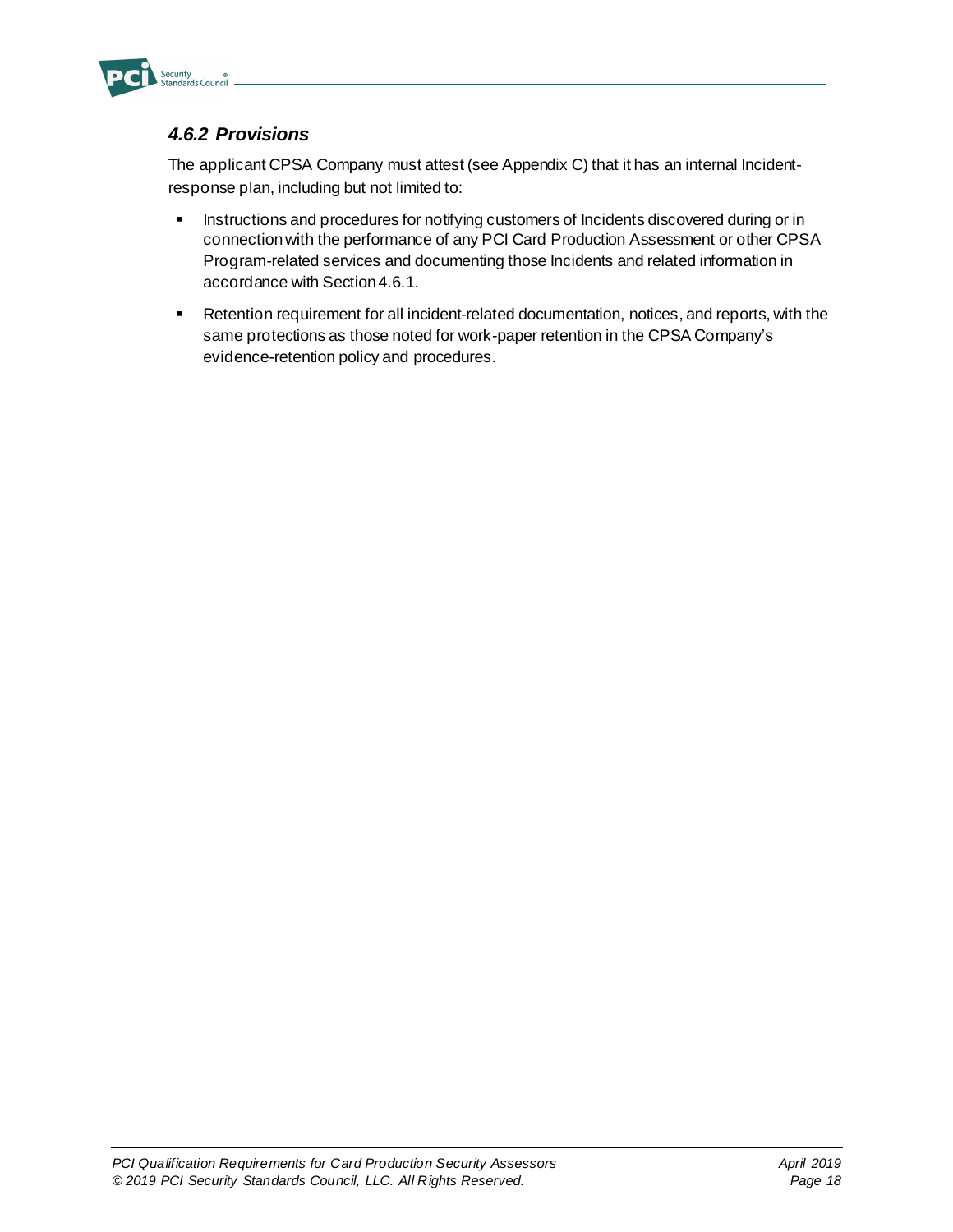

# <span id="page-21-0"></span>**5 CPSA List and Annual Re-Qualification**

This section describes what happens after initial qualification, and activities related to annual requalification.

# <span id="page-21-1"></span>**5.1 CPSA List**

Once a company has met applicable CPSA Qualification Requirements and has at least one qualified CPSA Employee, PCI SSC will add the CPSA Company to the CPSA List on the Website.

Once an individual has met applicable CPSA Requirements, PCI SSC will add the CPSA Employee to the applicable CPSA Employee search tool on the Website.

Only those CPSA Companies and CPSA Employees on the CPSA List or in such search tool (as applicable) are recognized by PCI SSC to perform or support PCI Card Production Assessments.

If, at any time, a CPSA Company and/or CPSA Employee does not meet the applicable CPSA Requirements (including without limitation, payment or documentation requirements), PCI SSC reserves the right to immediately remove the CPSA Company and/or CPSA Employee from the respective list(s) or tool(s) on the Website, regardless of Remediation or Revocation. PCI SSC will notify the CPSA Company of the removal in accordance with the CPSA Agreement, typically via registered or overnight mail and/or e-mail. Refer to Sections 6.2 and 6.3 below for additional information relating to Remediation and Revocation.

## <span id="page-21-2"></span>**5.2 Annual Re-Qualification**

### *5.2.1 Requirements*

All CPSA Companies must be re-qualified by PCI SSC on an annual basis. The annual requalification date is based upon the CPSA Company's *original qualification date*. Re-qualification requires payment of annual training and re-qualification fees, and continued compliance with applicable CPSA Requirements.

A CPSA Employee must be re-qualified by PCI SSC on an annual basis. In order to requalify, each CPSA Employee must have either (a) completed at least three PCI Card Production Assessments for different facilities over the last one-year period or (b) successfully completed PCI SSC's in-person, instructor-led CPSA Employee training course and exam. A combined physical and logical assessment for a specific site will count as one assessment for purposes of the preceding sentence.

The annual re-qualification date is based upon the CPSA Employee's *previous qualification date*. Re-qualification requires, proof of training successfully completed, payment of annual training and re-qualification fees, and continued compliance with applicable CPSA Requirements.

Negative feedback from CPSA Company clients, PCI SSC, Participating Payment Brands, or others may impact CPSA Company and/or CPSA Employee eligibility for re-qualification.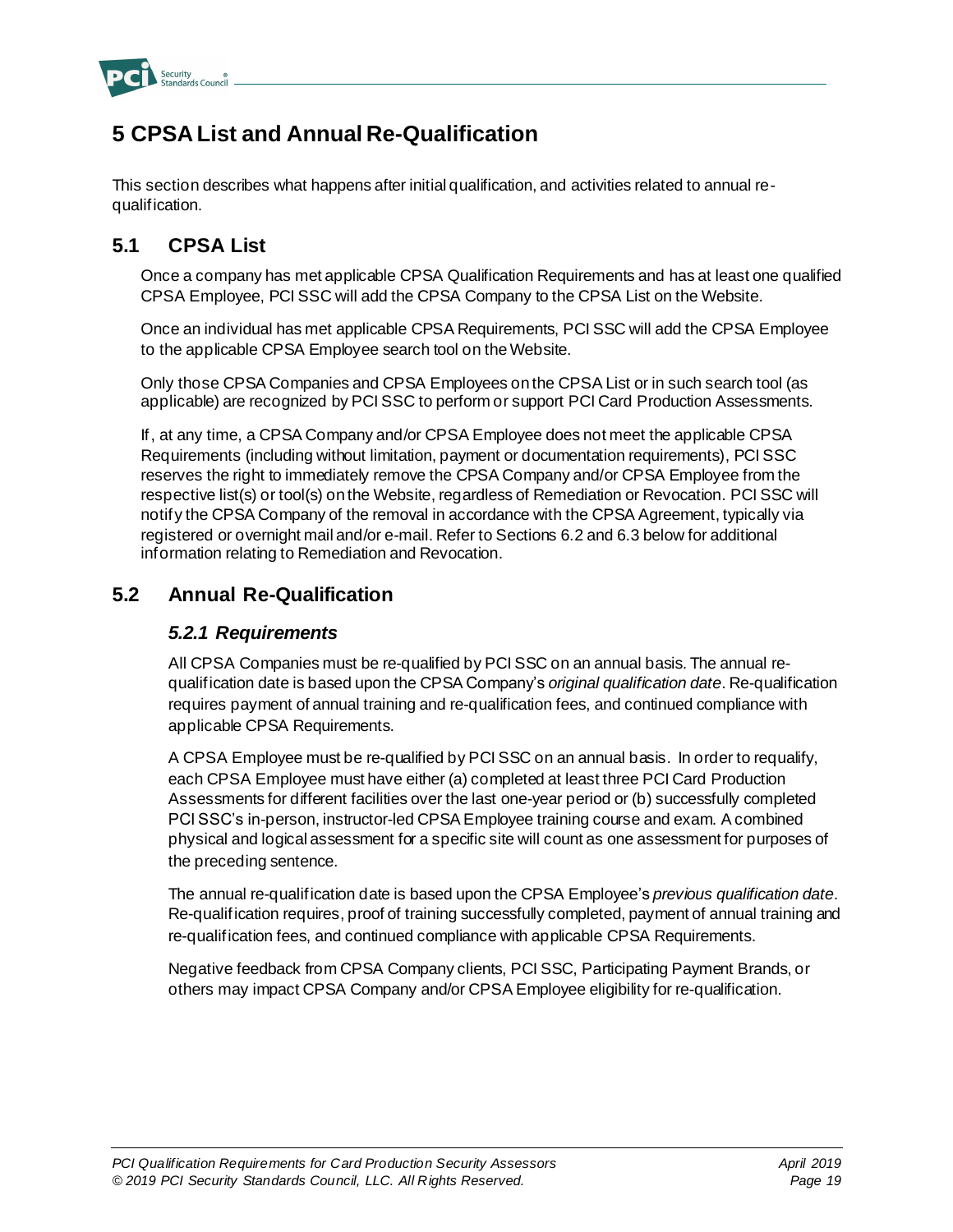

## *5.2.2 Provisions*

The following must be provided to PCI SSC during each annual re-qualification process:

- **CPSA Companies**
	- − Payment of annual CPSA Company fees
- **CPSA Employees**
	- Proof that the CPSA Employee has completed at least three Card Production Assessments for different facilities over the last one-year period or has attended CPSA Instructor-led Logical or Physical training over the last one-year period.

*Note: PCI SSC may from time to time request that CPSA Companies and/or CPSA Employees submit additional information or materials in order to demonstrate adherence to applicable requirements or as part of the applicable qualification or re-qualification process.*

- CPSA Employees without professional certifications must provide proof of information systems security training within the last 12 months in accordance with the current version of the *PCI SSC CPE [Maintenance Guide](https://www.pcisecuritystandards.org/documents/PCI_SSC_CPE_Maintenance_Guide.pdf).*
- − Maintaining professional certification(s) as required per Section 3.2, "CPSA Employee – Skills and Experience." PCI SSC reserves the right to request proof of current professional certifications at any time.
- − CPSA Employees without professional certifications must provide proof of information systems security training within the last 12 months in accordance with the current version of the *PCI SSC CPE [Maintenance Guide](https://www.pcisecuritystandards.org/documents/PCI_SSC_CPE_Maintenance_Guide_v4.0_Apr_2019.pdf?agreement=true&time=1575579891522).*
- Payment of annual re-qualification fees in accordance with the Website PCI SSC Programs Fee Schedule.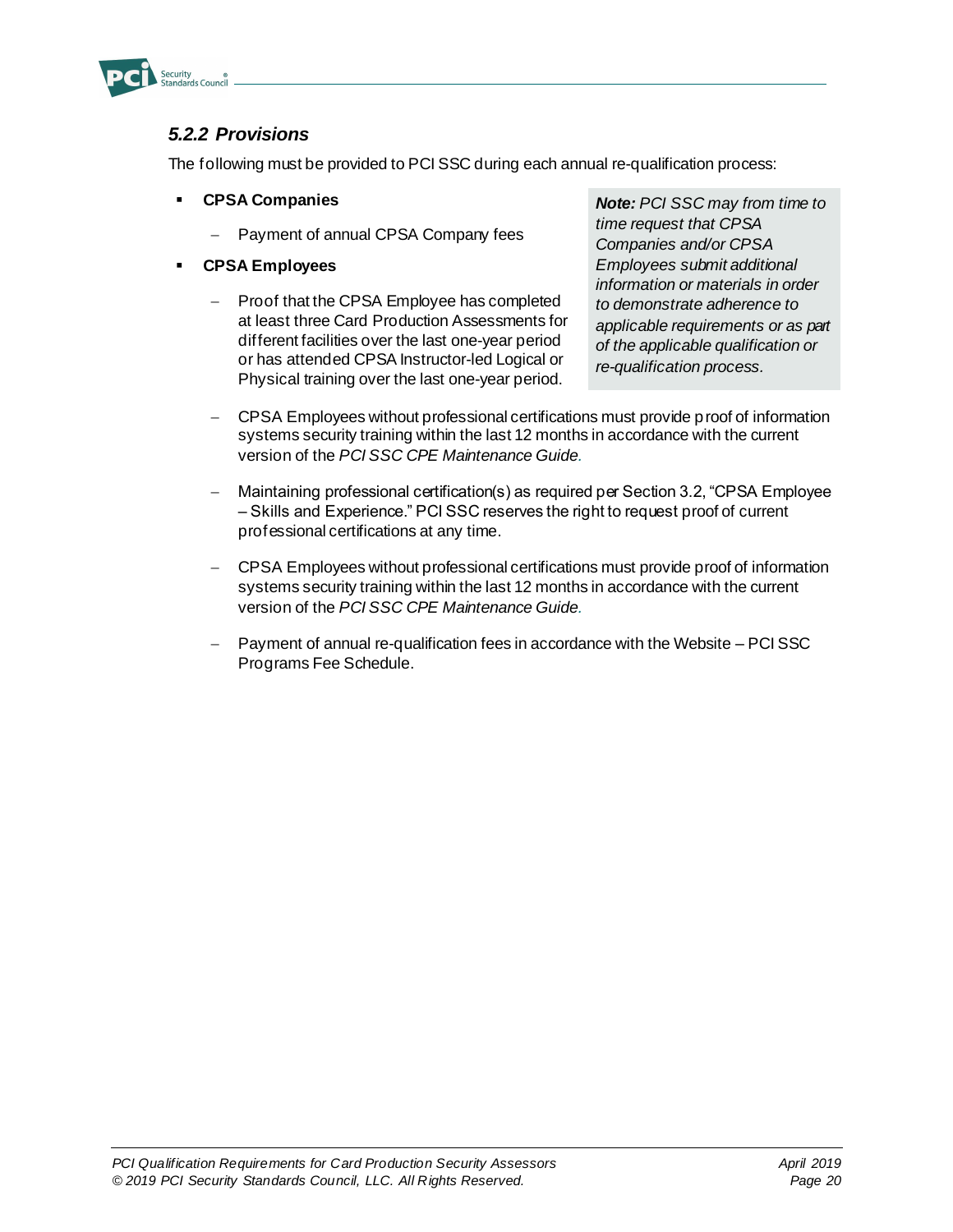

# <span id="page-23-0"></span>**6 CPSA Quality Management Program**

The PCI SSC's Assessor Quality Management (AQM) team exists to monitor and review assessor work in order to provide reasonable assurance that assessors maintain a baseline standard of quality. In addition to the audit process, the AQM team receives feedback on CPSA Companies from the Participating Payment Brands using a scorecard.

# <span id="page-23-1"></span>**6.1 CPSA Audit Process**

PCI SSC reserves the right to audit a CPSA Company at any time, and further reserves the right to conduct site visits, at the expense of the CPSA Company.

# <span id="page-23-2"></span>**6.2 CPSA Quality Remediation Process**

CPSA Companies that do not meet all applicable quality assurance standards set by PCI SSC for the CPSA Program may be offered the option to participate in PCI SSC's CPSA Company Quality Remediation program ("Remediation"). Without limiting the generality of the foregoing, PCI SSC may offer Remediation in connection with any quality assurance audit, any Violation (defined below) or any other CPSA Program-related quality concerns, including but not limited to unsatisfactory feedback from CPSA Company customers or Participating Payment Brands. When a CPSA Company qualifies for Remediation, the CPSA Company will be notified in accordance with the CPSA Agreement, typically via registered or overnight mail and/or e-mail. Once the CPSA Company signs the agreement to participate in Remediation ("Remediation Agreement") and pays the fee(s) required in the notification, the applicable listing on the CPSA List will be annotated with "In Remediation" and the listing will display the CPSA Company's details in red text. Refer to the Website – *PCI SSC Programs Fee Schedule* for details of all applicable fees.

At the time of notification that the CPSA Company qualifies for Remediation, AQM will provide the CPSA Company with information on the requirements and procedures of the Remediation process and what it entails. Once AQM has gained sufficient assurance of quality improvement and confirmed to the CPSA Company in writing that the requirements of the Remediation Agreement have been fulfilled, Remediation ends, and the CPSA Company's listing on the Website returns to "In Good Standing" in black text. CPSA Companies that fail to satisfy Remediation requirements may be revoked, and CPSA Companies electing not to participate in Remediation when eligible will be revoked.

*Note: The* Remediation Statement *on the Website affirms the Council's position on Remediation, and any external queries about a CPSA Company's status will be directed to the CPSA Company in question.*

*CPSA Companies in remediation may continue to perform PCI Card Production Assessments for which they are qualified by PCI SSC unless otherwise instructed by PCI SSC in connection with the Remediation process.*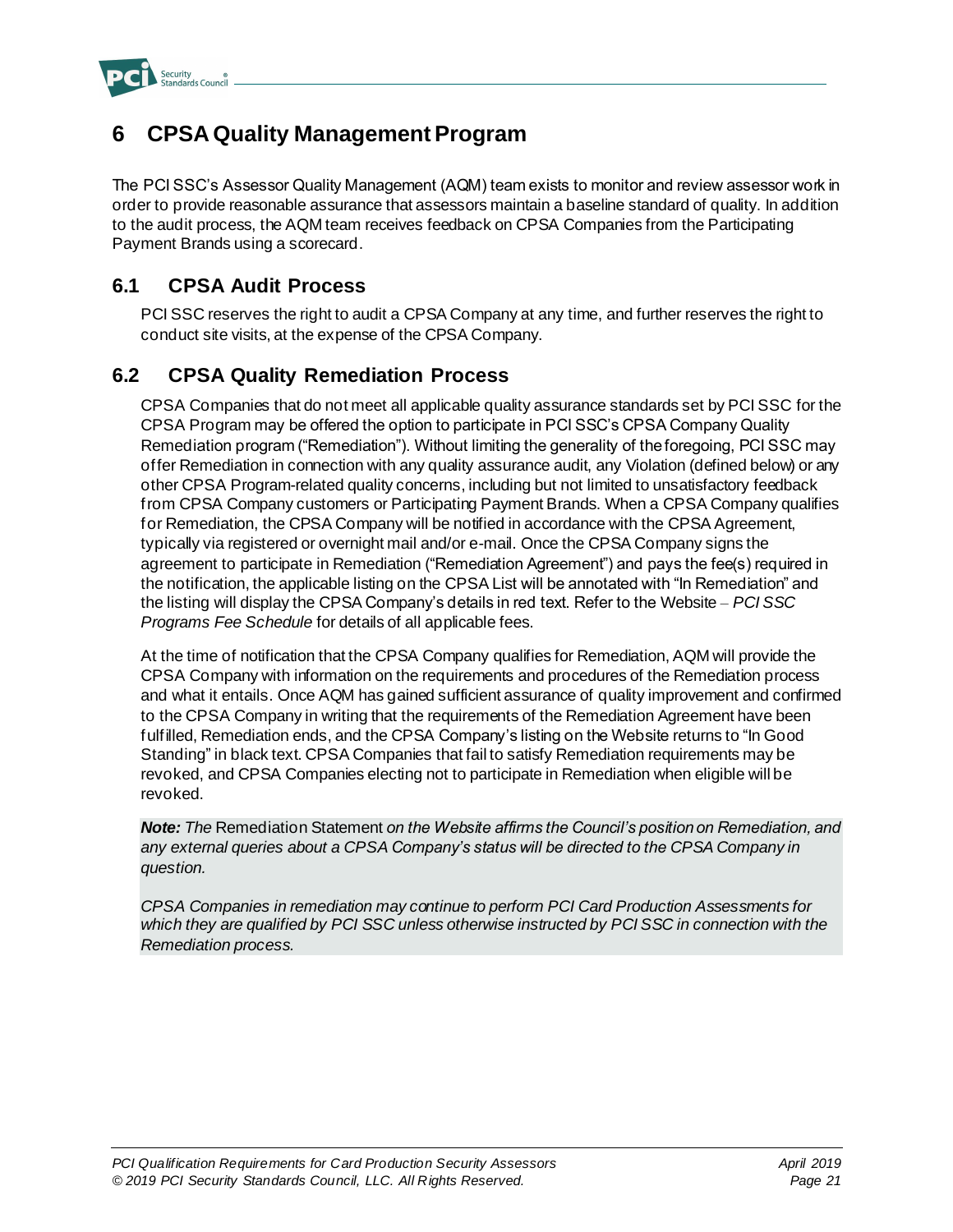

# <span id="page-24-0"></span>**6.3 CPSA Revocation Process**

Each event below is an example of a "Violation" (defined in the CPSA Agreement), and accordingly, regardless of prior warning or Remediation, may result in revocation of CPSA Company and/or CPSA Employee qualification. This list is not exhaustive.

- Failure to meet applicable CPSA Program quality standards or comply with applicable CPSA Requirements
- Failure to pay applicable CPSA Program fees
- Failure to meet applicable CPSA Program training requirements (annual or otherwise)
- Failure to provide quality services, based on customer feedback or evaluation by PCI SSC or its affiliates
- Failure to maintain applicable CPSA Program insurance requirements
- Failure to comply with or validate compliance in accordance with applicable CPSA Requirements, PCI Card Production Standards or program guides, or the terms of the CPSA Agreement.
- Failure to maintain physical, electronic, or procedural safeguards to protect confidential or sensitive information
- Failure to report unauthorized access to any system storing confidential or sensitive information
- **Engaging in unprofessional or unethical business conduct, including without limitation,** plagiarism or other improper use of third-party work product in Card Production ROCs.
- **Example to comply with any provision or obligation regarding non-disclosure or use of** confidential information or materials
- **•** Cheating on any exam in connection with CPSA Program training; submitting exam work in connection with CPSA Program training that is not the work of the individual candidate taking the exam; theft of or unauthorized access to CPSA Program exam content; use of an alternate, stand-in or proxy during any CPSA Program exam; use of any prohibited or unauthorized materials, notes or computer programs during any such exam; or providing or communicating in any way any unauthorized information to another person, device or other resource during any CPSA Program exam
- **•** Providing false or intentionally incomplete or misleading information to the Council in any application or other materials
- Failure to be in Good Standing (as defined in the CPSA Agreement) as a CPSA Company or CPSA Employee, including but not limited to failure to successfully complete applicable quality assurance audits and/or comply with all applicable requirements, policies, and procedures of PCI SSC's quality assurance, remediation, and oversight programs and initiatives as established or imposed from time to time by PCI SSC in its sole discretion
- Failure to promptly notify PCI SSC of any event described above that occurred within three (3) years of the CPSA Company's or CPSA Employee's initial qualification date

Each Violation constitutes a breach of the CPSA Agreement and a failure to comply with applicable CPSA Requirements, and may result in revocation of CPSA Company and/or CPSA Employee qualification.

If the decision is made to revoke any CPSA Program qualification, notification will be provided in accordance with the CPSA Agreement and will include information regarding the appeal process.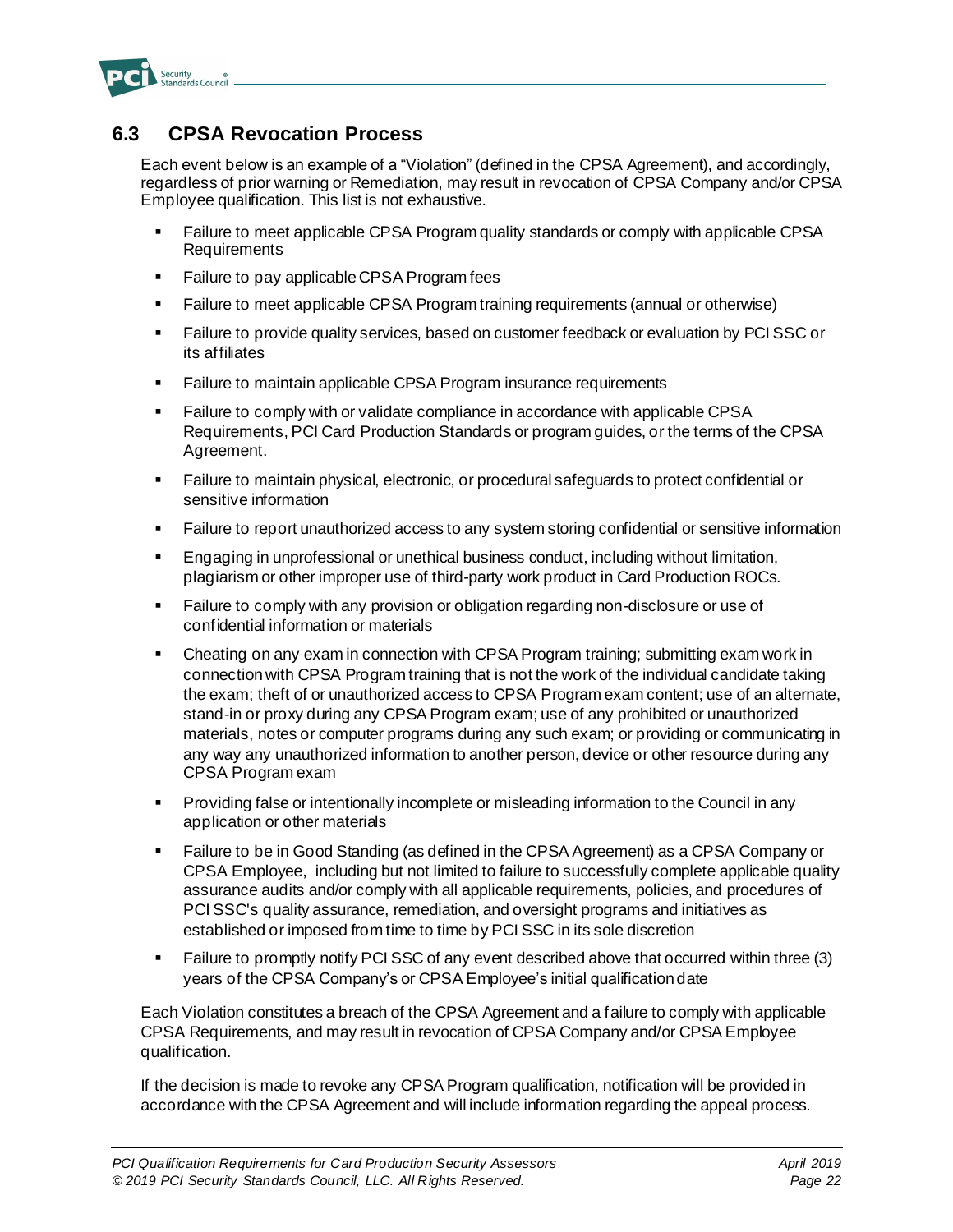

Appeals must be submitted within 30 days from the date of the notification to the CPSA Program Manager by postal mail to the following address (e-mail submissions will not be accepted):

> PCI SSC 401 Edgewater Place, Suite 600 Wakefield, MA 01880, USA

In connection with revocation, the following will occur:

- **•** The CPSA Company and/or CPSA Employee (as applicable) name will be removed from the CPSA List and/or search tool (as applicable).
- PCI SSC may notify third parties.
- A company and/or individual (as applicable) the Qualification of which has been revoked can reapply after 180 days; provided however, that (i) if revoked in connection with Remediation, an election not to participate in Remediation when offered, or due to failure to satisfy applicable quality assurance standards set by PCI SSC, such company and/or individual shall be ineligible to re-apply to the CPSA Program for a period of two (2) years; and (ii) acceptance of qualification applications after revocation is determined at the Council's discretion in a reasonable and nondiscriminatory manner, in light of the relevant facts and circumstances, including but not limited to the nature and severity of the violation, occurrence of repeat violations, and the applicant's demonstrated ability to comply with remediation requirements (if applicable).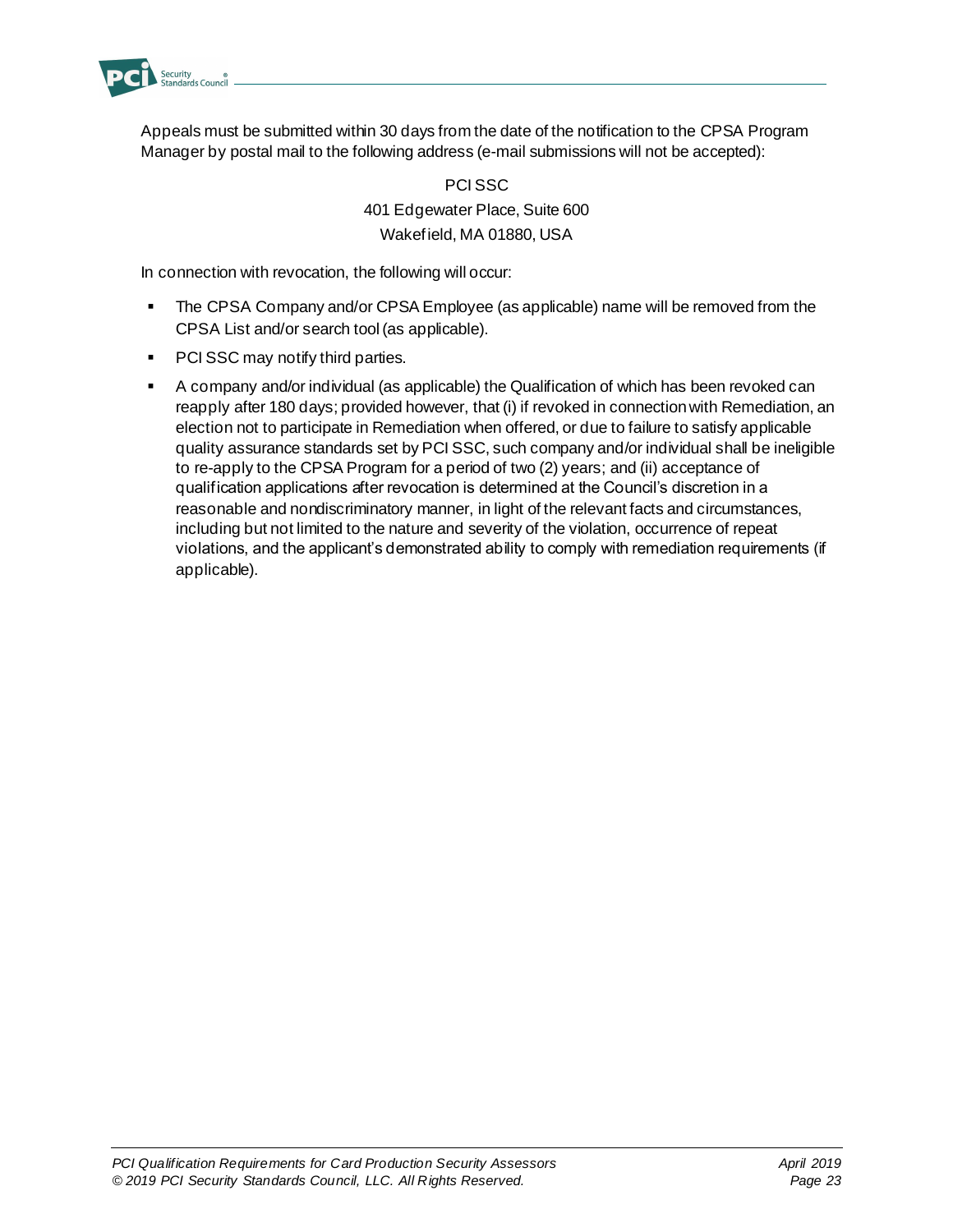

# <span id="page-26-0"></span>**Appendix A: CPSA Company Agreement**

# **A.1 Introduction**

This document (the "Agreement") is an agreement between PCI Security Standards Council, LLC ("PCI SSC") and the undersigned Applicant ("CPSA"), regarding CPSA's qualification and designation to perform the Services (as defined in this document). PCI SSC and CPSA are each sometimes referred in this document as a "party" and collectively as the "parties." Effective upon the date of PCI SSC's approval of this Agreement (the "Effective Date"), as evidenced by the PCI SSC signature below, for good and valuable consideration, the receipt and sufficiency of which is hereby acknowledged, CPSA and PCI SSC agree to the terms and conditions set forth in this Agreement.

# **A.2 General Information**

| <b>Applicant</b>                        |         |  |          |            |  |                  |
|-----------------------------------------|---------|--|----------|------------|--|------------------|
| Company Name:                           |         |  |          |            |  |                  |
| <b>Business Address:</b>                | City:   |  |          |            |  |                  |
| State/Province:                         |         |  | Country: |            |  | ZIP/Postal Code: |
| Regions                                 |         |  |          |            |  |                  |
| Language(s) to be displayed on Listing: |         |  |          |            |  |                  |
| <b>Primary Contact</b>                  |         |  |          |            |  |                  |
| Name:                                   |         |  |          | Job Title: |  |                  |
| Direct Telephone Number:                |         |  |          | E-mail:    |  |                  |
| Location:                               |         |  |          | Fax:       |  |                  |
| <b>Secondary Contact</b>                |         |  |          |            |  |                  |
| Name:                                   |         |  |          | Job Title: |  |                  |
| Direct Telephone Number:                | E-mail: |  |          |            |  |                  |
| Location:                               | Fax:    |  |          |            |  |                  |
| <b>Applicant CPSA Company Officer</b>   |         |  |          |            |  |                  |
| Applicant Officer Name:                 |         |  |          | Job Title: |  |                  |
|                                         |         |  |          |            |  |                  |
| Applicant's Officer Signature 个         |         |  | Date 个   |            |  |                  |
| <b>PCI SSC</b>                          |         |  |          |            |  |                  |
| Name:                                   |         |  |          |            |  |                  |
| Job Title:                              |         |  |          |            |  |                  |
|                                         |         |  |          |            |  |                  |
|                                         |         |  |          |            |  |                  |
| PCI SSC Signature ↑                     |         |  |          | Date 1     |  |                  |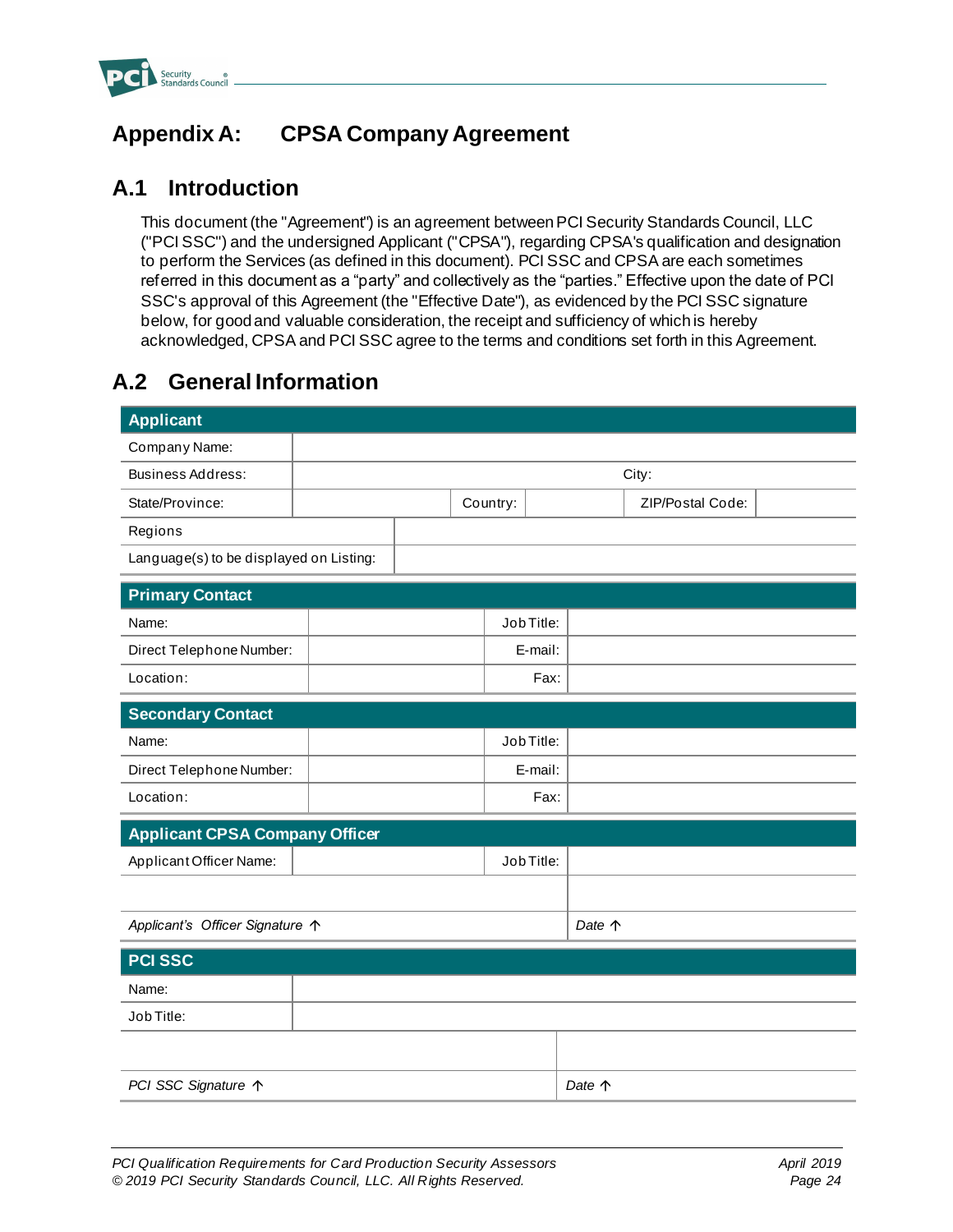

# **A.3 Terms and Conditions**

## *A.3.1 CPSA Services*

Subject to the terms and conditions of this Agreement, while CPSA is in Good Standing (defined in Section A.5.1(a) below) as a CPSA Company or in compliance with Remediation, PCI SSC hereby approves CPSA to perform, in accordance with this Agreement and the CPSA Qualification Requirements (defined below), onsite reviews of Card Production Entities (each herein referred to as a "CPSA Company client"), to determine CPSA Company clients' compliance with the PCI Card Production Standards as part of the CPSA Program. For purposes of this Agreement: (i) the onsite reviews described above that are conducted by CPSA are referred to herein as "PCI Card Production Assessments"; (ii) the PCI Card Production Assessments, collectively with all related services provided by CPSA to PCI SSC, CPSA Company clients or others in connection with this Agreement and the CPSA Program, are referred to herein as the "Services"; (iii) "CPSA Qualification Requirements" means the most current version of (or successor document to) the *Payment Card Industry (PCI) Qualification Requirements for Card Production Security Assessors (CPSA)* document as available through the Website, as may be amended from time to time in PCI SSC's discretion, including without limitation, any and all additional supplements or addenda thereto which are applicable to CPSA as a result of its participation in the CPSA Program and related Card Production Security Assessor initiatives operated by PCI SSC (each of which initiatives is hereby deemed to be included within the meaning of the term "CPSA Program" for purposes of this Agreement); (iv) "Member" means an entity that is then formally admitted as (or an affiliate of) a member of PCI SSC in accordance with its governing documents (status as a PCI SSC "Participating Organization" does not establish that an entity is a "Member"); (v) "Participating Payment Brand" means a payment card brand (or affiliate thereof) that is then a Member and owner of PCI SSC; (vi) "Qualification" means a qualification granted by PCI SSC under the CPSA Program; and (vii) unless otherwise indicated, all capitalized terms used in this Agreement without definition shall have the meanings ascribed to them in the CPSA Qualification Requirements. The CPSA Qualification Requirements are hereby incorporated into this Agreement, and CPSA acknowledges and agrees that it has reviewed the current version of the CPSA Qualification Requirements available on the Website.

CPSA acknowledges that data security practices exist within a rapidly changing environment and agrees to monitor the Website at least weekly for changes to the *PCI Card Production Standards* and the CPSA Qualification Requirements. CPSA will incorporate all such changes into all applicable PCI Card Production Assessments initiated on or after the effective date of such changes. CPSA acknowledges and agrees that any Card Production ROC or other required report regarding a PCI Card Production Assessment that is not conducted in accordance with the PCI Card Production Standards as in effect at the initiation date of such PCI Card Production Assessment may be rejected.

# *A.3.2 Performance of Services*

CPSA Company warrants, represents and agrees that it will only perform PCI Card Production Assessments for which it has been and is then qualified by PCI SSC, and that it will perform each such PCI Card Production Assessment in strict compliance with the applicable PCI Card Production Standard(s) as in effect as of the commencement date of such PCI Card Production Assessment. Without limiting the foregoing, CPSA will include in each Card Production ROC, a Card Production Attestation of Compliance (in the form available through the Website signed by a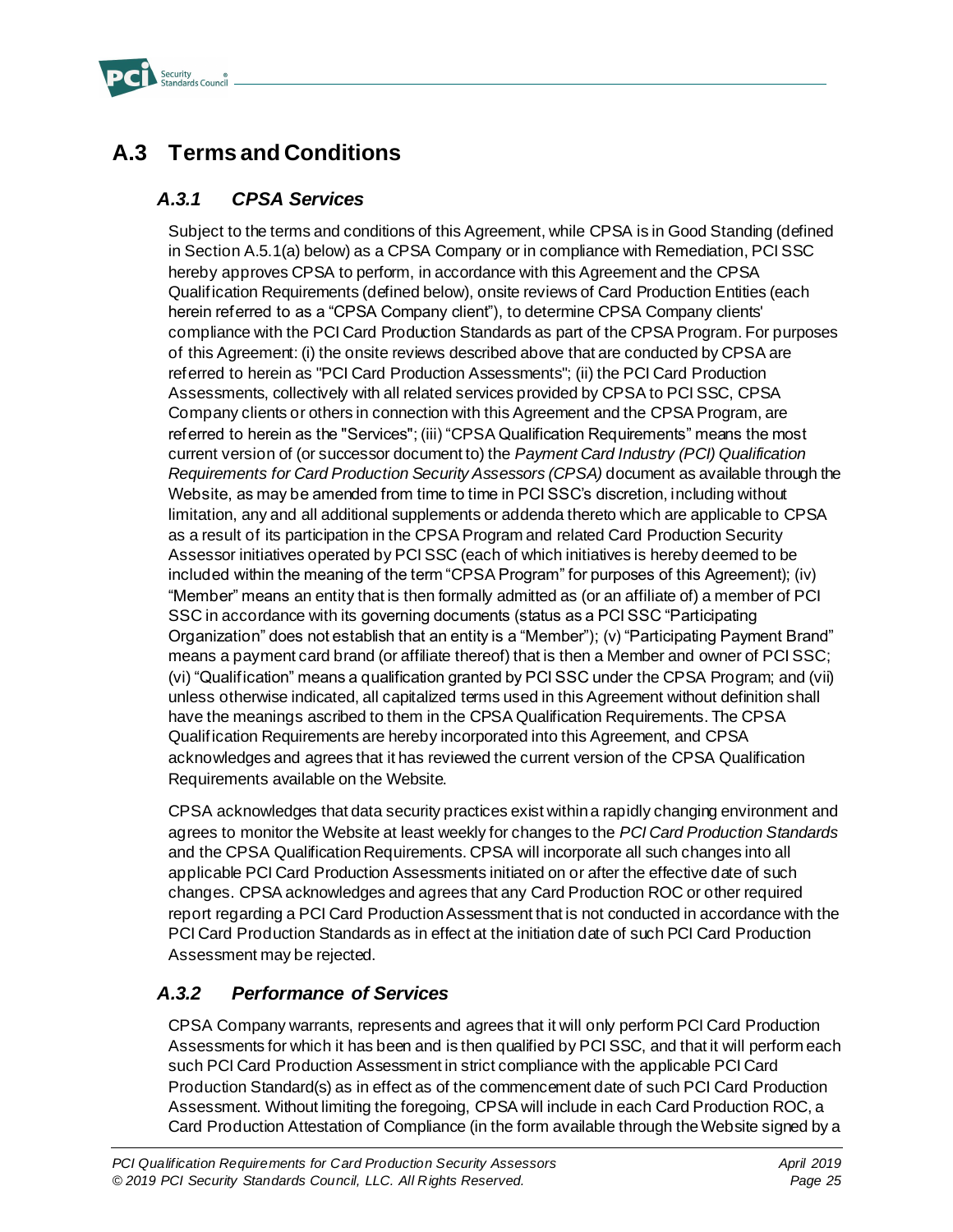

duly authorized officer of the CPSA , in which the CPSA certifies without qualification that (a) in performing such PCI Card Production Assessment, the CPSA Employee followed the requirements and procedures of the PCI Card Production Standards without deviation and (b) application of such requirements and procedures did not indicate any conditions of noncompliance with the applicable PCI Card Production Standards other than those expressly noted in the applicable Card Production ROC.

# *A.3.3 CPSA Service Staffing*

CPSA shall ensure that a CPSA Employee that is fully qualified in accordance with all applicable *CPSA Requirements* supervises all aspects of each engagement to perform Services, including without limitation, being present onsite for the duration of each PCI Card Production Assessment, reviewing the work product that supports CPSA's PCI Card Production Assessment procedures, and ensuring adherence to the CPSA Qualification Requirements*.* Employees performing the following tasks must also be qualified as CPSA Employees: scoping decisions, selection of systems and system components where sampling is employed (in accordance with the PCI Card Production Standards), evaluation final report production, and/or review. CPSA hereby designates the individual identified as the "Primary Contact" in Section A.2 above as CPSA's primary point of contact and "Primary Contact" for purposes of the CPSA Program and this Agreement. The CPSA may change its Primary Contact at any time upon written notice to PCI SSC, and hereby represents that each Primary Contact shall have authority to execute any and all decisions on CPSA's behalf concerning CPSA Program matters.

# *A.3.4 CPSA Requirements*

CPSA agrees to comply with all CPSA Requirements, including without limitation, CPSA's responsibilities and obligations pursuant to this Agreement, all CPSA Program quality assurance and Remediation requirements, and all requirements applicable to CPSA pursuant to the CPSA Qualification Requirements. Without limiting the foregoing, CPSA agrees to comply with all requirements of, make all provisions provided for in, and ensure that its CPSA Employees comply with all applicable CPSA Qualification Requirements, agrees to comply with all such requirements regarding background checks, and warrants that it has obtained all required consents to such background checks from each employee designated by CPSA to PCI SSC to perform Services hereunder. CPSA warrants that, to the best of CPSA's ability to determine, all information provided to PCI SSC in connection with this Agreement and CPSA's participation in the CPSA Program is and shall be accurate and complete as of the date such information is provided. In the event of any change as a result of which any such information is no longer accurate or complete (including but not limited to any change in CPSA's circumstances or compliance with applicable CPSA Requirements), CPSA shall promptly (and in any event within thirty (30) days after such change) notify PCI SSC of such change and provide such information as may be necessary to ensure that the information PCI SSC has received is then accurate and complete. CPSA acknowledges that PCI SSC from time to time may require CPSA to provide a representative and/or CPSA Employees to attend any mandatory training programs in connection with the CPSA Program, which may require the payment of attendance and other fees by CPSA.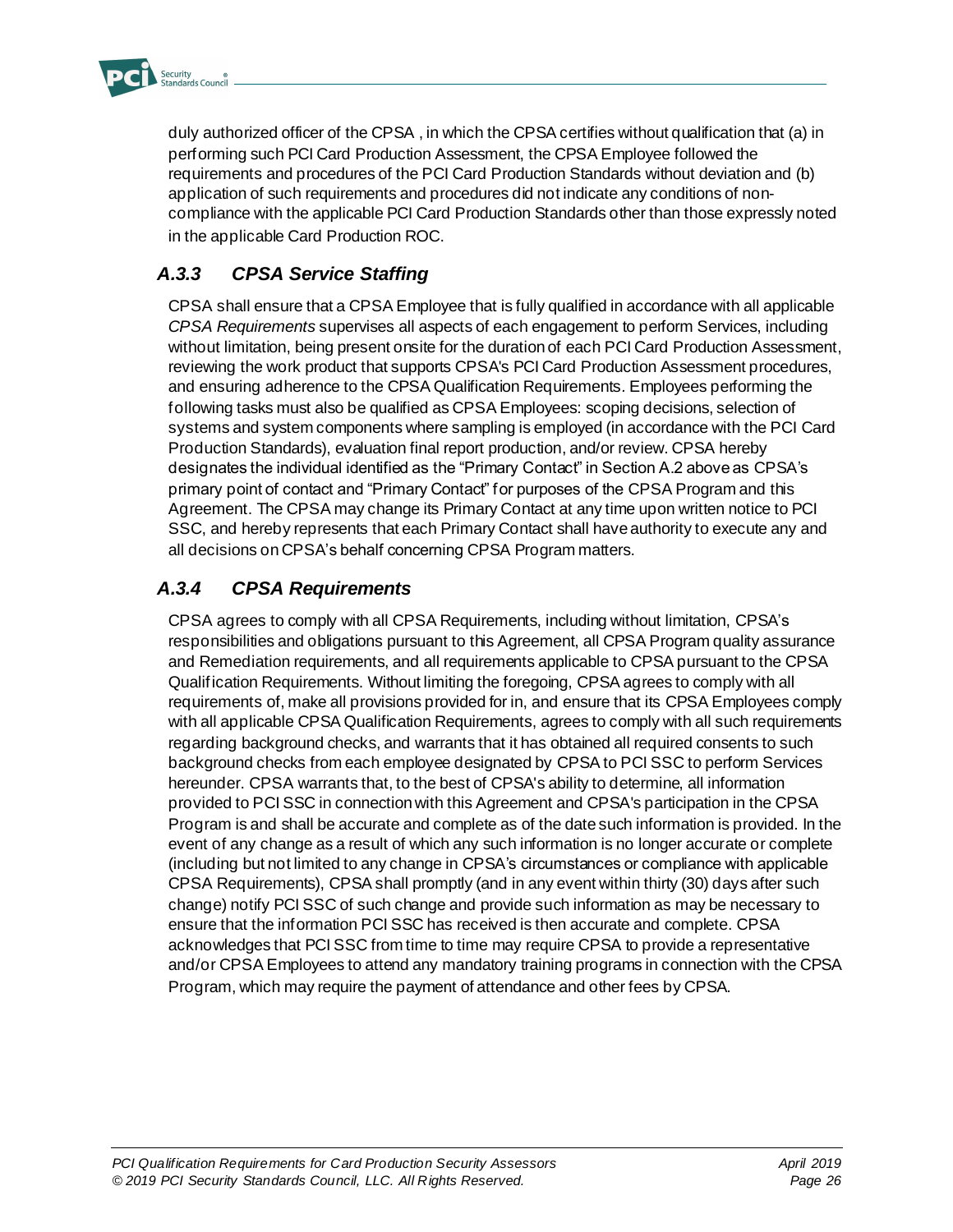

# **A.4 Fees**

CPSA agrees to pay all applicable fees imposed by PCI SSC in connection with CPSA's and its employees' participation in the CPSA Program (collectively, "Fees"), in each case as and in the manner provided for in the CPSA Qualification Requirements, the *PCI SSC Programs Fee Schedule* on the Website and/or the other applicable CPSA Program documentation. Such Fees may include, without limitation, company fee, training fees, fees in connection with quality assurance and/or remediation, penalties and other costs, and other fees. CPSA agrees to pay all such Fees as and when required by PCI SSC and that all Fees are nonrefundable (regardless of whether CPSA's application is approved, CPSA has been removed from the CPSA List, this Agreement has been terminated, or otherwise).

CPSA acknowledges that PCI SSC may review and modify its Fees at any time and from time to time. Whenever a change in Fees occurs, PCI SSC shall notify CPSA in accordance with the terms of Section A.10.1. Such change(s) will be effective immediately after the date of such notification. However, should CPSA not agree with such change(s), CPSA shall have the right to terminate this Agreement upon written notice to PCI SSC in accordance with the provisions of Section A.10.1 at any time within 30 days after such notification from PCI SSC. Except to the extent otherwise expressly provided in the CPSA Qualification Requirements or other applicable CPSA Program documentation, all fees payable to PCI SSC in connection with the CPSA Program must be paid in US dollars (USD), by check, by credit card or by wire transfer to a PCI SSC bank account specified for such purpose by PCI SSC. CPSA acknowledges and agrees that such Fees do not include any taxes, such as value added taxes (VAT), sales, excise, gross receipts and withholding taxes, universal service fund fee, or any similar tax or other governmentimposed fees or surcharges which may be applicable thereto. CPSA shall pay all such taxes and fees as invoiced in accordance with local law, and agrees to pay or reimburse PCI SSC for all such taxes or fees, excluding tax on PCI SSC's income. In respect of withholding tax, CPSA will pay such additional amounts as may be necessary, such that PCI SSC receives the amount it would have received had no withholding been imposed.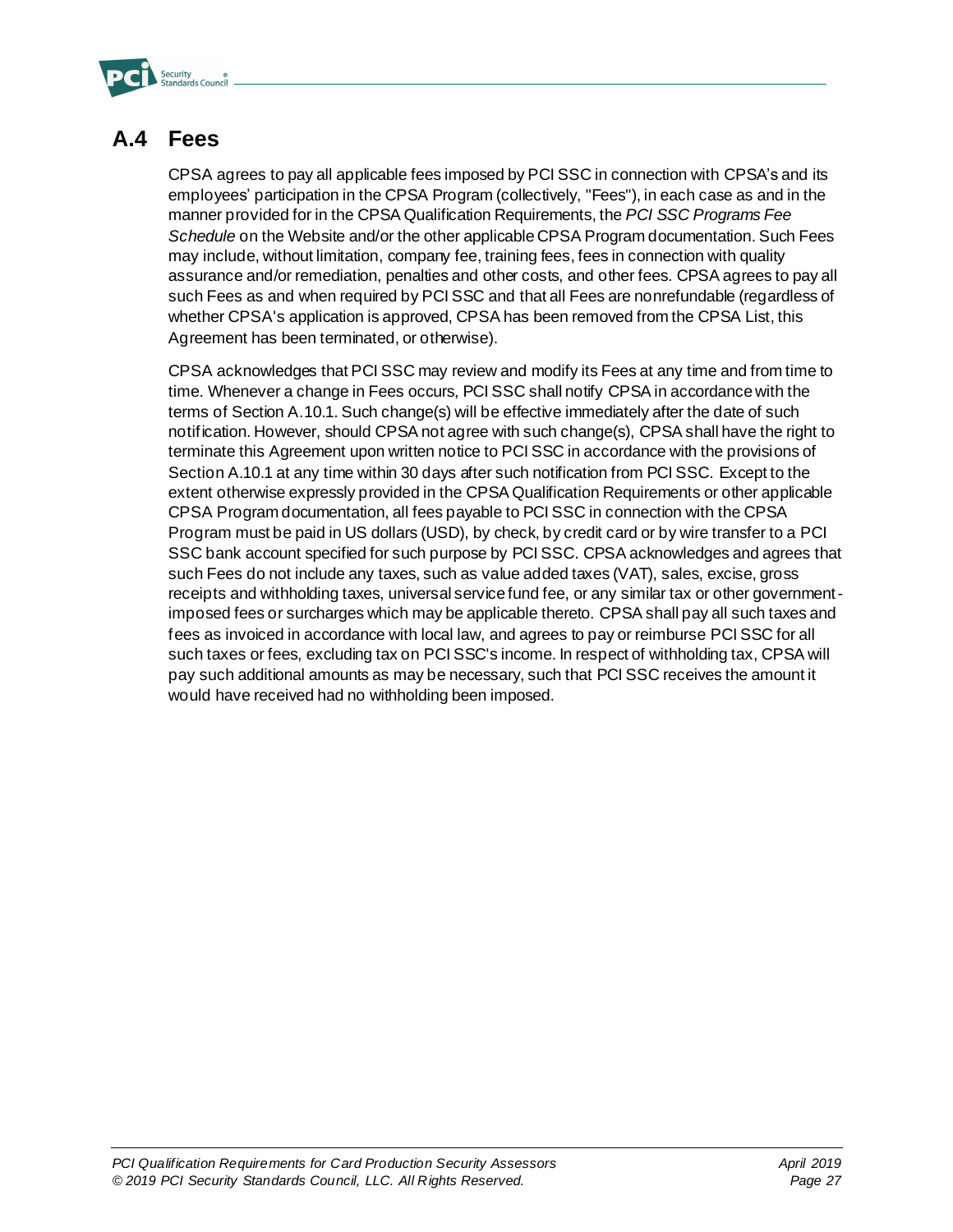

# **A.5 Advertising and Promotion; Intellectual Property**

## *A.5.1 CPSA List and CPSA Use of PCI Materials and Marks*

- (a) So long as CPSA is qualified by PCI SSC as a CPSA Company, PCI SSC may, at its sole discretion, display the identification of CPSA, together with related information regarding CPSA's status as a CPSA Company (including without limitation, good standing, remediation and/or revocation status), in such publicly available lists of CPSA Companies as PCI SSC may maintain and/or distribute from time to time, whether on the Website or otherwise (collectively, the "CPSA List"). CPSA shall provide all requested information necessary to ensure to PCI SSC's satisfaction that the identification and information relating to CPSA on the CPSA List is accurate. Without limiting the rights of PCI SSC set forth in the first sentence of this Section or elsewhere, PCI SSC expressly reserves the right to remove CPSA from the CPSA List at any time during which CPSA is not in Good Standing as a CPSA Company. CPSA shall be deemed to be in "Good Standing" with respect to the CPSA Program as long as this Agreement is in full force and effect, CPSA has been approved as a CPSA Company and such approval has not been revoked, CPSA is not in breach of any of the terms or conditions of this Agreement (including without limitation, any term or provision regarding compliance with the CPSA Qualification Requirements or payment).
- (b) In advertising or promoting its Services, so long as CPSA is in Good Standing as a CPSA Company, CPSA may make reference to the fact that CPSA is listed in the CPSA List, provided that it may do so only during such times as CPSA actually appears in the CPSA List.
- (c) Except as expressly authorized herein, CPSA shall not use any PCI SSC trademark, service mark, certification mark, logo or other indicator of origin or source (each a "Mark") without the prior written consent of PCI SSC in each instance. Without limitation of the foregoing, absent the prior written consent of PCI SSC in each instance and except as otherwise expressly authorized herein, CPSA shall have no authority to make, and consequently shall not make, any statement that would constitute any implied or express endorsement, recommendation or warranty by PCI SSC regarding CPSA, any of its services or products, or the functionality, quality or performance of any aspect of any of the foregoing. CPSA shall not: (i) make any false, misleading, incomplete or disparaging statements or remarks regarding, or misrepresent the requirements of, PCI SSC or the PCI Card Production Standards, including without limitation, any requirement regarding the implementation of the PCI Card Production Standards or the application thereof to any third party, or (ii) state or imply that the PCI Card Production Standards require usage of CPSA's products or services. Subject to the foregoing, and except with respect to (A) factual references that CPSA includes from time to time in its contracts with CPSA Company clients that are required or appropriate in order for CPSA to accurately describe the nature of the Services CPSA will provide pursuant to such contracts, and (B) references permitted pursuant to Section A.5.1(b) above, CPSA shall not, without the separate prior written agreement or consent of PCI SSC in each instance: (1) copy, create derivative works of, publish, disseminate or otherwise use or make available the PCI Card Production Standards, PCI Materials (defined in Section A.7.3). PCI SSC mark or any copy of, or statement or material (in any form) that incorporates any of the foregoing or any portion thereof or (2) incorporate any of the foregoing, the name of PCI SSC or the term "PCI SSC" into any product or service (in any form). Prior review and/or approval of such statements, materials or products by PCI SSC does not relieve CPSA of any responsibility for the accuracy and completeness of such statements, materials or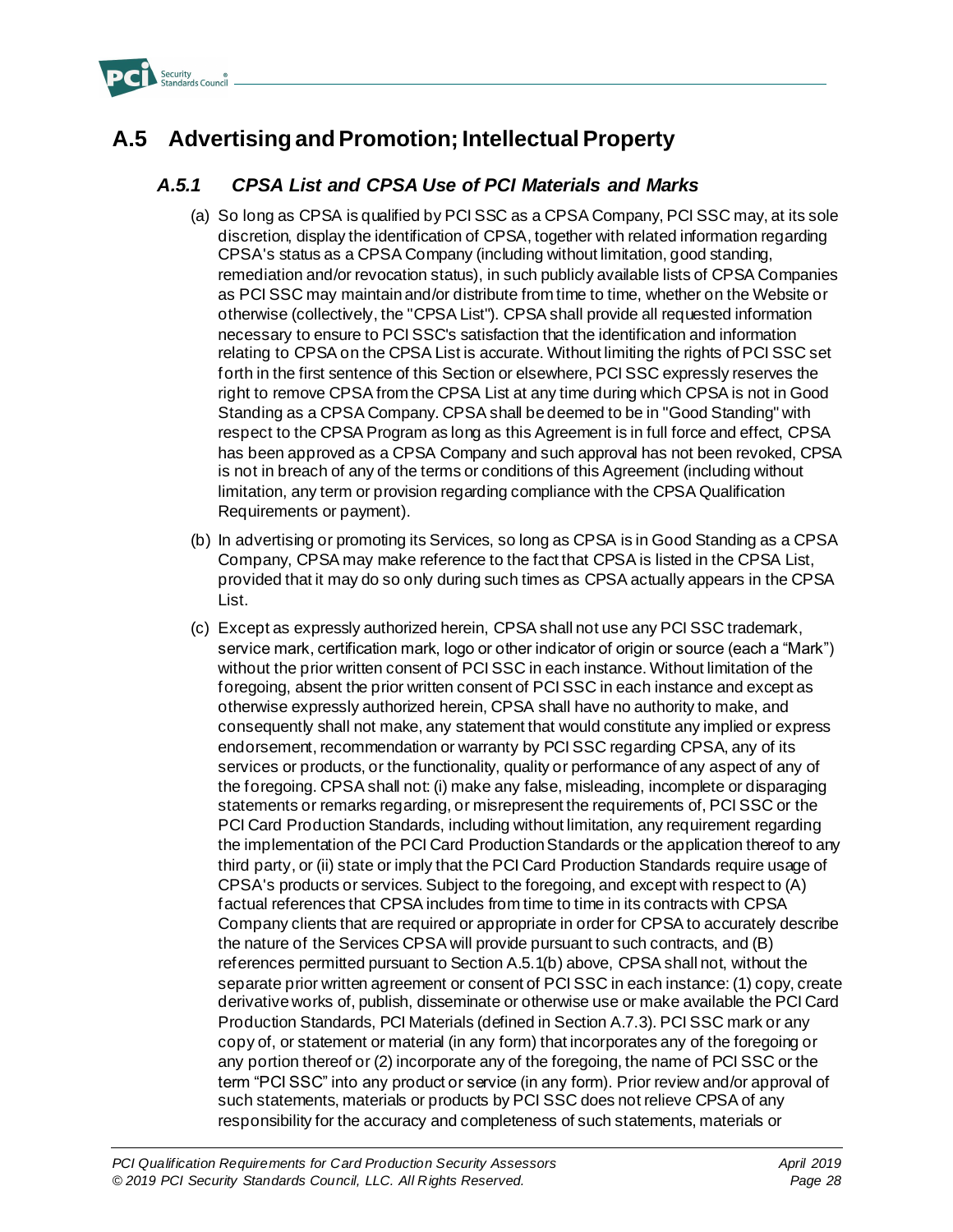

products or for CPSA's compliance with this Agreement or any applicable law. Except as otherwise expressly agreed by PCI SSC in writing, any dissemination or use of promotional or other materials or publicity in violation of Section A.5 shall be deemed a material breach of this Agreement and upon any such violation, PCI SSC may remove CPSA's name from the CPSA List and/or terminate this Agreement in its sole discretion.

# *A.5.2 Uses of CPSA Name and Designated Marks*

CPSA grants PCI SSC and each Participating Payment Brand the right to use CPSA's name and trademarks, as designated in writing by CPSA, to list CPSA on the CPSA List and to include reference to CPSA in publications to Card Production Entities and the public regarding the CPSA Program. Neither PCI SSC nor any Participating Payment Brand shall be required to include any such reference in any materials or publicity regarding the CPSA Program. CPSA warrants and represents that it has authority to grant to PCI SSC and its Participating Payment Brands the right to use its name and designated marks as contemplated by this Agreement.

# *A.5.3 No Other Rights Granted*

Except as expressly stated in this Section A.5, no rights to use any party's or Member's marks or other Intellectual Property Rights (as defined below) are granted herein, and each party respectively reserves all of its rights therein. Without limitation of the foregoing, except as expressly provided in this Agreement, no rights are granted to CPSA with respect to any Intellectual Property Rights in the PCI Card Production Standards or any other PCI Materials.

## *A.5.4 Intellectual Property Rights*

- (a) All Intellectual Property Rights, title and interest in and the CPSA Program, the PCI Card Production Standards and all other PCI Materials, all materials CPSA receives from PCI SSC, and each portion, future version, revision, extension, and improvement of any of the foregoing, are and at all times shall remain solely and exclusively the property of PCI SSC or its licensors, as applicable. Subject to the foregoing and to the restrictions set forth in Section A.6, so long as CPSA is in Good Standing as a CPSA Company or in compliance with Remediation, CPSA may, on a non-exclusive, non-transferable, worldwide, revocable basis, use the PCI Materials (and any portion thereof), provided that such use is solely for CPSA's internal review purposes or as otherwise expressly permitted in this Agreement or pursuant and subject to the terms of a separate written consent or agreement between PCI SSC and CPSA in each instance. For purposes of this Agreement, "Intellectual Property Rights" shall mean all present and future patents, trademarks, service marks, design rights, database rights (whether registrable or unregistrable, and whether registered or not), applications for any of the foregoing, copyright, know-how, trade secrets, and all other industrial or intellectual property rights or obligations whether registrable or unregistrable and whether registered or not in any country.
- (b) All right, title and interest in and to the Intellectual Property Rights in all materials generated by or on behalf of PCI SSC with respect to CPSA are and at all times shall remain the property of PCI SSC. Subject to the provisions of Section A.6, CPSA may use and disclose such materials solely for the purposes expressly permitted by this Agreement. CPSA shall not revise, abridge, modify or alter any such materials.
- (c) CPSA shall not during or at any time after the completion, expiry or termination of this Agreement in any way question or dispute PCI SSC's or its licensors' (as applicable) Intellectual Property Rights in the CPSA Program or any of the PCI Materials.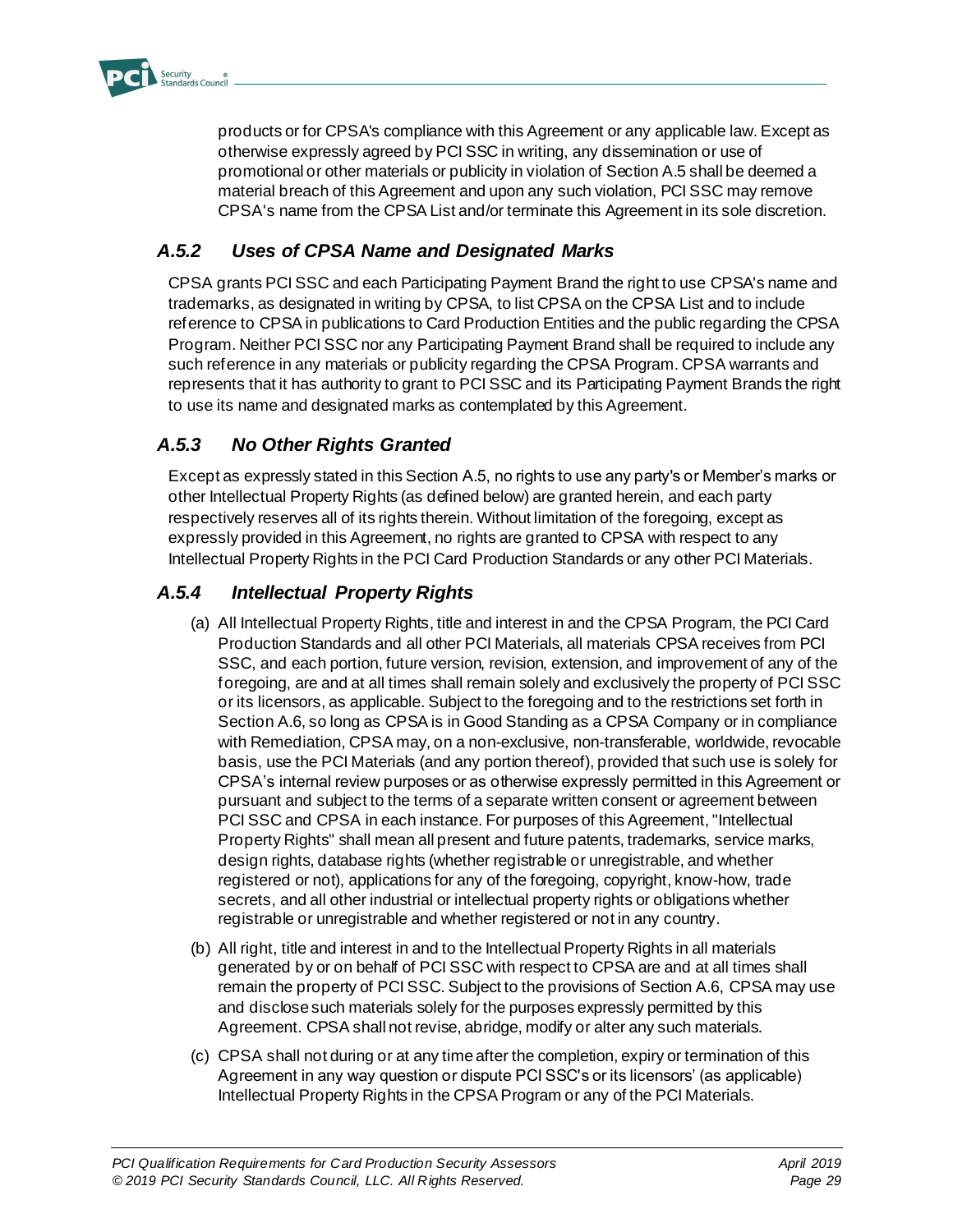

(d) Except as otherwise expressly agreed by the parties, as between PCI SSC and CPSA, all Intellectual Property Rights, title and interest in and to the materials created by CPSA and submitted by CPSA to PCI SSC in connection with its performance under this Agreement are and at all times shall remain vested in CPSA, or its licensors.

# **A.6 Confidentiality**

## *A.6.1 Definition of Confidential Information*

As used in this Agreement, "Confidential Information" means (i) all terms of this Agreement; (ii) any and all information designated in this Agreement as Confidential Information; (iii) any and all originals or copies of, any information that either party has identified in writing as confidential at the time of disclosure; and (iv) any and all Personal Information, proprietary information, merchant information, technical information or data, assessment reports, trade secrets or knowhow, information concerning either party's past, current, or planned products, services, fees, finances, member institutions, acquirers, issuers, concepts, methodologies, research, experiments, inventions, processes, formulas, designs, drawings, business activities, markets, plans, customers, equipment, card plastics or plates, software, source code, hardware configurations or other information disclosed by either party or any Member, or their respective directors, officers, employees, agents, representatives, independent contractors or attorneys, in each case, in connection with any CPSA Program or activity in which CPSA is a participant and in whatever form embodied (e.g., oral, written, electronic, on tape or disk, or by drawings or inspection of parts or equipment or otherwise), including without limitation, any and all other information that reasonably should be understood to be confidential. "Personal Information" means any and all Participating Payment Brand payment card account numbers, Participating Payment Brand transaction information, IP addresses or other PCI SSC, Member, or third-party information relating to a natural person, where the natural person could be identified from such information. Without limiting the foregoing, Personal Information further includes any information related to any Participating Payment Brand accountholder that is associated with or organized or retrievable by an identifier unique to that accountholder, including accountholder names, addresses, or account numbers.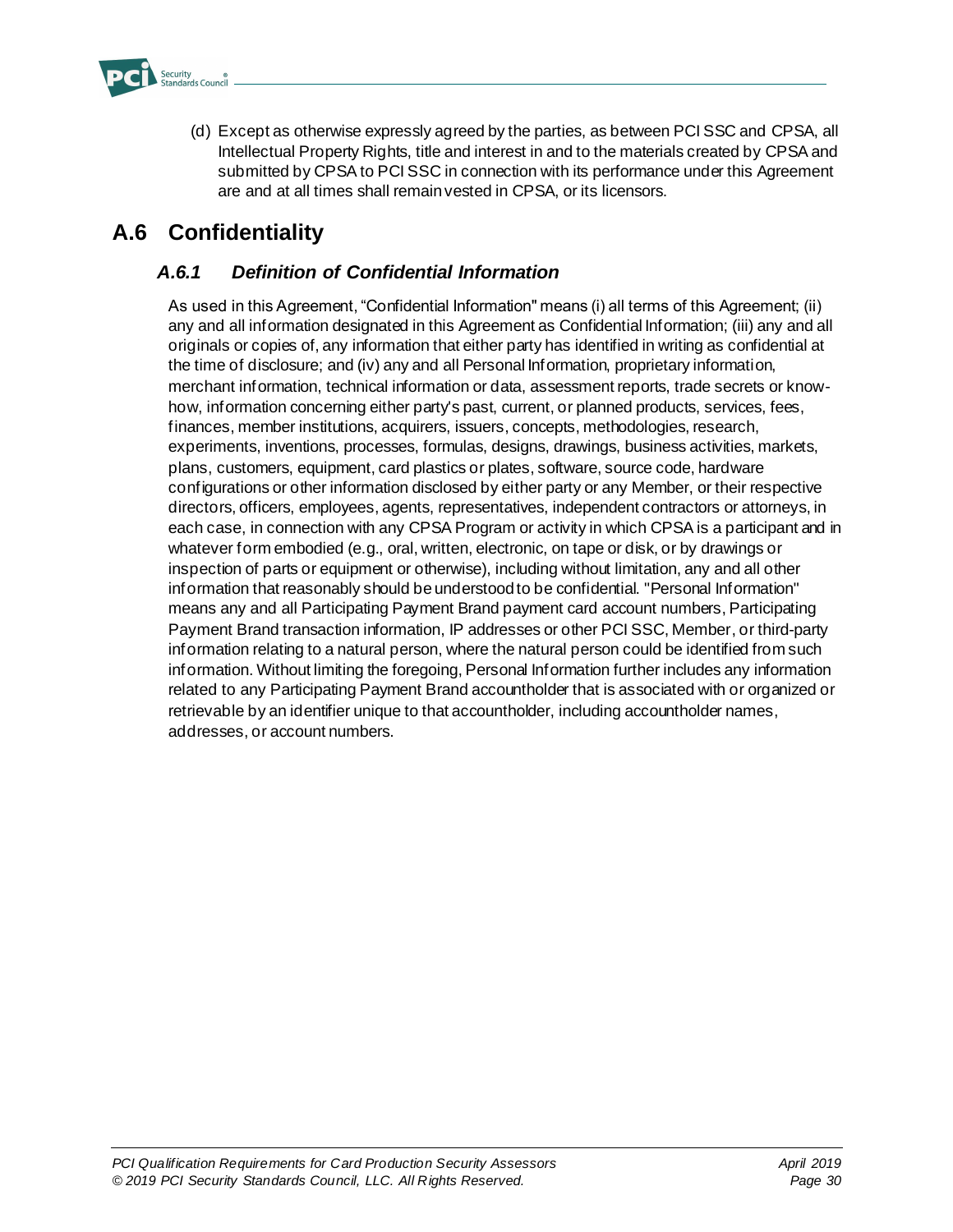

## *A.6.2 General Restrictions*

- (a) Each party (the "Receiving Party") agrees that all Confidential Information received from the other party (the "Disclosing Party") shall: (i) be treated as confidential; (ii) be disclosed only to those Members, officers, employees, legal advisers, accountants, representatives and agents of the Receiving Party who have a need to know and be used solely as required in connection with (A) the performance of this Agreement and/or (B) the operation of such party's or its Members' respective payment card data security compliance programs (if applicable) and (iii) not be disclosed to any third party except as expressly permitted in this Agreement or in writing by the Disclosing Party, and only if such third party is bound by confidentiality obligations applicable to such Confidential Information that are in form and substance similar to the provisions of this Section A.6.
- (b) Except with regard to Personal Information, such confidentiality obligation shall not apply to information which: (i) is in the public domain or is publicly available or becomes publicly available otherwise than through a breach of this Agreement; (ii) has been lawfully obtained by the Receiving Party from a third party; (iii) is known to the Receiving Party prior to disclosure by the Disclosing Party without confidentiality restriction; or (iv) is independently developed by a member of the Receiving Party's staff to whom no Confidential Information was disclosed or communicated. If the Receiving Party is required to disclose Confidential Information of the Disclosing Party in order to comply with any applicable law, regulation, court order or other legal, regulatory or administrative requirement, the Receiving Party shall promptly notify the Disclosing Party of the requirement for such disclosure and co-operate through all reasonable and legal means, at the Disclosing Party's expense, in any attempts by the Disclosing Party to prevent or otherwise restrict disclosure of such information.

## *A.6.3 CPSA Company Client Data*

To the extent any data or other information obtained by CPSA relating to any CPSA Company client in the course of providing Services thereto may be subject to any confidentiality restrictions between CPSA and such CPSA Company client, CPSA shall provide in each agreement containing such restrictions (and in the absence of any such agreement must agree with such CPSA Company client in writing) that (i) CPSA may disclose each Card Production ROC, Attestation of Compliance and other related or similar reports or information generated or gathered by CPSA in connection with its performance of the Services to PCI SSC and/or Participating Payment Brands, as requested by the CPSA Company client, (ii) to the extent any Participating Payment Brand obtains such reports or information in accordance with the preceding clause A6.3(i), such Participating Payment Brand may disclose (a) such reports or information on an as needed basis to other Participating Payment Brands and to such Participating Payment Brands' respective financial institutions and issuers and to relevant governmental, regulatory, and law enforcement inspectors, regulators and agencies and (b) that such Participating Payment Brand has received a Card Production ROC, report and other related information with respect to such CPSA Company client (identified by name) and whether the Card Production ROC or report was satisfactory, and (iii) CPSA may disclose such information as necessary to comply with its obligations and requirements pursuant to Section A.10.2(b) below. Accordingly, notwithstanding anything to the contrary in Section A.6.2(a) above, to the extent requested by a CPSA Company client, PCI SSC may disclose Confidential Information relating to such CPSA Company client and obtained by PCI SSC in connection with this Agreement to Participating Payment Brands in accordance with this Section A.6.3, and such Participating Payment Brands may in turn disclose such information to their respective member financial institutions and other Participating Payment Brands. CPSA hereby consents to such disclosure by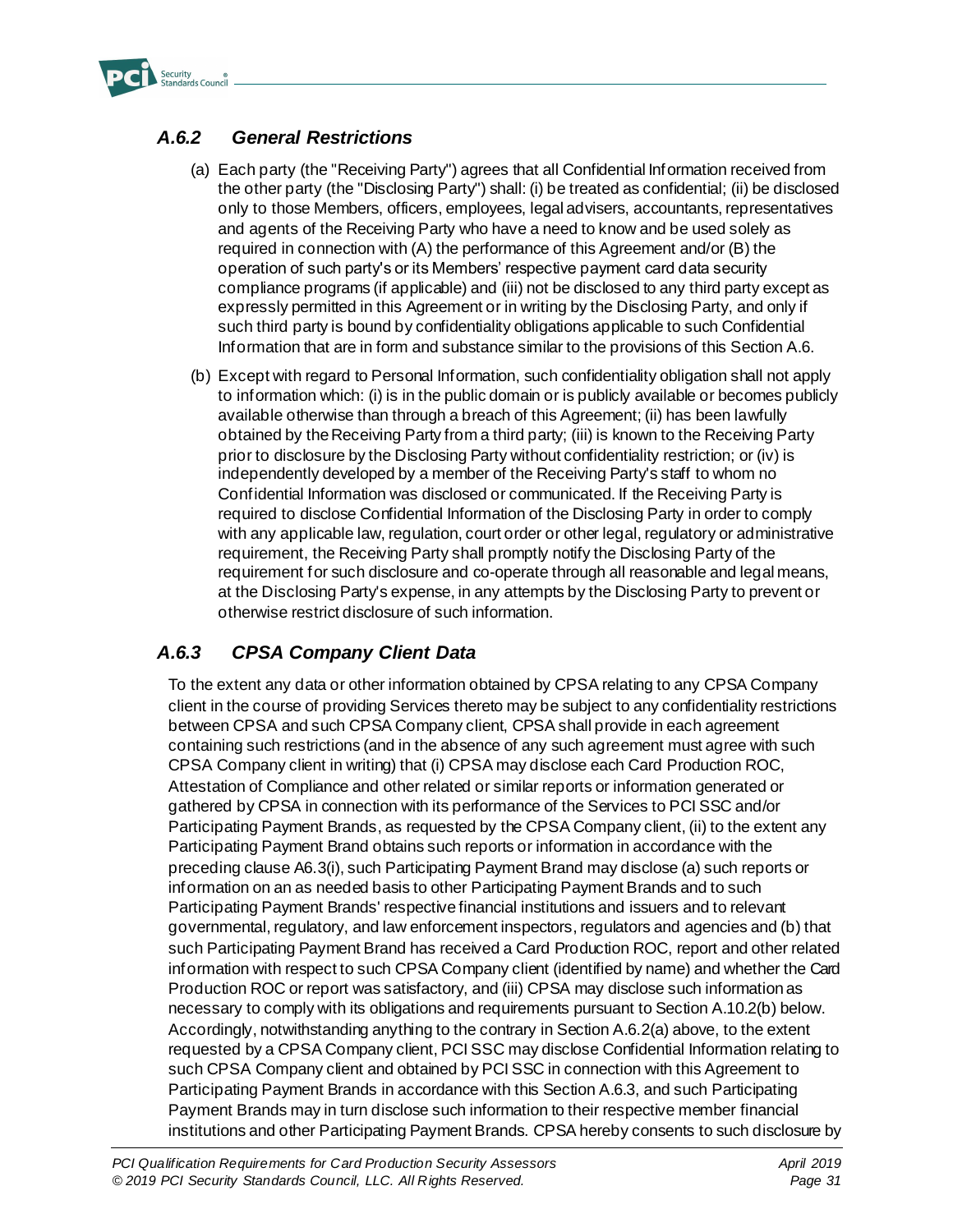

PCI SSC and its Participating Payment Brands. As between any Member, on the one hand, and CPSA or any CPSA Company client, on the other hand, the confidentiality of Card Production ROCs and any other information provided to Members by CPSA or any CPSA Company client is outside the scope of this Agreement and may be subject to such confidentiality arrangements as may be established from time to time between such Member, on the one hand, and CPSA or such CPSA Company client (as applicable), on the other hand.

# *A.6.4 Personal Information*

In the event that CPSA receives Personal Information from PCI SSC or any Member or CPSA Company client in the course of providing Services or otherwise in connection with this Agreement, in addition to the obligations set forth elsewhere in this Agreement, CPSA will at all times during the Term (as defined in Section A.9.1) maintain such data protection handling practices as may be required by PCI SSC from time to time, including without limitation, as a minimum, physical, electronic and procedural safeguards designed: (i) to maintain the security and confidentiality of such Personal Information (including, without limitation, encrypting such Personal Information in accordance with applicable Participating Payment Brand guidelines, if any); (ii) to protect against any anticipated threats or hazards to the security or integrity of such information; and (iii) to protect against unauthorized access to or use of such information that could result in substantial harm or inconvenience to the natural persons to whom such Personal Information relates. CPSA will make available to PCI SSC and the Participating Payment Brands, and will require in its agreements with CPSA Company clients that CPSA Company clients will make so available, such appropriate reviews and reports to monitor CPSA's compliance with the foregoing commitments as PCI SSC or any Participating Payment Brand may reasonably request from time to time. Without limitation of the foregoing, CPSA acknowledges and agrees that if it performs the Services or any other services for PCI SSC, any Participating Payment Brand or any CPSA Company client in a manner that will result in the storage, processing or transmission of data to which any of the PCI Card Production Standards applies, CPSA shall be required to be certified as compliant with the PCI Card Production Standards as such may be modified by PCI SSC from time to time. If compliance with the PCI Card Production Standard is required, CPSA, at its sole cost and expense, shall: (i) conduct or have conducted the audits required for such compliance; and (ii) take all actions required for CPSA to maintain such compliance. If required to be compliant with any of the PCI Card Production Standards, CPSA acknowledges that it further has the obligation to keep up to date on any changes thereto and implement any required changes.

## *A.6.5 Return*

Within fourteen (14) days after notice of termination of this Agreement or demand by PCI SSC, CPSA promptly shall return to PCI SSC all property and Confidential Information of PCI SSC and of all third parties to the extent provided or made available by PCI SSC; provided, however, that CPSA may retain copies of Confidential Information of PCI SSC to the extent the same were, prior to such notice of termination or demand, either automatically generated archival copies or incorporated into CPSA's workpapers as a result of providing services to a CPSA Company client; and CPSA shall continue to maintain the confidentiality of all such retained Confidential Information in accordance with this Agreement. If agreed by PCI SSC, CPSA may instead destroy all such materials and information and provide a certificate of destruction to PCI SSC, with sufficient detail regarding the items destroyed, destruction date, and assurance that all copies of such information and materials also were destroyed.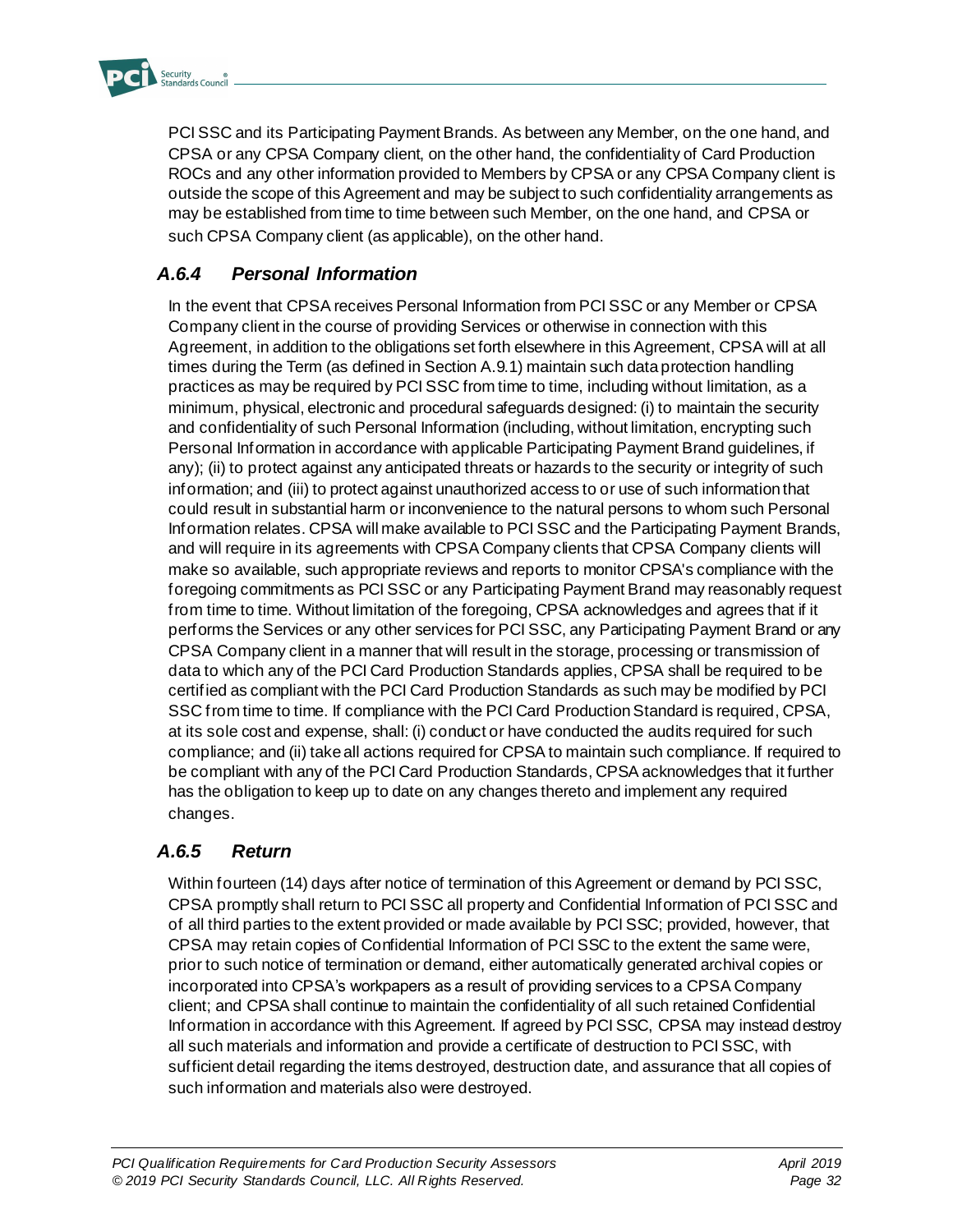

# *A.6.6 Remedies*

In the event of a breach of Section A.6.2 by the Receiving Party, the Receiving Party acknowledges that the Disclosing Party will likely suffer irreparable damage that cannot be fully remedied by monetary damages. Therefore, in addition to any remedy that the Disclosing Party may possess pursuant to applicable law, the Disclosing Party retains the right to seek and obtain injunctive relief against any such breach in any court of competent jurisdiction. In the event any such breach results in a claim by any third party, the Receiving Party shall indemnify, defend and hold harmless the Disclosing Party from any claims, damages, interest, attorney's fees, penalties, costs and expenses arising out of such third-party claim(s).

# **A.7 Indemnification and Limitation of Liability**

# *A.7.1 Indemnification*

CPSA shall defend, indemnify, and hold harmless PCI SSC and its Members, and their respective subsidiaries, and all affiliates, subsidiaries, directors, officers, employees, agents, representatives, independent contractors, attorneys, successors, and assigns of any of the foregoing (collectively, including without limitation, PCI SSC and its Members, "Indemnified Parties") from and against any and all claims, losses, liabilities, damages, suits, actions, government proceedings, taxes, penalties or interest, associated auditing and legal expenses and other costs (including without limitation, reasonable attorney's fees and related costs) that arise or result from any claim by any third party with respect to CPSA's (i) breach of its agreements, representations or warranties contained in this Agreement; (ii) participation in the CPSA Program or use of any PCI Materials or CPSA Program-related information (a) in violation of this Agreement or (b) in violation of any applicable law, rule, or regulation; (iii) non-performance of Services for any CPSA Company client that has engaged CPSA to perform Services, including without limitation claims asserted by CPSA Company clients or Members; (iv) negligence or willful misconduct in connection with the CPSA Program, this Agreement, or CPSA's performance of Services, except to the extent arising out of negligence or willful misconduct of an Indemnified Party; or (v) breach, violation, infringement, or misappropriation of any third-party Intellectual Property Right. All indemnities provided for under this Agreement shall be paid by CPSA as incurred by the Indemnified Party. This indemnification shall be binding upon CPSA and its executors, heirs, successors, and assigns. Nothing in this Agreement shall be construed to impose any indemnification obligation on CPSA to the extent the corresponding claim or liability arises solely from a defect in the PCI Materials provided by an Indemnified Party and such PCI Materials are used by CPSA without modification and in accordance with all then applicable publicly available updates, guidance, and best practices provided by PCI SSC.

# *A.7.2 Indemnification Procedure*

CPSA's indemnity obligations are contingent on the Indemnified Party's providing notice of the claim or liability to CPSA, provided that the failure to provide any such notice shall not relieve CPSA of such indemnity obligations except and to the extent such failure has materially and adversely affected CPSA's ability to defend against such claim or liability. Upon receipt of such notice, CPSA will be entitled to control, and will assume full responsibility for, the defense of such matter. PCI SSC will cooperate in all reasonable respects with CPSA, at CPSA's expense, in the investigation, trial and defense of such claim or liability and any appeal arising there from; provided, however, that PCI SSC and/or its Members may, at their own cost and expense, participate in such investigation, trial and defense, and any appeal arising therefrom or assume the defense of any Indemnified Party. In any event, PCI SSC and/or its Members will each have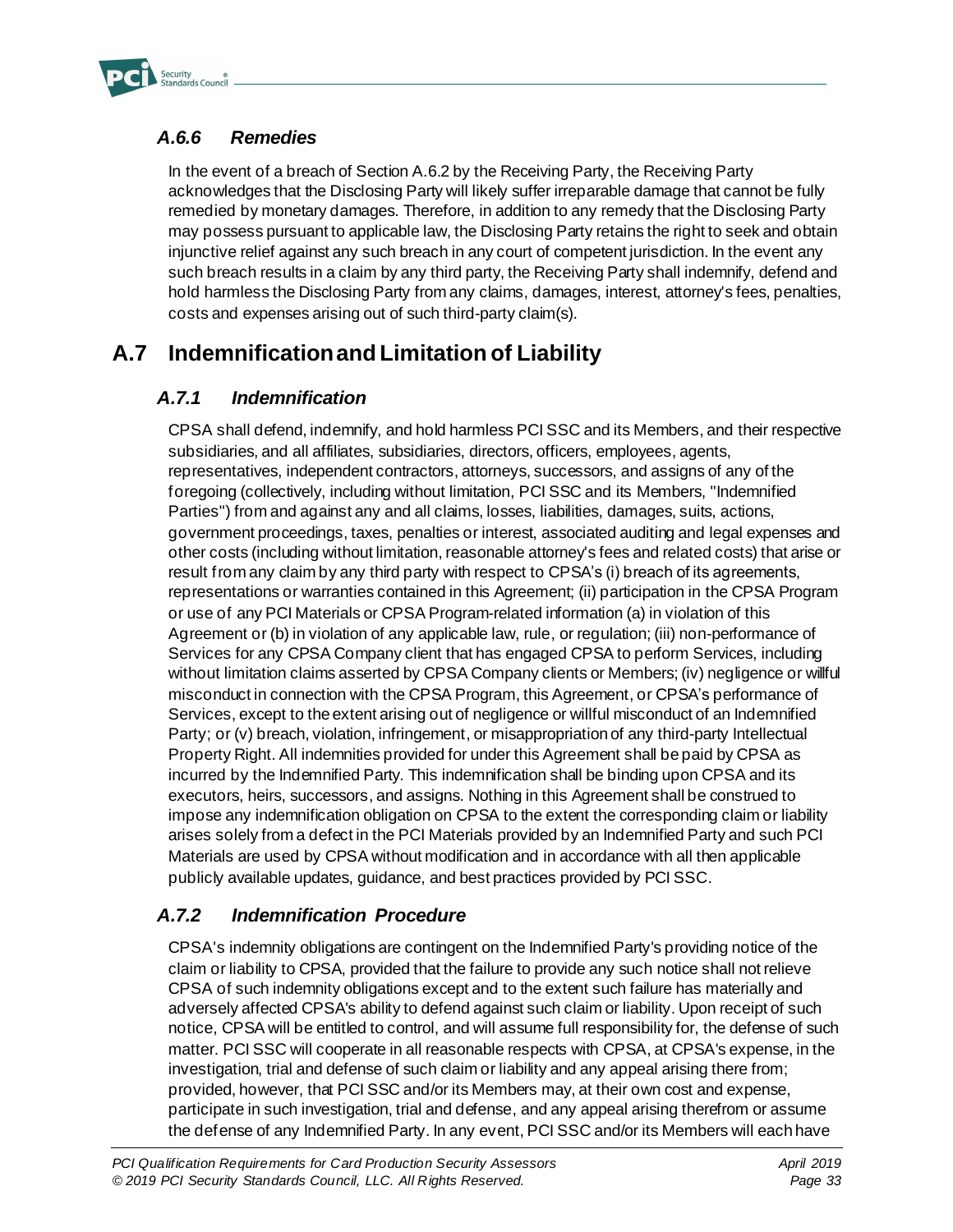

the right to approve counsel engaged by CPSA to represent any Indemnified Party affiliated therewith, which approval shall not be unreasonably withheld. CPSA will not enter into any settlement of a claim that imposes any obligation or liability on PCI SSC or any other Indemnified Party without the express prior written consent of PCI SSC or such Indemnified Party, as applicable.

# *A.7.3 No Warranties; Limitation of Liability*

- (a) PCI SSC PROVIDES THE *PCI CARD PRODUCTION STANDARDS*, THE CPSA PROGRAM, THE CPSA QUALIFICATION REQUIREMENTS, THE WEBSITE AND ALL RELATED AND OTHER MATERIALS PROVIDED OR OTHERWISE MADE ACCESSIBLE BY PCI SSC IN CONNECTION WITH THE PCI CPSA PROGRAM (THE FOREGOING, COLLECTIVELY, THE "PCI MATERIALS") ON AN "AS IS" BASIS WITHOUT WARRANTY OF ANY KIND. CPSA ASSUMES THE ENTIRE RISK AS TO RESULTS AND PERFORMANCE ARISING OUT OF ITS USE OF ANY OF THE PCI MATERIALS.
- (b) PCI SSC MAKES NO REPRESENTATION OR WARRANTY OF ANY KIND, EXPRESS OR IMPLIED, WITH RESPECT TO THE SUBJECT MATTER OF THIS AGREEMENT, INCLUDING WITHOUT LIMITATION, THE CPSA PROGRAM, THE PCI MATERIALS OR ANY MATERIALS OR SERVICES PROVIDED UNDER OR IN CONNECTION WITH THIS AGREEMENT OR THE CPSA PROGRAM. PCI SSC SPECIFICALLY DISCLAIMS, AND CPSA EXPRESSLY WAIVES, ALL REPRESENTATIONS AND WARRANTIES WITH RESPECT TO THIS AGREEMENT, THE CPSA PROGRAM, THE PCI MATERIALS, ANY MATERIALS OR SERVICES PROVIDED UNDER OR IN CONNECTION WITH THIS AGREEMENT OR THE CPSA PROGRAM, OR OTHERWISE, INCLUDING BUT NOT LIMITED TO, THE IMPLIED WARRANTIES OF MERCHANTABILITY AND FITNESS FOR A PARTICULAR PURPOSE. WITHOUT LIMITATION OF THE FOREGOING, PCI SSC SPECIFICALLY DISCLAIMS, AND CPSA EXPRESSLY WAIVES, ALL REPRESENTATIONS AND WARRANTIES WITH RESPECT TO THE PCI MATERIALS AND ANY INTELLECTUAL PROPERTY RIGHTS SUBSISTING THEREIN OR IN ANY PART THEREOF, INCLUDING BUT NOT LIMITED TO ANY AND ALL EXPRESS OR IMPLIED WARRANTIES OF TITLE, NON-INFRINGEMENT, OR SUITABILITY FOR ANY PURPOSE RELATING TO ANY OF THE FOREGOING. THE FOREGOING DISCLAIMER IS MADE BY PCI SSC FOR ITSELF AND, WITH RESPECT TO EACH SUCH DISCLAIMER, ON BEHALF OF ITS LICENSORS AND MEMBERS.
- (c) In particular, without limiting the foregoing, CPSA acknowledges and agrees that the accuracy, completeness, sequence or timeliness of the PCI Materials or any portion thereof cannot be guaranteed. In addition, PCI SSC makes no representation or warranty whatsoever, expressed or implied, and assumes no liability, and shall not be liable in any respect to CPSA regarding (i) any delay or loss of use of any of the PCI Materials, or (ii) system performance and effects on or damages to software or hardware in connection with any use of the PCI Materials.
- (d) EXCEPT FOR DAMAGES CAUSED BY THE GROSS NEGLIGENCE OR WILLFUL MISCONDUCT OF A PARTY, AND EXCEPT FOR THE OBLIGATIONS OF CPSA UNDER SECTIONS A.5 OR A.6, IN NO EVENT SHALL EITHER PARTY OR ANY MEMBER BE LIABLE TO THE OTHER FOR ANY CONSEQUENTIAL, INCIDENTAL, INDIRECT OR SPECIAL DAMAGES, HOWEVER CAUSED, WHETHER UNDER THEORY OF CONTRACT, TORT (INCLUDING NEGLIGENCE) OR OTHERWISE, EVEN IF THE OTHER PARTY HAS BEEN ADVISED OF THE POSSIBILITY OF SUCH DAMAGES. THIS LIMITATION OF LIABILITY DOES NOT APPLY TO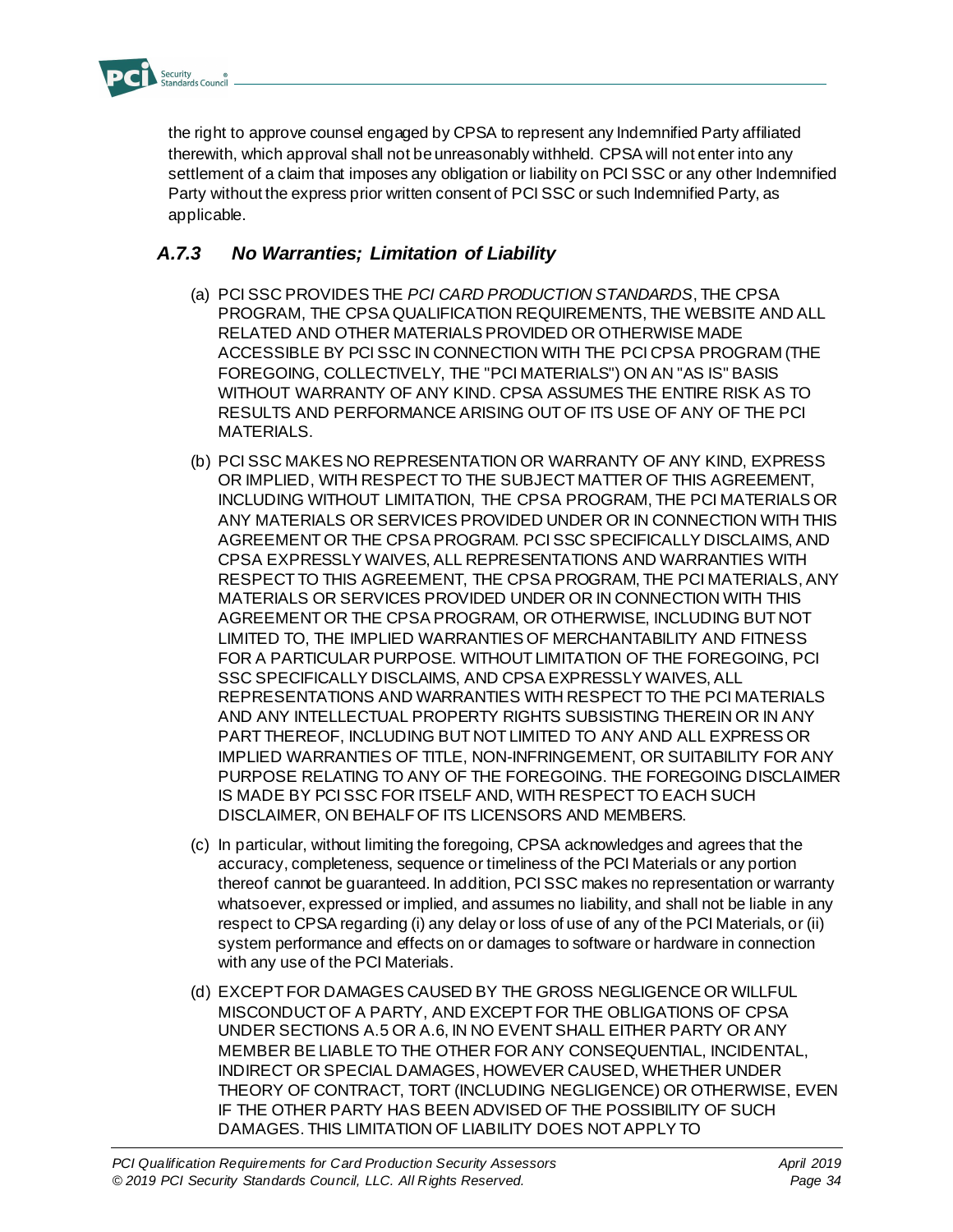

INDEMNIFICATION OWED TO AN INDEMNIFIED PARTY PURSUANT TO THIS SECTION A.7.

- (e) PCI SSC shall be liable vis-à-vis CPSA only for any direct damage incurred by CPSA as a result of PCI SSC's gross negligence (contractual or extra-contractual) under this Agreement provided PCI SSC's aggregate liability for such direct damage under and for the duration of this Agreement will never exceed the fees paid by CPSA to PCI SSC under Section A.4.
- (f) Except as otherwise expressly provided in this Agreement, neither PCI SSC nor any Participating Payment Brand shall be liable vis-à-vis CPSA for any other damage incurred by CPSA under this Agreement or in connection with the CPSA Program, including but not limited to, loss of business, revenue, goodwill, anticipated savings, or other commercial or economic loss of any kind arising in any way out of the use of the CPSA Program (regardless of whether such damages are reasonably foreseeable or PCI SSC has been advised of the possibility of such damages), or for any loss that results from force majeure.

### *A.7.4 Insurance*

At all times while this Agreement is in effect, CPSA shall maintain insurance in such amounts, with such insurers, coverages, exclusions and deductibles which, at a minimum, meet the applicable insurance requirements for U.S. or European Union CPSA Companies (as applicable) participating in the CPSA Program, including without limitation, the insurance requirements for CPSA Companies set forth in Appendix B of the CPSA Qualification Requirements. CPSA acknowledges and agrees that if it is a non-U.S. and non-European Union CPSA Company, unless otherwise expressly agreed by PCI SSC in writing, at all times while this Agreement is in effect, CPSA shall maintain insurance in such amounts, with such insurers, coverages, exclusions and deductibles that PCI SSC determines, in its sole discretion, is substantially equivalent to the insurance required by PCI SSC for U.S. and European Union CPSA Companies participating in the CPSA Program. CPSA hereby represents and warrants that it meets all applicable insurance requirements as provided for in this Section and that such insurance shall not be cancelled or modified without giving PCI SSC at least twenty (20) days' prior written notice. PCI SSC may modify its insurance requirements from time to time based on parameters affecting risk and financial capability that are general to CPSA Companies or specific to CPSA, provided that PCI SSC is under no obligation to review and does not undertake to advise CPSA on the adequacy of CPSA's insurance coverage.

# **A.8 Independence; Representations and Warranties**

CPSA agrees to comply with all applicable CPSA Qualification Requirements, including without limitation, all requirements and provisions regarding independence, and hereby warrants and represents that CPSA is now, and shall at all times during the Term, remain in compliance with all such CPSA Qualification Requirements. CPSA represents and warrants that by entering into this Agreement it will not breach any obligation to any third party. CPSA represents and warrants that it will comply with all applicable laws, ordinances, rules, and regulations in any way pertaining to this Agreement or its performance of the Services or its obligations under this Agreement.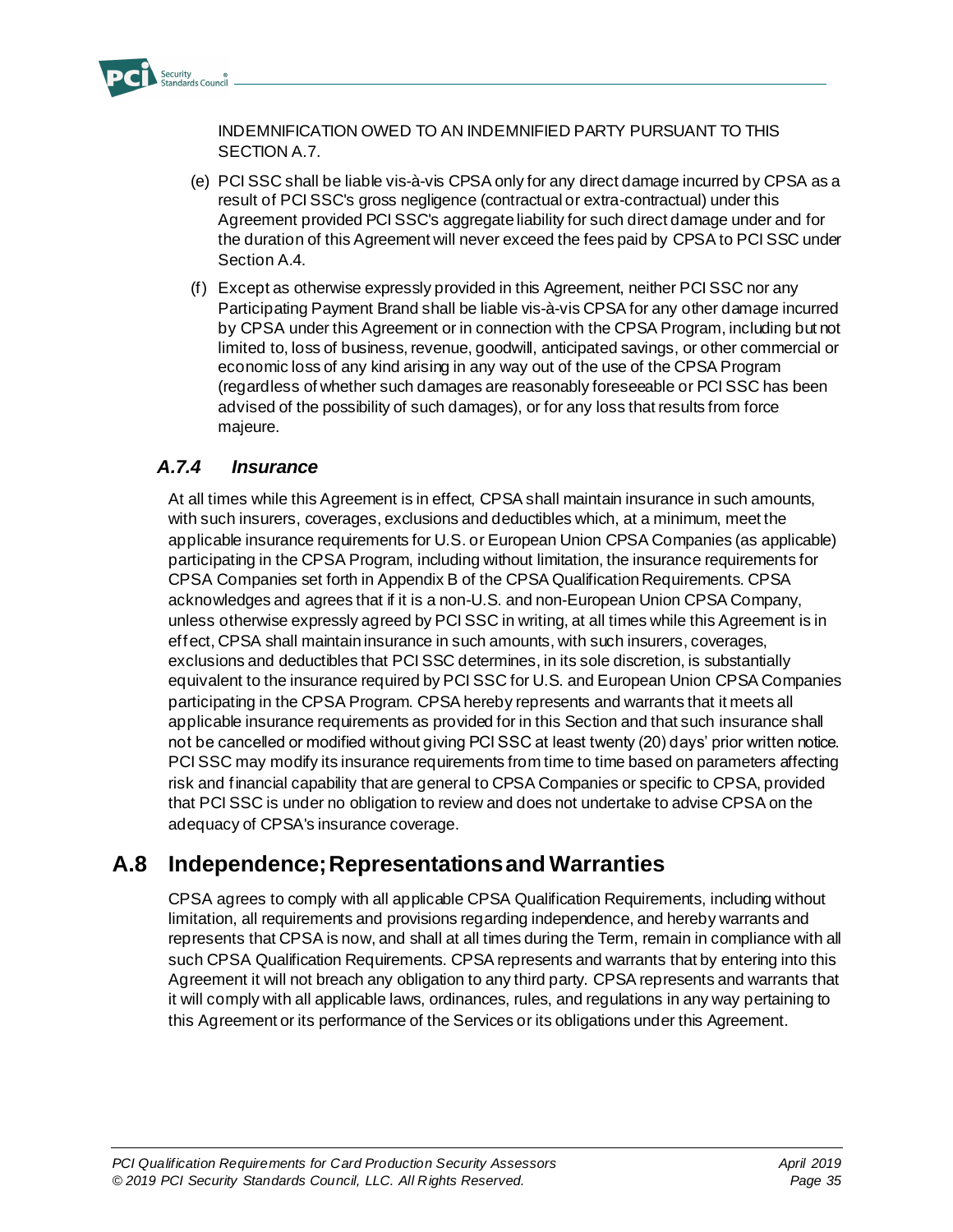

# **A.9 Term and Termination**

### *A.9.1 Term*

This Agreement shall commence as of the Effective Date and, unless earlier terminated in accordance with this Section A.9, continue for an initial term of one (1) year (the "Initial Term") and thereafter, for additional subsequent terms of one year (each a "Renewal Term" and together with the Initial Term, the "Term"), subject to CPSA's successful completion of all applicable requalification requirements for each Renewal Term.

## *A.9.2 Termination by CPSA*

CPSA may terminate this Agreement at any time upon thirty (30) days' written notice to PCI SSC. Notwithstanding Section A.10.1 below, any notice or other written communication (including by electronic mail) from CPSA pursuant to which or to the effect that CPSA requests, notifies, elects, opts, chooses, decides, or otherwise indicates its desire to cease participation in the CPSA Program, be removed from the CPSA List or terminate this Agreement shall be deemed to constitute notice of termination of this Agreement, and the corresponding Qualification(s), by CPSA pursuant to this Section, and thereafter, notwithstanding the thirty (30) day notice period provided for in the preceding sentence and without any further action by CPSA, PCI SSC may immediately remove CPSA from the CPSA List(s) and may terminate this Agreement effective upon written notice to CPSA.

## *A.9.3 Termination by PCI SSC*

PCI SSC may terminate this Agreement effective as of the end of the then-current Term by providing CPSA with written notice of its intent to terminate or not to renew this Agreement at least sixty (60) days prior to the end of the then-current Term. Additionally, PCI SSC may terminate this Agreement: (i) with written notice upon CPSA's voluntary or involuntary bankruptcy, receivership, reorganization dissolution or liquidation under state or federal law that is not otherwise dismissed within thirty (30) days; (ii) with written notice upon CPSA's breach of any representation or warranty under this Agreement; (iii) with fifteen (15) days' prior written notice following CPSA's breach of any other term or provision of this Agreement (including without limitation, CPSA's failure to comply with any of the CPSA Requirements), provided such breach remains uncured when such 15-day period has elapsed; (iv) in accordance with Section A.9.5 below; (v) if PCI SSC ceases to operate the CPSA Program, whether with or without replacing it with any other program; or (vi) if PCI SSC determines in its sole discretion that remaining a party hereto or performing any of its obligations hereunder has caused, will cause, or is likely to cause PCI SSC to violate any applicable statute, law, regulation, or other legal or regulatory requirement.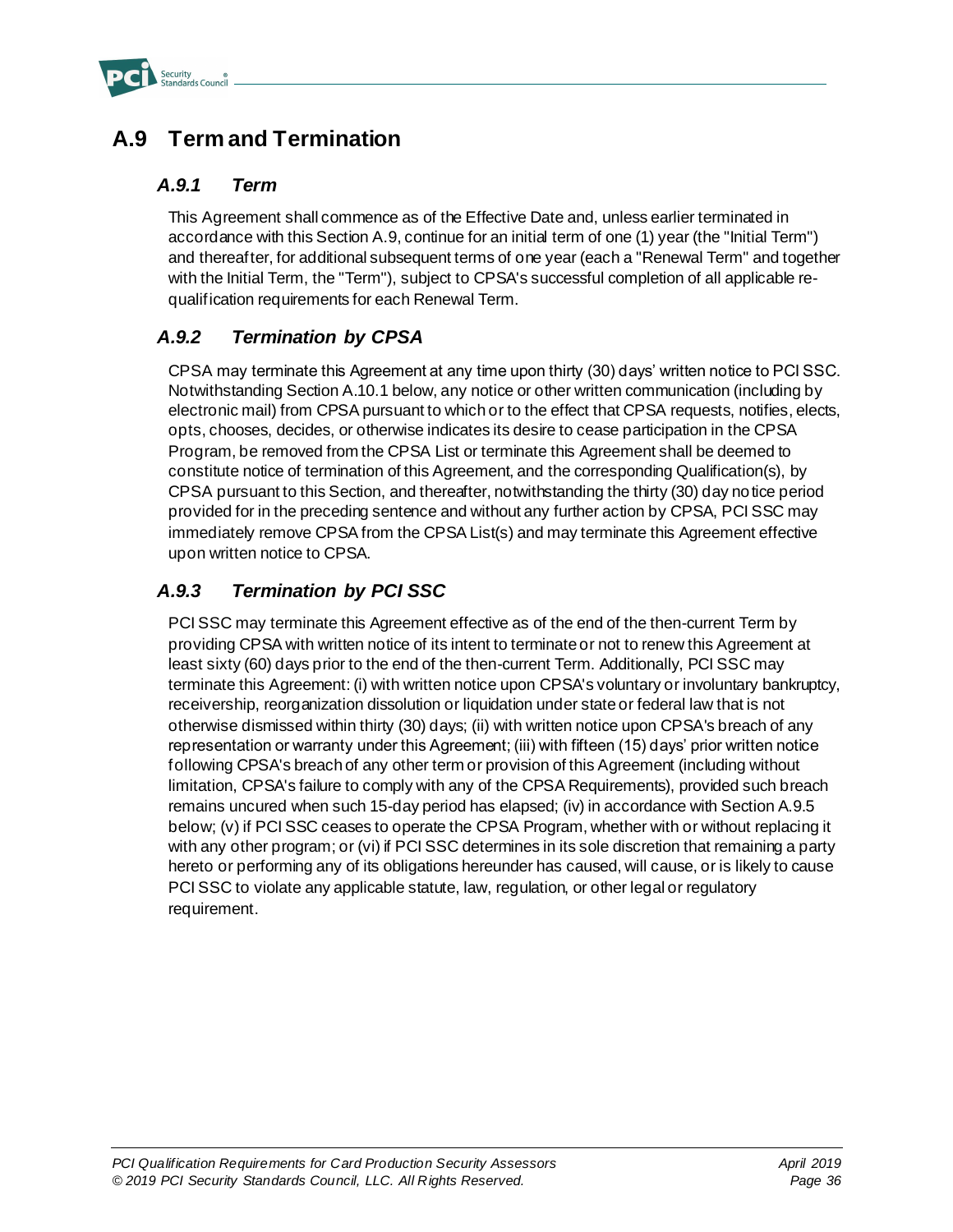

# *A.9.4 Effect of Termination*

Upon any termination or expiration of this Agreement: (i) CPSA will be removed from the CPSA List; (ii) CPSA shall immediately cease all advertising and promotion of its Qualification and status as a CPSA Company and its listing(s) on the CPSA List, and ensure that it and its employees do not state or imply that any employee of CPSA is a "CPSA Employee," a "CPSA" or otherwise qualified by PCI SSC under the CPSA Program; (iii) CPSA shall immediately cease soliciting for and performing all Services (including but not limited to processing of Card Production ROCs), provided that CPSA shall complete any and all Services contracted with CPSA Company clients prior to such expiration or the notice of termination if and to the extent instructed by PCI SSC in writing; (iv) to the extent CPSA is instructed to complete any Services pursuant to preceding clause (iii), CPSA will deliver all corresponding outstanding Card Production ROCs and other corresponding reports within the time contracted with the CPSA Company client, (v) CPSA shall remain responsible for all of the obligations, representations, and warranties hereunder with respect to all Card Production ROCs and other corresponding reports submitted by CPSA to PCI SSC or any other person or entity; (vi) CPSA shall return or destroy all PCI SSC and third-party property and Confidential Information in accordance with the terms of Section A.6; (vii) if requested by PCI SSC, CPSA shall obtain (at CPSA's sole cost and expense) the services of a replacement CPSA Company acceptable to PCI SSC for purposes of completing those Services for which CPSA was engaged in its capacity as a CPSA Company prior to such expiration or the notice of termination but which CPSA has not been instructed to complete pursuant to Section (iii) above; (viii) CPSA shall, within fifteen (15) days of such expiration or the notice of termination, in a manner acceptable to PCI SSC, notify those of its CPSA Company clients with which CPSA is then engaged to perform any PCI Card Production Assessment or other Services of such expiration or termination; (ix) if requested by PCI SSC, CPSA shall within fifteen (15) days of such request, identify to PCI SSC in writing all CPSA Company clients with which CPSA was engaged to perform Services immediately prior to such expiration or notice of termination and the status of such Services for each; and (x) notwithstanding anything to the contrary in this Agreement, PCI SSC may notify any of its Members and any acquirers, CPSA Company clients or others of such expiration or termination and the reason(s) therefor. The provisions of Sections A.5.4, A.6, A.7, A.9.4 and A.10 of this Agreement shall survive the expiration or termination of this Agreement for any or no reason.

### *A.9.5 Revocation*

(a) Without limiting the rights of PCI SSC as set forth elsewhere in this Agreement, in the event that PCI SSC determines in its sole but reasonable discretion that CPSA meets any condition for revocation of its Qualification as a CPSA Company as established by PCI SSC from time to time (satisfaction of any such condition, a "Violation"), including without limitation, any of the conditions identified as or described as examples of Violations herein or in the CPSA Qualification Requirements, PCI SSC may, effective immediately upon notice of such Violation to CPSA, revoke such Qualification from CPSA ("Revocation"), and such revoked Qualification shall be subject to reinstatement pending a successful appeal in accordance with Section A.9.5(b) below and PCI SSC policies and procedures.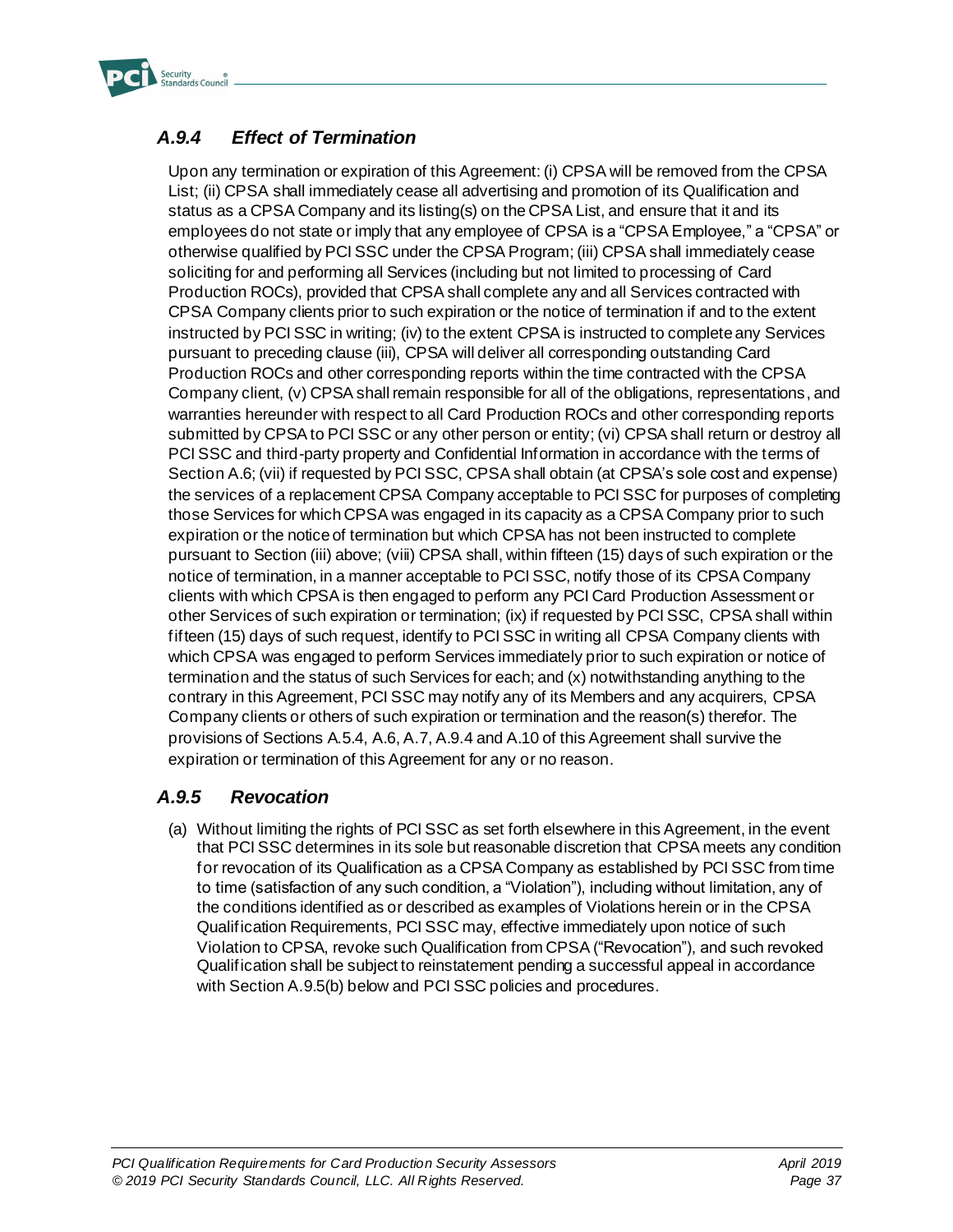

- (b) In the event of any Revocation: (i) CPSA will be removed from the CPSA List(s) and/or its listing(s) thereupon may be annotated as PCI SSC deems appropriate; (ii) upon revocation of Qualification as a CPSA Company, CPSA must comply with Section A.9.4 above in the manner otherwise required if this Agreement had been terminated as of the effective date of such Revocation; (iii) CPSA will have a period of thirty (30) days from the date CPSA is given notice of such Violation to submit its written request for appeal to the CPSA Program Manager; (iv) CPSA shall, within fifteen (15) days of such Revocation, in a manner acceptable to PCI SSC, provide notice of such Revocation to those of its CPSA Company clients with which CPSA is then engaged to perform any PCI Card Production Assessment or other Services for which such revoked Qualification is required and, if applicable, of any conditions, restrictions or requirements of such Revocation that may impact its ability to perform such PCI Card Production Assessment or other Services for such CPSA Company clients going forward; and (v) notwithstanding anything to the contrary in this Agreement, PCI SSC may notify any of its Members and any acquirers, CPSA Company clients, or others of such Revocation and the reason(s) therefor. In the event CPSA fails to submit a request for appeal within the allotted 30-day period or such request is denied, this Agreement shall automatically terminate and CPSA's right to such appeal shall be forfeited effective immediately as of the end of such period or such denial, as applicable.
- (c) All Revocation appeal proceedings will be conducted in accordance with such procedures as PCI SSC may establish from time to time for the CPSA Program, PCI SSC will review all relevant evidence submitted by CPSA and each complainant (if any) in connection with therewith, and PCI SSC shall determine whether termination of CPSA's Qualification is warranted or, in the alternative, no action, or specified remedial actions shall be required. All determinations of PCI SSC regarding Revocation and any related termination or appeals shall be final and binding upon CPSA. If PCI SSC determines that termination is warranted, then effective immediately and automatically upon such determination, such Qualification and this Agreement shall terminate. If PCI SSC determines that such termination is not warranted, the Revocation shall be lifted, such Qualification shall be reinstated, and the listing of CPSA that was removed from the CPSA List as a result of such Revocation shall be reinstated. If PCI SSC determines that remedial action is required, PCI SSC shall notify CPSA and may establish a date by which such remedial action must be completed; provided, however, that unless otherwise agreed by PCI SSC in writing the Revocation shall not be lifted, and CPSA shall not be reinstated on the CPSA List, unless and until such time as CPSA has completed such remedial action; and provided, further, that if CPSA fails to complete any required remedial actions by the date (if any) established by PCI SSC for completion thereof, PCI SSC may terminate such Qualification and this Agreement, effective immediately as of or any time after such date.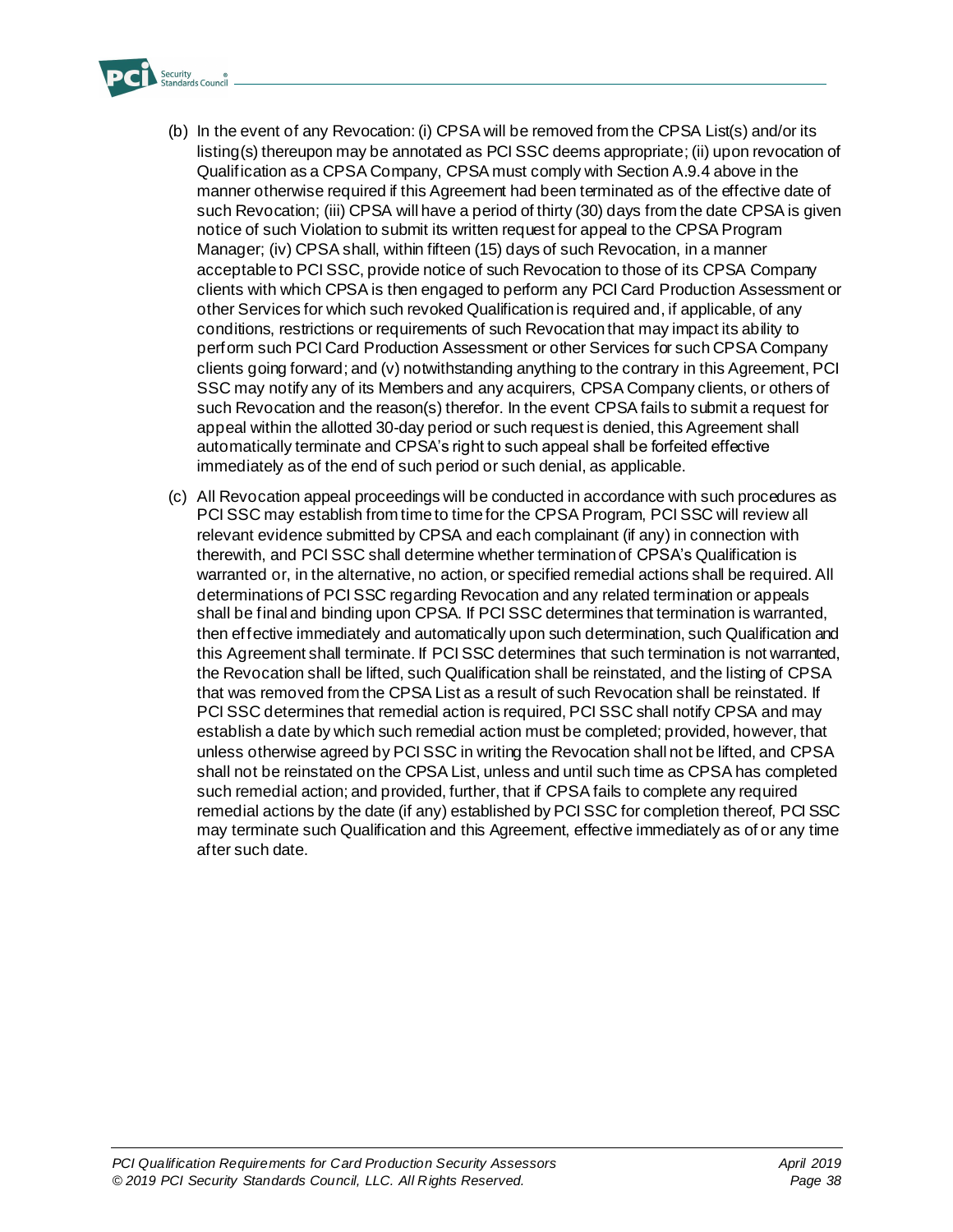

# **A.10 General Terms**

### *A.10.1 Notices*

All notices required under this Agreement shall be in writing and shall be deemed given when delivered (a) personally, (b) by overnight delivery upon written verification of receipt, (c) by facsimile or electronic mail transmission upon electronic transmission confirmation or delivery receipt, or (d) by certified or registered mail, return receipt requested, five (5) days after the date of mailing. Notices from PCI SSC to CPSA shall be sent to the attention of the Primary Contact named, and at the location specified, on the signature page of this Agreement. Notices from CPSA to PCI SSC shall be sent to the PCI SSC signatory identified on the signature page of this Agreement, at 401 Edgewater Place, Suite 600, Wakefield, Massachusetts 01880. A party may change its addressee and address for notices by giving notice to the other party pursuant to this Section A.10.1. Notwithstanding (and without limitation of) the foregoing: (i) any notice from PCI SSC to CPSA hereunder may be given and shall be deemed to have been effectively delivered in writing when posted to the secure portal designated or reserved by PCI SSC for the CPSA Program(s); and (ii) any notice from PCI SSC to CPSA of any change in Fees may be given and shall be deemed to have been effectively delivered in writing when posted to the PCI SSC Program Fee Schedule on the Website.

## *A.10.2 Audit and Financial Statements*

- (a) CPSA shall allow PCI SSC or its designated agents access during normal business hours throughout the Term and for six (6) months thereafter to perform audits of CPSA's facilities, operations and records of Services to determine whether CPSA has complied with this Agreement. CPSA also shall provide PCI SSC or its designated agents during normal business hours with books, records and supporting documentation adequate to evaluate CPSA's performance hereunder. Upon request, CPSA shall provide PCI SSC with a copy of its most recent audited financial statements or those of its parent company which include financial results of CPSA, a letter from CPSA's certified public accountant, or other documentation acceptable to PCI SSC setting out CPSA's current financial status and warranted by CPSA to be complete and accurate. PCI SSC acknowledges that any such statements that are non-public are Confidential Information, and shall restrict access to them in accordance with the terms of this Agreement.
- (b) Notwithstanding anything to the contrary in Section A.6 of this Agreement, in order to assist in ensuring the reliability and accuracy of CPSA's PCI Card Production Assessments, CPSA hereby agrees to comply with all quality assurance procedures and requirements established or imposed by PCI SSC from time to time in connection with the CPSA Program (including but not limited to conditions and requirements imposed in connection with remediation, revocation, or any other Qualification status) and that, within 15 days of any written request by PCI SSC, CPSA hereby agrees to provide to PCI SSC such Assessment Results and Related Materials (defined below) as PCI SSC may reasonably request with respect to any CPSA Company client for which CPSA has performed a PCI Card Production Assessment. Each agreement between CPSA and each of its CPSA Company clients (each a "Client Agreement") shall include such provisions as may be necessary or appropriate, or otherwise required by PCI SSC, to ensure that CPSA has all rights, licenses and other permissions necessary for CPSA to comply with its obligations and requirements pursuant to this Agreement, with no conditions, qualifications or other terms (whether in such Client Agreement or otherwise) that might tend to nullify, impair or render unenforceable CPSA's right to disclose such Assessment Results and Related Materials as required by this Section. Any failure of CPSA to comply with this Section A.10.2 shall be deemed to be a breach of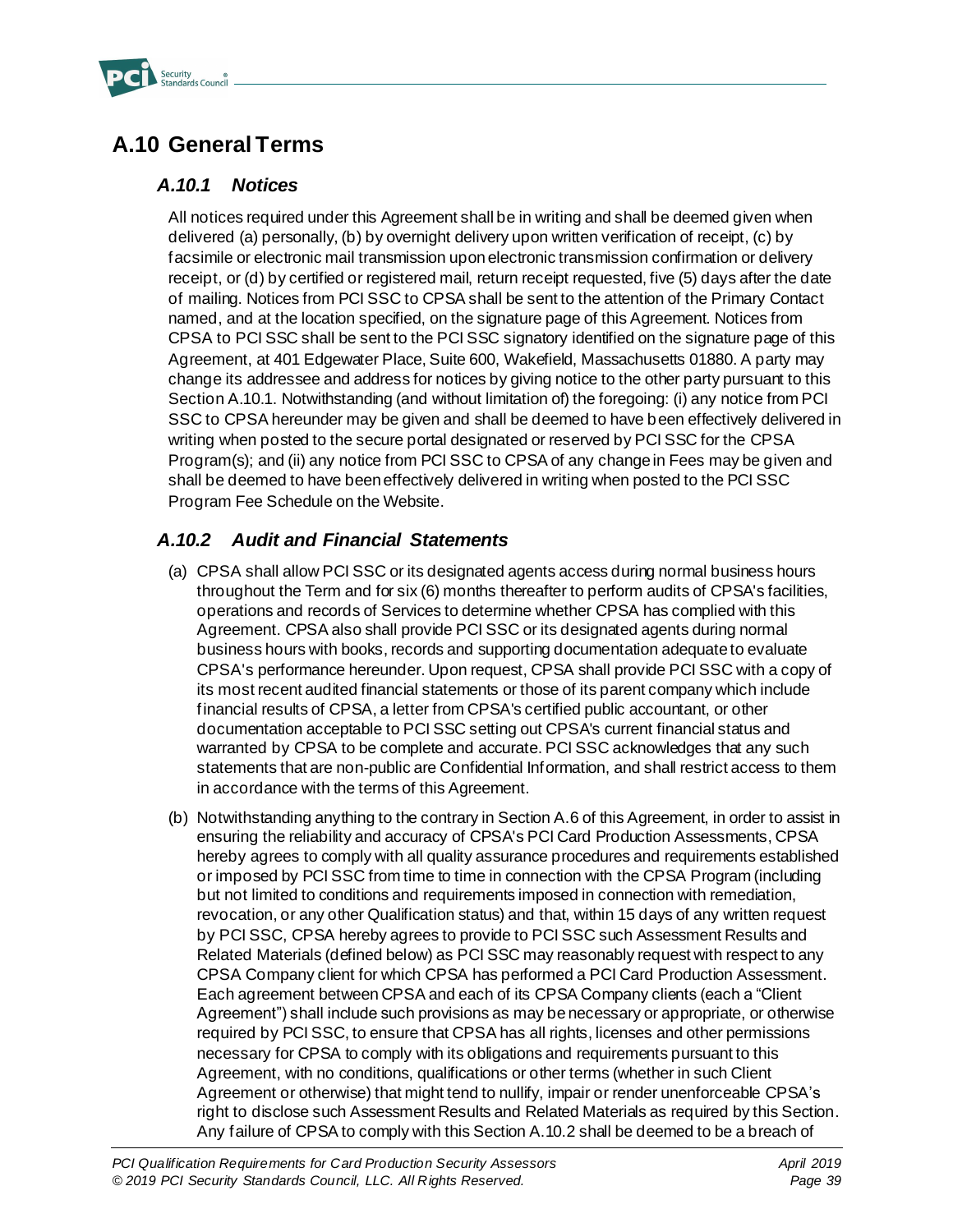

CPSA's representations and warranties under this Agreement for purposes of Section A.9.3, and upon any such failure, PCI SSC may terminate CPSA's Qualification as a CPSA Company, remove CPSA's name from the CPSA List and/or terminate this Agreement in its sole discretion, upon notice to CPSA. For purposes of the foregoing, "Assessment Results and Related Materials" means: (1) all Card Production ROCs, AOVs, and related or similar information, reports, materials and assessment results generated and/or obtained in connection with CPSA's performance of PCI Card Production Assessments, including without limitation, all workpapers, notes and other materials and information generated or obtained in connection therewith in any form, and (2) complete and accurate copies of the provisions of each Client Agreement that relate to or otherwise impact CPSA's ability to comply with its disclosure obligations pursuant to this Agreement; provided that, in each case: (A) any materials otherwise required to be provided to PCI SSC pursuant to this Section may (or shall, as the case may be) be redacted to the extent necessary to comply with applicable law and/or permitted pursuant to PCI SSC policies and procedures, including but not limited to redaction of information regarding pricing, delivery process, and/or confidential and proprietary information of the CPSA Company client (and/or its customers) if such redaction is in accordance with PCI SSC policy, does not eliminate or obscure any language (or the intent or meaning thereof) that may tend to nullify, impair, or render unenforceable CPSA's right to disclose Assessment Results and Related Materials to PCI SSC as required by this Section, and is as limited as reasonably possible; and (B) upon request, CPSA shall provide to PCI SSC a written certification that such redaction complies with preceding clause (A) executed by an officer of CPSA.

## *A.10.3 Governing Law; Severability*

Any dispute in any way arising out of or in connection with the interpretation or performance of this Agreement, which cannot be amicably settled within thirty (30) days of the written notice of the dispute given to the other party by exercising the best efforts and good faith of the parties, shall be finally settled by the courts of Delaware (United States of America) in accordance with Delaware law without resort to its conflict of laws provisions. Each of the parties irrevocably submits to the nonexclusive jurisdiction of the United States District Courts for the State of Delaware and the local courts of the State of Delaware and waives any objection to venue in said courts. Should any individual provision of this Agreement be or become void, invalid or unenforceable, the validity of the remainder of this Agreement shall not be affected thereby and shall remain in full force and effect, in so far as the primary purpose of this Agreement is not frustrated.

## *A.10.4 Entire Agreement; Modification; Waivers*

The parties agree that this Agreement, including the CPSA Qualification Requirements and any other documents, addenda, supplements, amendments, appendices, exhibits, schedules or other materials incorporated herein by reference (each of which is hereby incorporated into and made a part of this Agreement by this reference), is the exclusive statement of the agreement between the parties with respect to the subject matter hereof, which supersedes and merges all prior proposals, understandings and all other agreements, oral or written, between the parties with respect to such subject matter (including without limitation, if applicable, each prior *Card Production Security Assessor (CPSA) Agreement* between CPSA and PCI SSC). This Agreement may be modified, altered or amended only (i) by written instrument duly executed by both parties or (ii) by PCI SSC upon thirty (30) days' written notice to CPSA, provided, however, that if CPSA does not agree with such unilateral modification, alteration or amendment, CPSA shall have the right, exercisable at any time within the aforementioned thirty (30) day period, to terminate this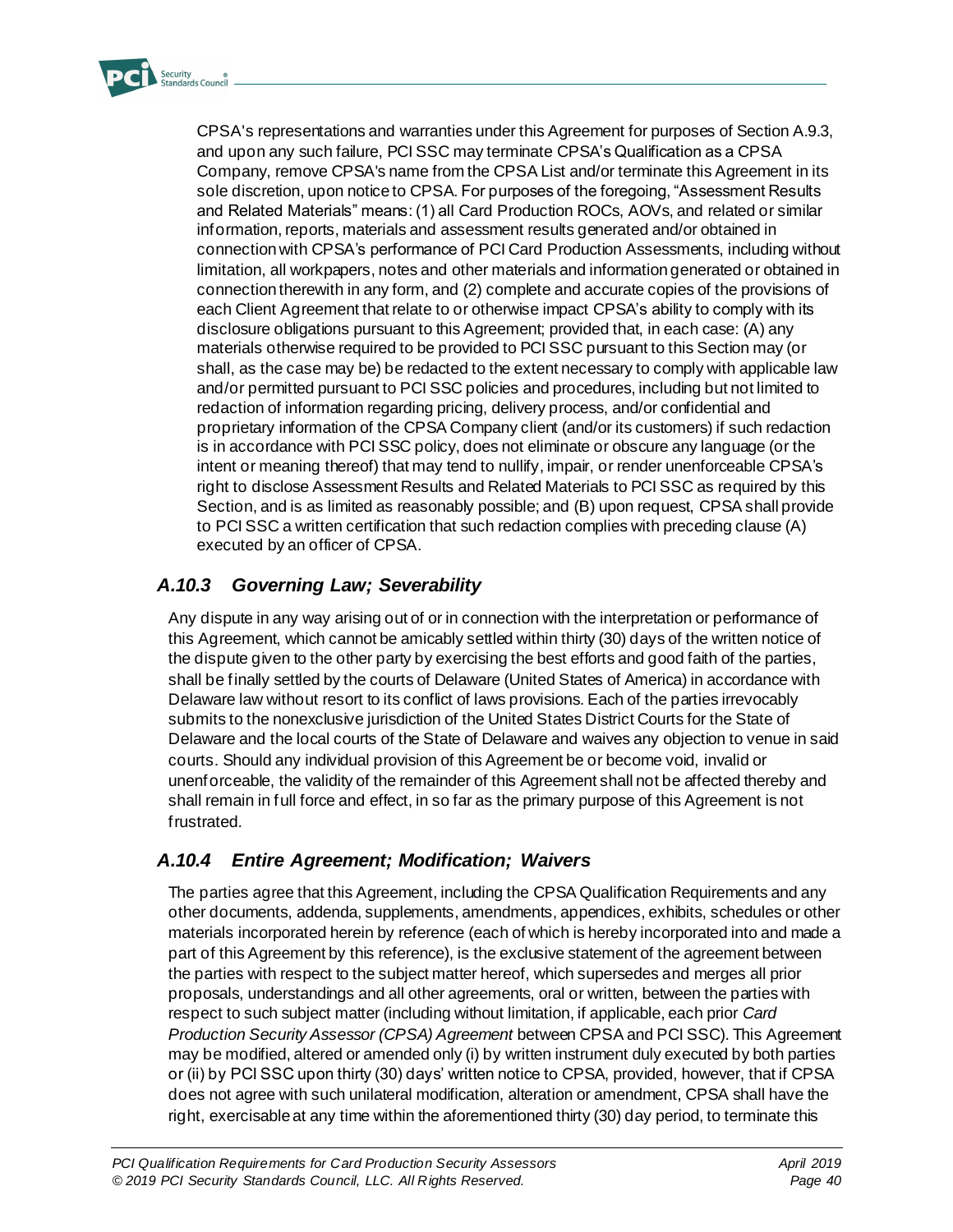

Agreement upon written notice of its intention to so terminate to PCI SSC. Any such unilateral modification, alteration or amendment will be effective as of the end of such 30-day period unless the Agreement is earlier terminated by CPSA pursuant to the preceding sentence. The waiver or failure of either party to exercise in any respect any right provided for in this Agreement shall not be deemed a waiver of any further right under this Agreement.

## *A.10.5 Assignment*

CPSA may not assign this Agreement, or assign, delegate or subcontract any of its rights and/or obligations under this Agreement.

### *A.10.6 Independent Contractors*

The parties to this Agreement are independent contractors and neither party shall hold itself out to be, nor shall anything in this Agreement be construed to constitute either party as the agent, representative, employee, partner, or joint venture of the other. Neither party may bind or obligate the other without the other party's prior written consent.

### *A.10.7 Remedies*

All remedies in this Agreement are cumulative, in addition to and not in lieu of any other remedies available to either party at law or in equity, subject only to the express limitations on liabilities and remedies set forth herein.

### *A.10.8 Counterparts*

This Agreement may be signed in two or more counterparts, any or all of which may be executed by exchange of facsimile and/or electronic transmission, each of which shall be deemed an original, but all of which together shall constitute one and the same instrument.

### *A.10.9 Conflict*

In the event of any express conflict or inconsistency between the terms and provisions of this Agreement and terms and provisions of the CPSA Qualification Requirements, this Agreement shall control. Any and all disputes or disagreements regarding any such conflict or inconsistency shall be resolved by PCI SSC in its sole but reasonable discretion, and all determinations of PCI SSC in this regard shall be final and binding.

### *A.10.10 No Third-Party Beneficiaries*

Except as expressly provided herein, the provisions of this Agreement are for the benefit of the parties hereto only, no third-party beneficiaries are intended and no third party may seek to enforce or benefit from the provisions hereof.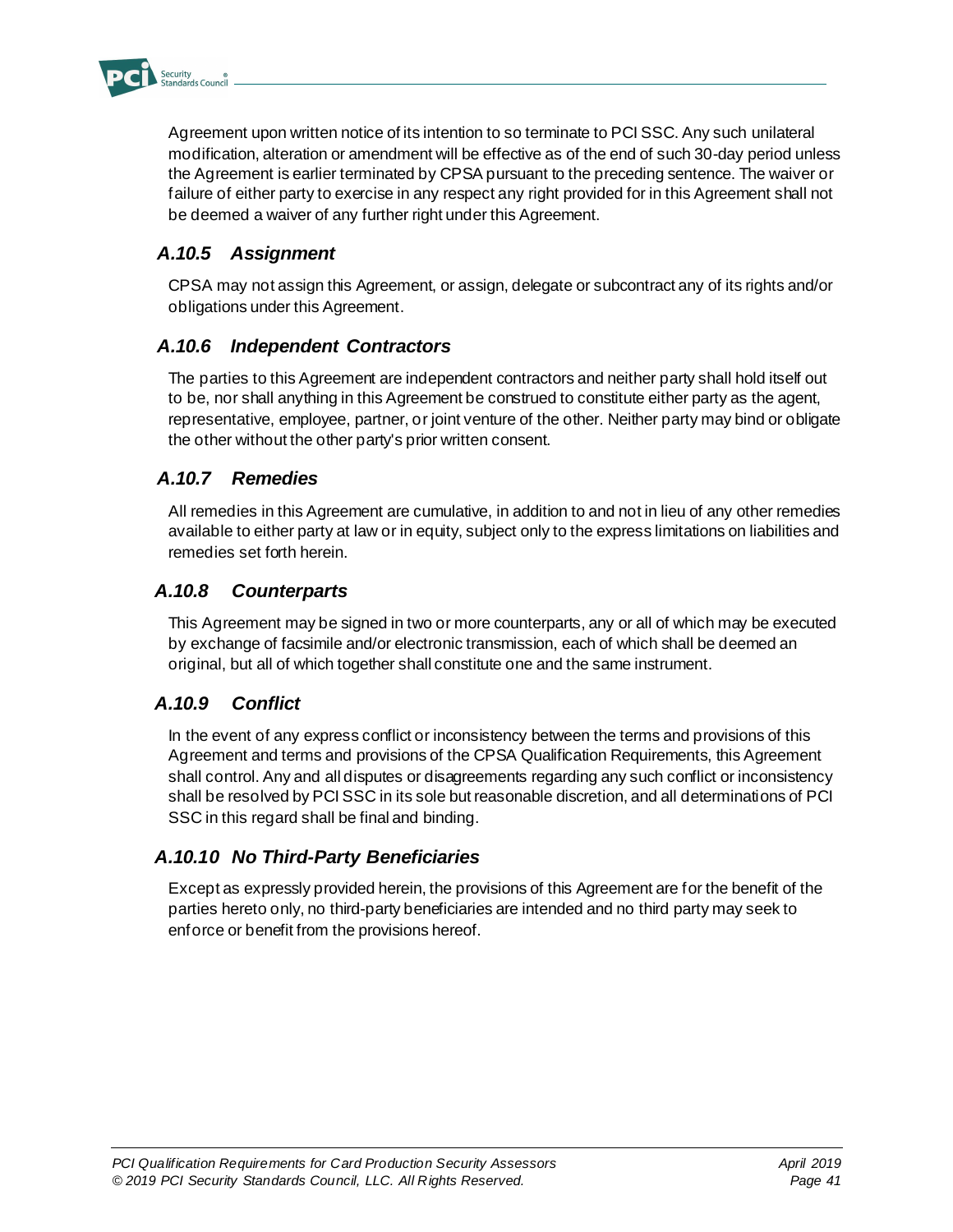

# <span id="page-44-0"></span>**Appendix B: Insurance Coverage**

Prior to the commencement of the Services under the CPSA Agreement, the CPSA Company ("Security Assessor") shall procure the following insurance coverage, at its own expense, with respect to the performance of such Services. Such insurance shall be issued by financially responsible and properly licensed insurance carriers in the jurisdictions where the Services are performed and rated at least A VIII by *Best's Rating Guide* (or otherwise acceptable to PCI SSC) and with minimum limits as set forth below. Such insurance shall be maintained in full force and effect for the duration of this agreement and any renewals thereof:

- WORKERS' COMPENSATION: Statutory Workers Compensation as required by applicable law and
- EMPLOYER'S LIABILITY with a limit of \$1,000,000
- COMMERCIAL GENERAL LIABILITY INSURANCE including PRODUCTS, COMPLETED OPERATIONS, ADVERTISING INJURY, PERSONAL INJURY and CONTRACTUAL LIABILITY INSURANCE with the following minimum limits for Bodily Injury and Property Damage on an Occurrence basis: \$1,000,000 per occurrence and \$2,000,000 annual aggregate. PCI SSC to be added as "Additional Insured." The policy Coverage Territory must include the entire Region(s) in which the CPSA Company has qualified to operate.
- COMMERCIAL AUTOMOBILE INSURANCE including owned, leased, hired, or non-owned autos subject to minimum limits of \$1,000,000 per accident
- CRIME/FIDELITY BOND including first-party employee dishonesty, robbery, fraud, theft, forgery, alteration, mysterious disappearance, and destruction. Coverage must also include third-party employee dishonesty, i.e., coverage for claims made by the CPSA Company's client against the CPSA Company for theft committed by the CPSA Company's employees. The minimum limit shall be \$1,000,000 each loss and annual aggregate. The policy Coverage Territory must include the entire Region(s) in which the CPSA Company is qualified to operate.
- TECHNOLOGY ERRORS & OMISSIONS, CYBER-RISK and PRIVACY LIABILITY INSURANCE covering liabilities for financial loss resulting or arising from acts, errors or omissions in rendering computer or information technology Services, or from data damage/destruction/corruption, including without limitation, failure to protect privacy, unauthorized access, unauthorized use, virus transmission, denial of service, and loss of income from network security failures in connection with the Services provided under this agreement with a minimum limit of two million dollars (\$2,000,000) each claim and annual aggregate. The policy Coverage Territory must include the entire Region(s) in which the CPSA Company is qualified to operate.

If any of the above insurance is written on a claims-made basis, then Security Assessor shall maintain such insurance for five (5) years after the termination of this agreement. The limits shown in the appendix may be written in other currencies, but should be the equivalent of the limits in US dollars shown here.

Without limiting Security Assessor's indemnification duties as outlined in the Indemnification Section herein, PCI SSC shall be named as an additional insured under the Commercial General Liability for any claims and losses arising out of, allegedly arising out of, or in any way connected to the Security Assessor's performance of the Services under this agreement. The insurers shall agree that the Security Assessor's insurance is primary and any insurance maintained by CPS SSC shall be excess and noncontributing to the Security Assessor's insurance.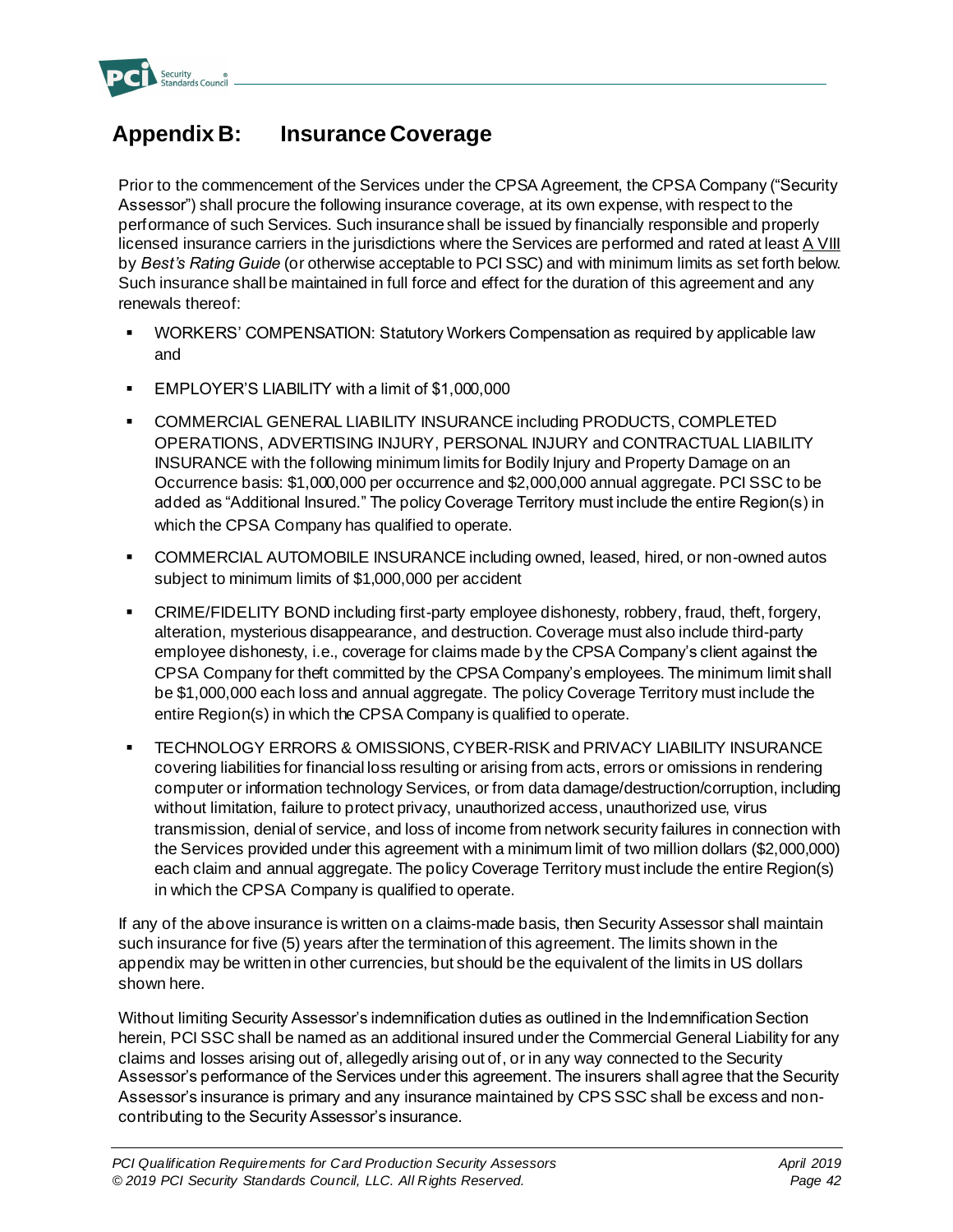

Prior to commencing of services under this agreement and annually thereafter, Security Assessor shall furnish a certificate, satisfactory to PCI SSC from each insurance company evidencing that the above insurance is in force in compliance with the terms of this insurance section, stating policy numbers, dates of expiration and limits of liability, and further providing that Security Assessor will endeavor to provide at least thirty (30) days' prior written notice in the event the insurance is canceled. In addition to the certificate of insurance, Security Assessor shall provide copies of the actual insurance policies if requested by PCI SSC at any time. Security Assessor shall send Certificate(s) of Insurance confirming such coverage according to the directions in Section 2.3 of this document. Fulfillment of obligations to procure insurance shall not otherwise relieve Security Assessor of any liability hereunder or modify Security Assessor's obligations to indemnify PCI SSC.

WAIVER OF SUBROGATION: Security Assessor agrees to waive subrogation against PCI SSC for any injuries to its employees arising out of or in any way related to Security Assessor's performance of the Service under this agreement. Further, Security Assessor agrees that it shall ensure that the Workers' Compensation/Employer's Liability insurers agree to waive subrogation rights, in favor of PCI SSC, for any claims arising out of or in any way connected to Security Assessor's performance of the Services under this agreement.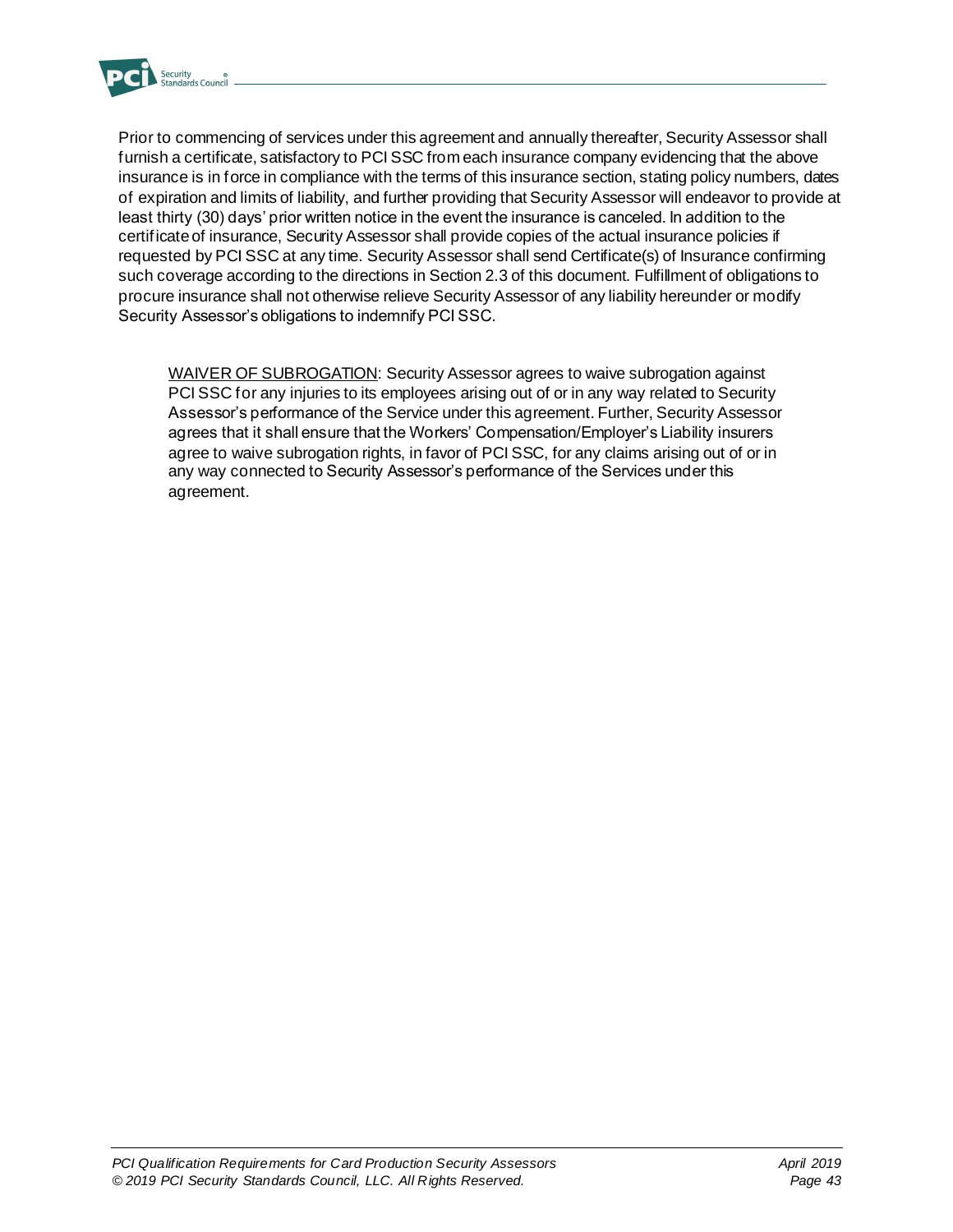

# <span id="page-46-0"></span>**Appendix C: CPSA Company Application**

Please provide the information requested in Section 1 below, check each applicable box and complete the fields in Sections 2–4 below, and sign where indicated at the end of this CPSA Company Application.

| $\Box$ The Company certifies it is currently a PCI QSA Company in Good Standing. |
|----------------------------------------------------------------------------------|
| (Take note of form items with a footnote <sup>1</sup> indicated.)                |

#### **Applicant CPSA Company (the "Company") Information – Section 1**

| Company Name:                     |            |                     |
|-----------------------------------|------------|---------------------|
| <b>Primary Contact Name:</b>      | Job Title: |                     |
| Telephone:                        | E-mail:    |                     |
| Business Address:                 | City:      |                     |
| State/Province:                   | Country:   | ZIP/Postal<br>Code: |
| <b>QA Contact Name:</b>           | Job Title: |                     |
| Telephone:                        | E-mail:    |                     |
| <b>Business Address:</b>          | City:      |                     |
| State/Province:                   | Country:   | ZIP/Postal<br>Code: |
| <b>Secondary Contact</b><br>Name: | Job Title: |                     |
| Telephone:                        | E-mail:    |                     |
| Business Address:                 | City:      |                     |
| State/Province:                   | Country:   | ZIP/Postal<br>Code: |
| URL:                              |            |                     |

 $\Box$  The Company acknowledges and agrees that in order to participate as a CPSA Company in the CPSA Program, it must satisfy all of the requirements specified in the CPSA Qualification Requirements and supporting documents.

 $1$  QSA Companies in good standing will have already provided these materials and will not be required to resubmit them as part of the initial CPSA Company application process if there have been no changes to such materials since those materials were last submitted to PCI SSC.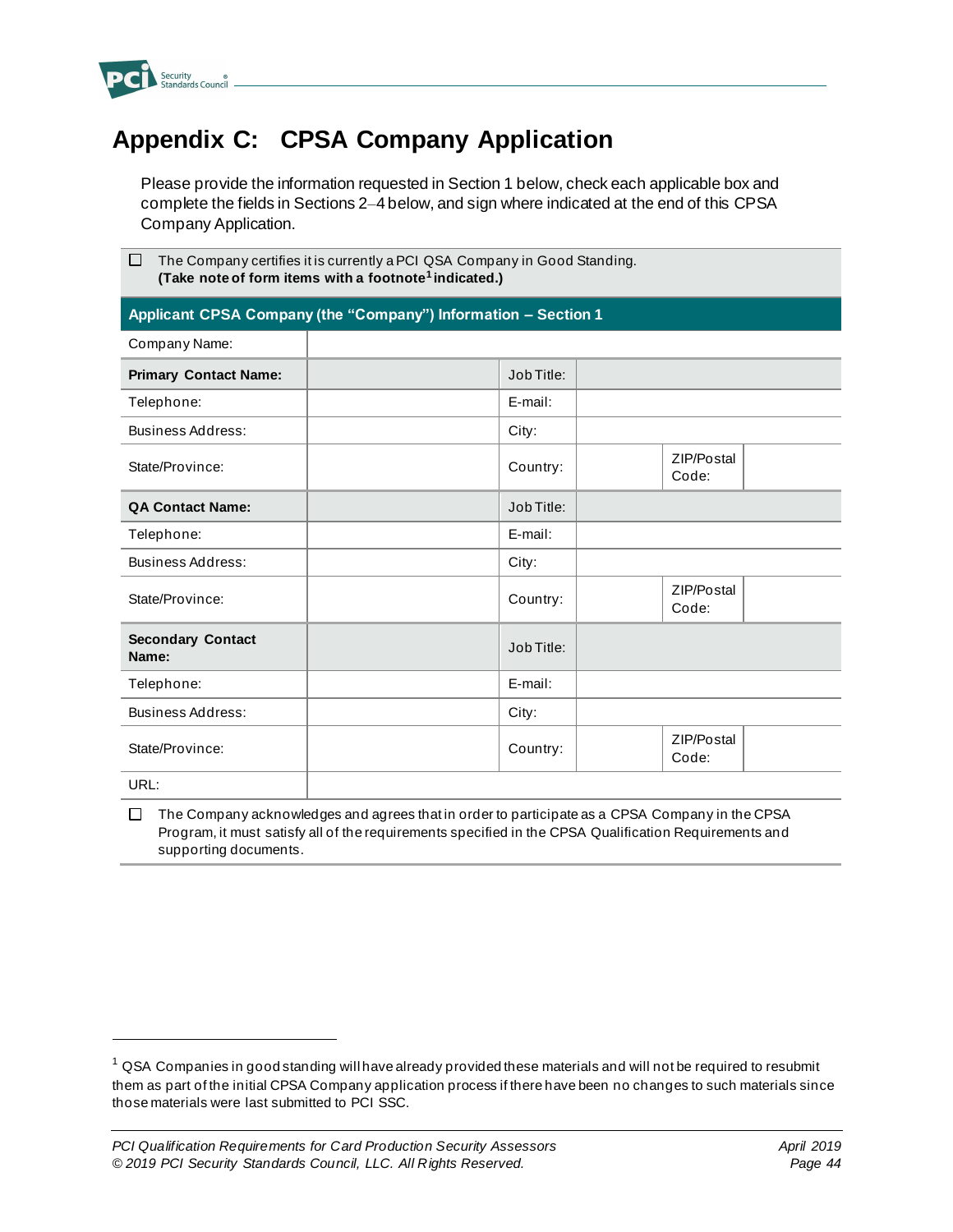

#### **CPSA Company Business Requirements – Section 2**

 $\Box$  The Company acknowledges the minimum business requirements and related information that must be provided to PCI SSC regarding the Company's business legitimacy, independence, and required insuran ce coverage pursuant to Section 2 of the CPSA Qualification Requirements, and agrees to comply with such requirements.

#### **Business Legitimacy – 2.1.2 Provisions**

 $\Box$  The Company certifies that it is a legal entity.

 $\Box$ The Company certifies that it is providing to PCI SSC herewith a copy of its current formation document or equivalent (the "Business License"). (Refer to the Documents Library on the Website – *Business License Requirements* for more information.) <sup>1</sup>

Year of incorporation/formation of Company<sup>1</sup>:

Regions where services will be offered: Asia-Pacific, Canada, CEMEA (Central Europe, Middle East, Africa) Europe, LAC (Latin America, Caribbean), USA:

Describe any past or present allegations or convictions of any fraudulent or criminal activity involving the company (and/or company principals), and the status and resolution<sup>1</sup>:

Describe any past or present appeals or revocations of any qualification issued by PCI SSC to the Company (or any predecessor entity or, unless prohibited by applicable law, any CPSA Employee of any of the foregoing), and the current status and any resolution thereof<sup>1</sup>:

#### **Independence – 2.2.2 Provisions**

- $\Box$ The Company hereby acknowledges and agrees that it must adhere to professional and business ethics, perform its duties with objectivity, and limit sources of influence that might compromise its i ndependent judgment in performing PCI Card Production Assessments.
- $\Box$  The Company hereby certifies that it has a code-of-conduct policy and agrees to provide that policy to PCI SSC upon request.
- The Company hereby agrees to adhere to all independence requirements as established by PCI SSC,  $\Box$ including without limitation, all items listed in Section 2.2.1 of the CPSA Qualification Requirements*.*
- $\Box$  Below or attached hereto are (a) a description of the Company's practices for maintaining and assuring assessor independence, including but not limited to, the Company's p ractices, organizational structures, separation of duties, rules, and employee education in place to prevent conflicts of interest, and (b) copies of all written Company policies relating to any of the foregoing.<sup>1</sup>

*(Continued)*

 $1$  QSA Companies in good standing will have already provided these materials and will not be required to resubmit them as part of the initial CPSA Company application process if there have been no changes to such materials since those materials were last submitted to PCI SSC.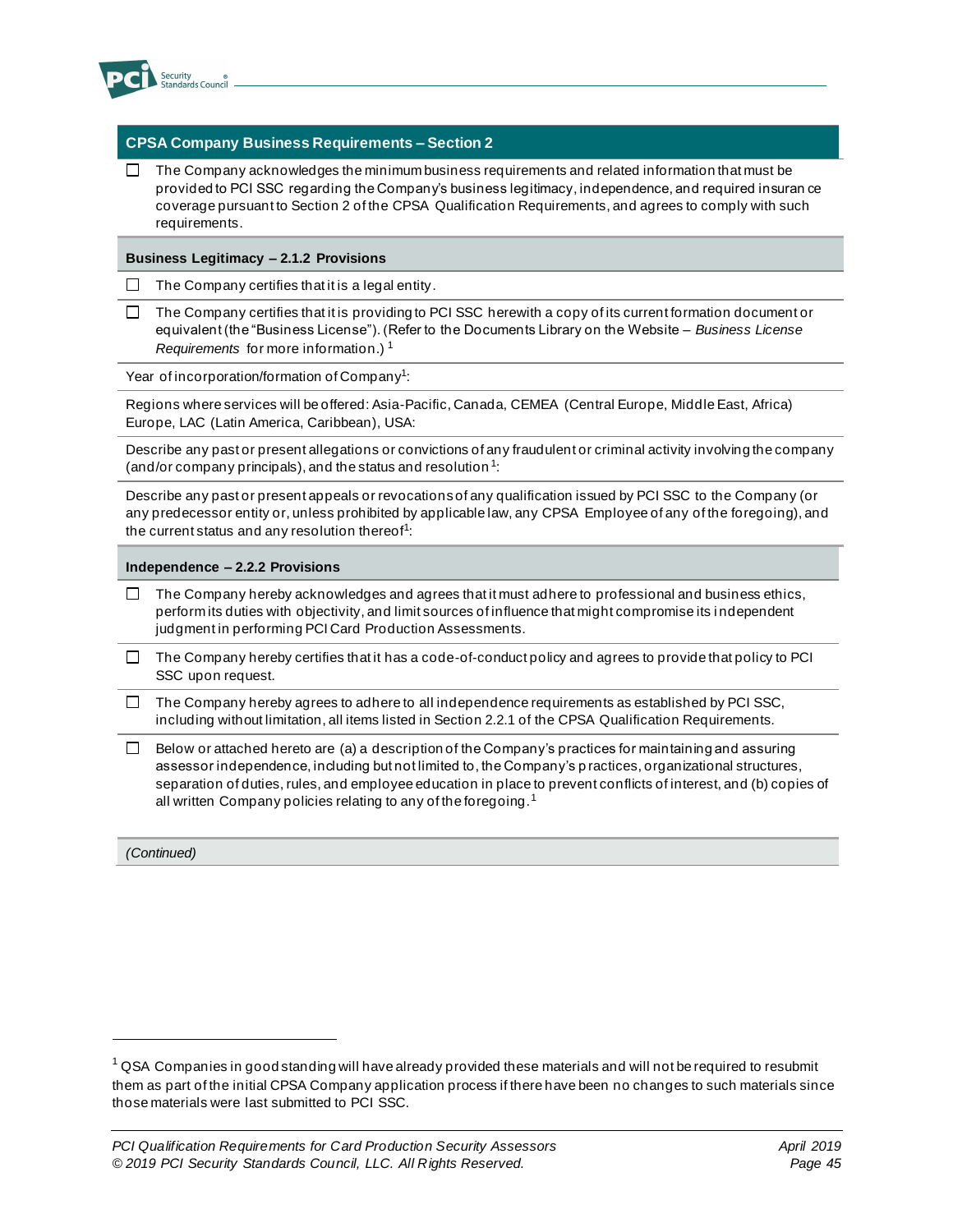

#### **CPSA Company Business Requirements – Section 2** *(Continued)*

- $\Box$  The Company hereby:
	- Agrees to maintain and adhere to professional and business ethics, perform its duties with objectivity, and limit sources of influence that might compromise its independent judgment in performing PCI Card Production Assessments.
	- Agrees to maintain and adhere to a code-of-conduct policy and provide the policy to PCI SSC upon request.
	- Agrees to adhere to all independence requirements as established by PCI SSC, including without limitation, all items listed in Section 2.2.1 of the CPSA Qualification Requirements.
	- Agrees not to undertake to perform any PCI Card Production Assessment of any entity that it controls, is controlled by, is under common control with, or in which it holds any investment.
	- Agrees that it has not and will not have offered or provided (and has not and will not have been offered or received) to (or from) any employee of PCI SSC or any customer, any gift, gratuity, service, or other inducement (other than compensation in an arm's-length transaction), in order to enter into the CPSA Agreement or any agreement with a customer, or to provide CPSA-related services.
	- Agrees to fully disclose in the Report on Compliance if the Company assesses any customer that uses any security-related devices or security-related applications that have been developed or manufactured by the Company, or to which the Company owns the rights, or that the Company has configured or manages, including but not limited to the items described in Section 2.2.1 of the CPSA Qualification Requirements*.*
	- Agrees that when any of its CPSA Employees recommends remediation actions that include any solution or product of the Company, the CPSA Employee will also recommend other market options that exist.
	- Agrees that the Company has and will maintain separation -of-duties controls in place to ensure that its CPSA Employees conducting PCI Card Production Assessments are independent and not subject to any conflict of interest.
	- Agrees that its CPSA Employees will be employed by only one CPSA Company at any given time.
	- Agrees not to use its status as a "listed CPSA" to market services unnecessary to bring clients into compliance with the PCI Card Production Standards.
	- Agrees not to misrepresent any requirement of the PCI Card Production Standards in connection with its promotion or sales of services to clients, and not to state or imply that the PCI Card Production Standards requires usage of any of the Company's products or services.

#### **Insurance Coverage – 2.3.2 Provisions**

- The Company agrees that at all times while its CPSA Agreement is in effect, Company will maintain sufficient  $\Box$ insurance, insurers, coverage, exclusions, and deductibles that PCI SSC reasonably req uests to adequately insure the Company for its obligations and liabilities under the CPSA Agreement, including without limitation the Company's indemnification obligations.
- $\Box$  The Company hereby acknowledges and agrees to adhere to all requirements for insurance coverage required by PCI SSC, including without limitation the requirements in Appendix B, "Insurance Coverage," which includes details of required insurance coverage.
- $\Box$  The Company hereby certifies to PCI SSC that, along with this application, the Company is providing to PCI SSC a proof-of-coverage statement demonstrating that its insurance coverage matches locally set insurance coverage requirements.<sup>1</sup>

 $^1$  QSA Companies in good standing will have already provided these materials and will not be required to resubmit them as part of the initial CPSA Company application process if there have been no changes to such materials since those materials were last submitted to PCI SSC.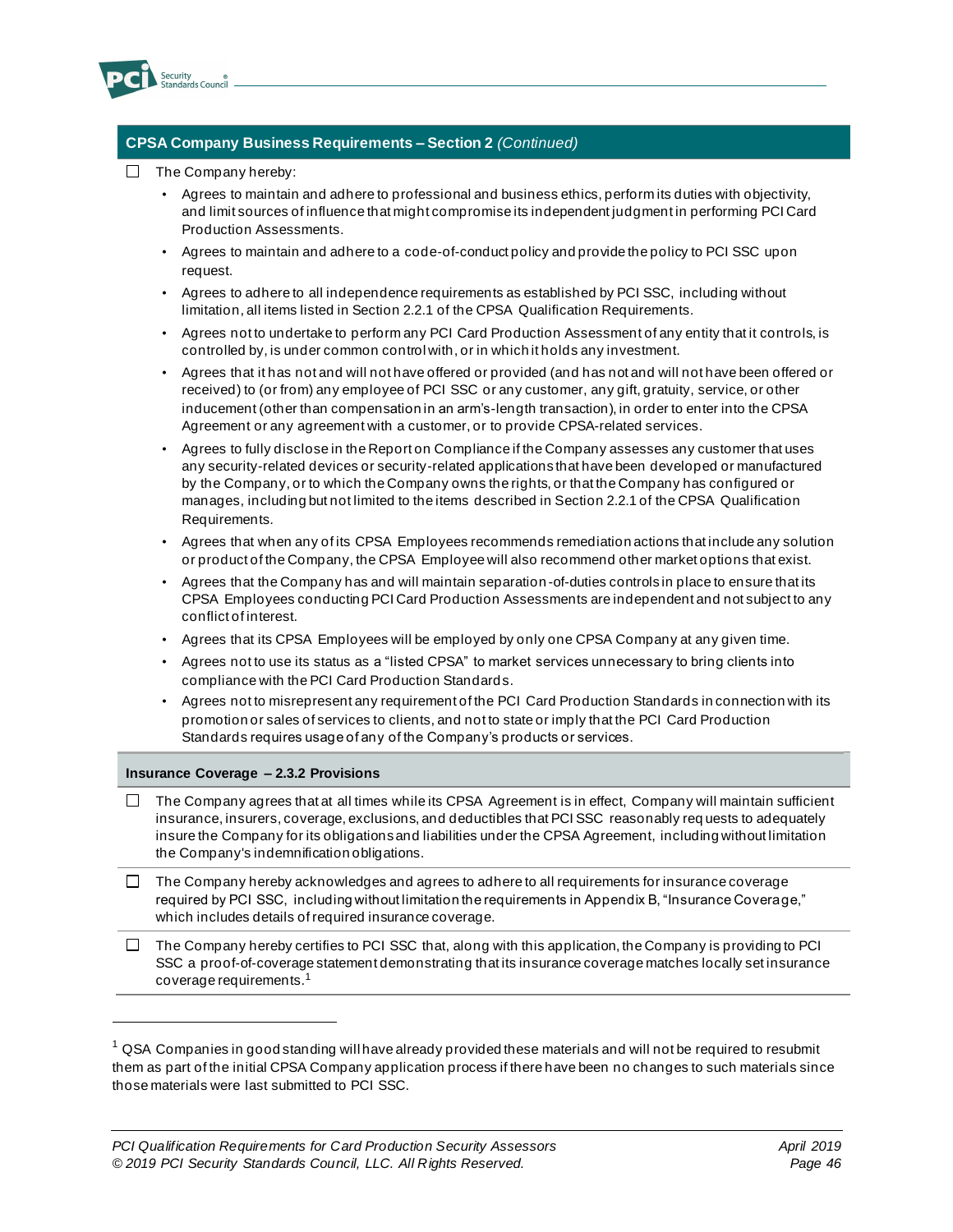

#### **CPSA Company Business Requirements – Section 2** *(Continued)*

 $\Box$  The Company hereby agrees not to subcontract or assign any portion of the CPSA services.

A copy of the Company's bound insurance coverage is attached to this application.  $^{\mathsf{11}}$  $\Box$ 

#### **Fees – 2.4.1 Requirements**

- $\Box$  The Company acknowledges that it will be charged a CPSA Company fee and annual fees for each CPSA Employee PCI SSC training.
- $\Box$ The Company agrees to pay all such fees upon invoice from PCI SSC (or as part of the CPSA training registration process, if applicable), and that any such fees invoiced by PCI SSC will be made payable to PCI SSC according to instructions provided on the corresponding invoice.

#### **CPSA Agreement – 2.5.1 Requirements**

The Company acknowledges and agrees that along with its completed application package it is providing to PCI SSC a CPSA Agreement between PCI SSC and the Company, in unmodified form, signed by a duly authorized officer of the Company.

**PCI SSC Code of Professional Responsibility – 3.3.1 Requirements**

 $\Box$ The Company acknowledges and agrees that it has read and understands the PCI SSC Code of Professional Responsibility, and hereby agrees to advocate, continuously adhere to, and support the terms and provisions thereof.

#### **CPSA Capability Requirements – Section 3**

#### **3.1 CPSA Company Services and Experience**

*Note: These sections are intended to draw out specific experience about the company. The company must provide examples (including the timeframe) of how its work experience meets the Card Production Security Assessor Program requirements.*

#### **CPSA Company Skills and Experience – 3.1.2 Provisions**

- $\Box$ The Company represents and warrants that it currently possesses (and at all times while it is a CPSA Company will continue to possess) technical security assessment experience similar or related to PCI Card Production Assessments, and that it has (and must have) a dedicated security practice that includes staff with specific job functions that support the security practice
- $\Box$  The Company acknowledges and agrees that in order to perform or manage any PCI Card Production Assessment it must be qualified by PCI SSC and in Good Standing or in compliance with remediation as a CPSA Company.
- $\Box$  The Company acknowledges and agrees that it must fulfill all CPSA Qualification Requirements, all CPSA Company Requirements, and comply with all terms and provisions of the CPSA Agreement, any other agreements executed with PCI SSC, and all other applicable policies and requirements of the CPSA Assessor Program, as mandated or imposed by PCI SSC from time to time, including but not limited to all requirements in connection with PCI SSC's quality assurance initiatives, remediation, and revocation.

*(Continued)*

 $1$  QSA Companies in good standing will have already provided these materials and will not be required to resubmit them as part of the initial CPSA Company application process if there have been no changes to such materials since those materials were last submitted to PCI SSC.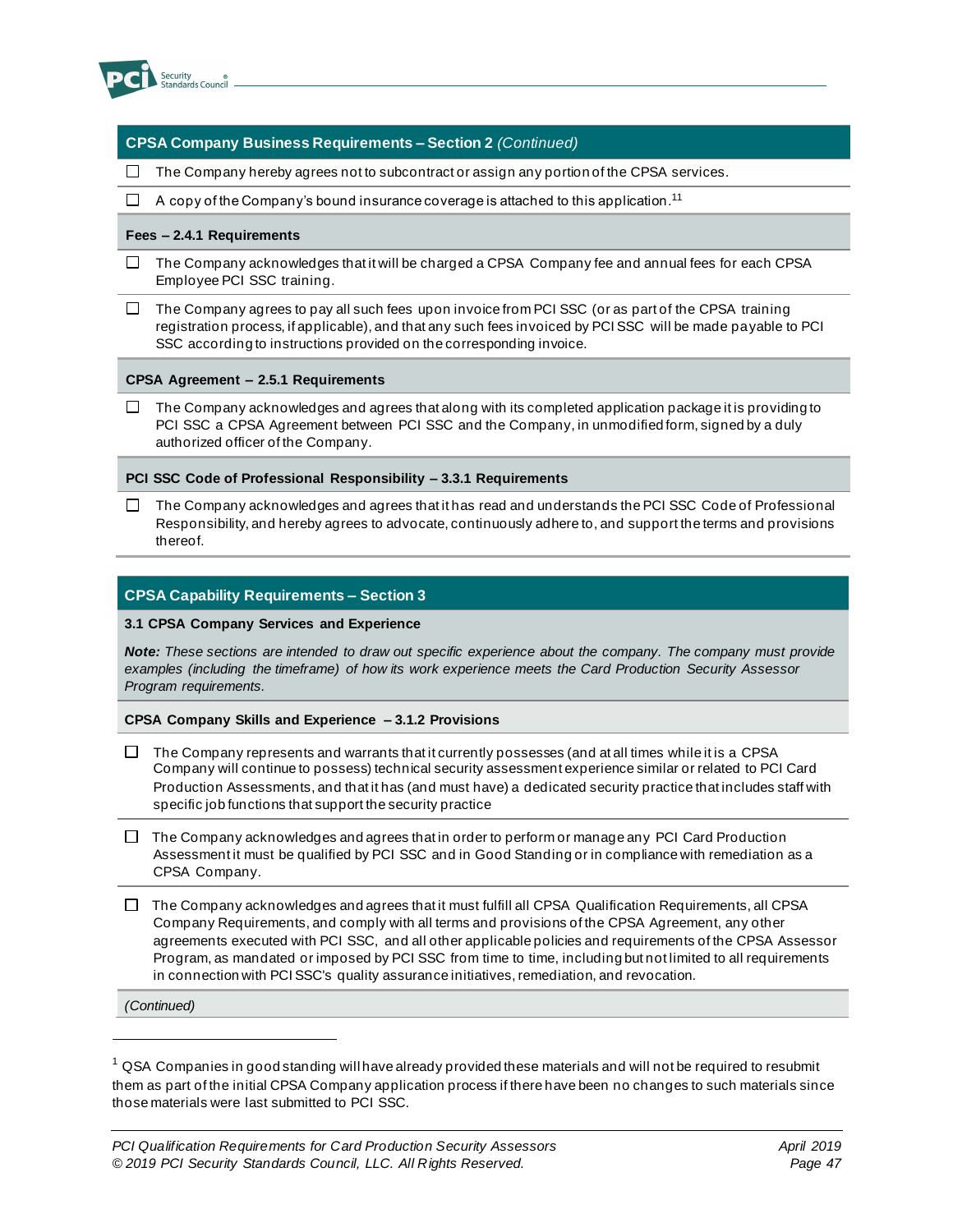

#### **CPSA Capability Requirements – Section 3**

#### **CPSA Capability Requirements – Section 3** *(Continued)*

#### **Additional Deliverables for CPSA Companies**

**Specialization and Company Details**

 $\Box$  Immediately below is a description of the Company's relevant areas of specialization within information security—for example, network security, database and application security, and incident response-demonstrating at least one area of specialization:

Total number of Company employees on staff:

The number of CPSA Employees expected to perform PCI Card Production Assessments:

Describe any additional evidence of a dedicated security practice within the Company:

Describe other core business offerings:

Languages supported by the applicant CPSA Company:

Attestation that all the above skill sets will be present and fully utilized on every PCI Card Production Assessment:

| The Company acknowledges and agrees that all of the above skill sets will be present and fully utilized on |
|------------------------------------------------------------------------------------------------------------|
| every PCI Card Production Assessment.                                                                      |

| Two client references from relevant security engagements within the last 12 months <sup>1</sup> : |  |                            |  |  |  |
|---------------------------------------------------------------------------------------------------|--|----------------------------|--|--|--|
| Client Company<br>Name:                                                                           |  | From (date):<br>To (date): |  |  |  |
| Contact Name:                                                                                     |  | Job Title:                 |  |  |  |
| Telephone or<br>e-mail:                                                                           |  |                            |  |  |  |
| State/Province:                                                                                   |  | Country:                   |  |  |  |
|                                                                                                   |  |                            |  |  |  |
| Client Company<br>Name:                                                                           |  | From (date):<br>To (date): |  |  |  |
| <b>Contact Name:</b>                                                                              |  | Job Title:                 |  |  |  |
| Telephone or<br>e-mail:                                                                           |  |                            |  |  |  |
| State/Province:                                                                                   |  | Country:                   |  |  |  |

 $1$  QSA Companies in good standing will have already provided these materials and will not be required to resubmit them as part of the initial CPSA Company application process if there have been no changes to such materials since those materials were last submitted to PCI SSC.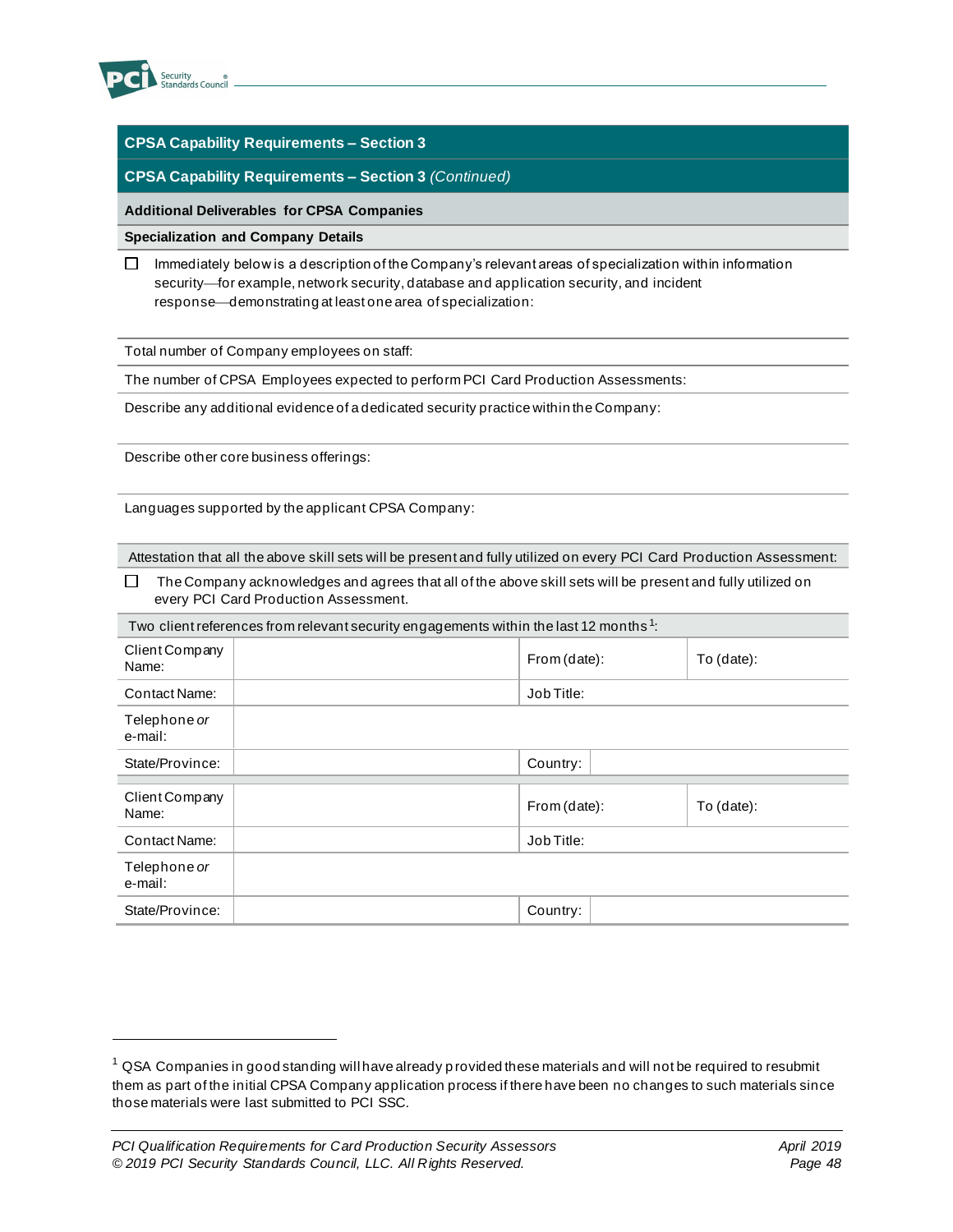

#### **CPSA Administrative Requirements – Section 4**

 $\Box$  The Company hereby acknowledges and agrees to the administrative requirements for CPSA Companies set forth in the CPSA Qualification Requirements, including company contacts, background checks, adherence to PCI Card Production procedures, quality assurance, and protection of confidential and sensitive information.

#### **Background Checks – 4.2.2 Provisions**

 $\Box$  The Company agrees that its policies and hiring procedures must include performing background checks and satisfying the provisions in Section 4.2.2 (to the extent legally permitted within the app licable jurisdiction) when hiring each applicant CPSA Employee.

Below is a summary description of the Company's personnel background check policies  $^1\!\!$  :

The Company's personnel background check policies and procedures include the following (*to the extent legally permitted within the applicable jurisdiction*) 1 :

- $\Box$  Verification of aliases (when applicable)
- $\Box$  Reviewing records of any criminal activity, such as felony (or non-US equivalent) convictions or outstanding warrants
- $\Box$  Annually review records of any criminal activity, such as felony (or non-US equivalent) convictions or outstanding warrants
- Minor offenses (for example, misdemeanors or non-US equivalents) are allowed, but major offenses (for  $\Box$ example, felonies or non-US equivalents) automatically disqualify an employee from serving as a CPSA Employee
- $\Box$  The Company understands and agrees that, upon request, it must provide to PCI SSC the background check history for each of its CPSA Employees, to the extent legally permitted within the applicable jurisdiction.

#### **Internal Quality Assurance – 4.3.2 Provisions**

- The Company acknowledges and agrees that it must adhere to all quality assurance requirements described  $\Box$ in the CPSA Qualification Requirements and supporting documentation, must have a quality assurance program, documented in its Quality Assurance manual, and must maintain and adhere to a documented quality assurance process and manual that includes all items described in Section 4.3.1 of the CPSA Qualification Requirements.
- $\Box$  The Company acknowledges and agrees that its internal quality assurance reviews must be performed by qualified personnel and must cover assessment procedures performed, supporting documentation, information documented in the Card Production ROC related to the appropriate selection of system components, sampling procedures, remediation recommendations, proper use of payment definitions, consistent findings, and thorough documentation of results.

*(Continued)*

 $^1$  QSA Companies in good standing will have already provided these materials and will not be required to resubmit them as part of the initial CPSA Company application process if there have been no changes to such materials since those materials were last submitted to PCI SSC.

*PCI Qualification Requirements for Card Production Security Assessors April 2019 © 2019 PCI Security Standards Council, LLC. All Rights Reserved. Page 49*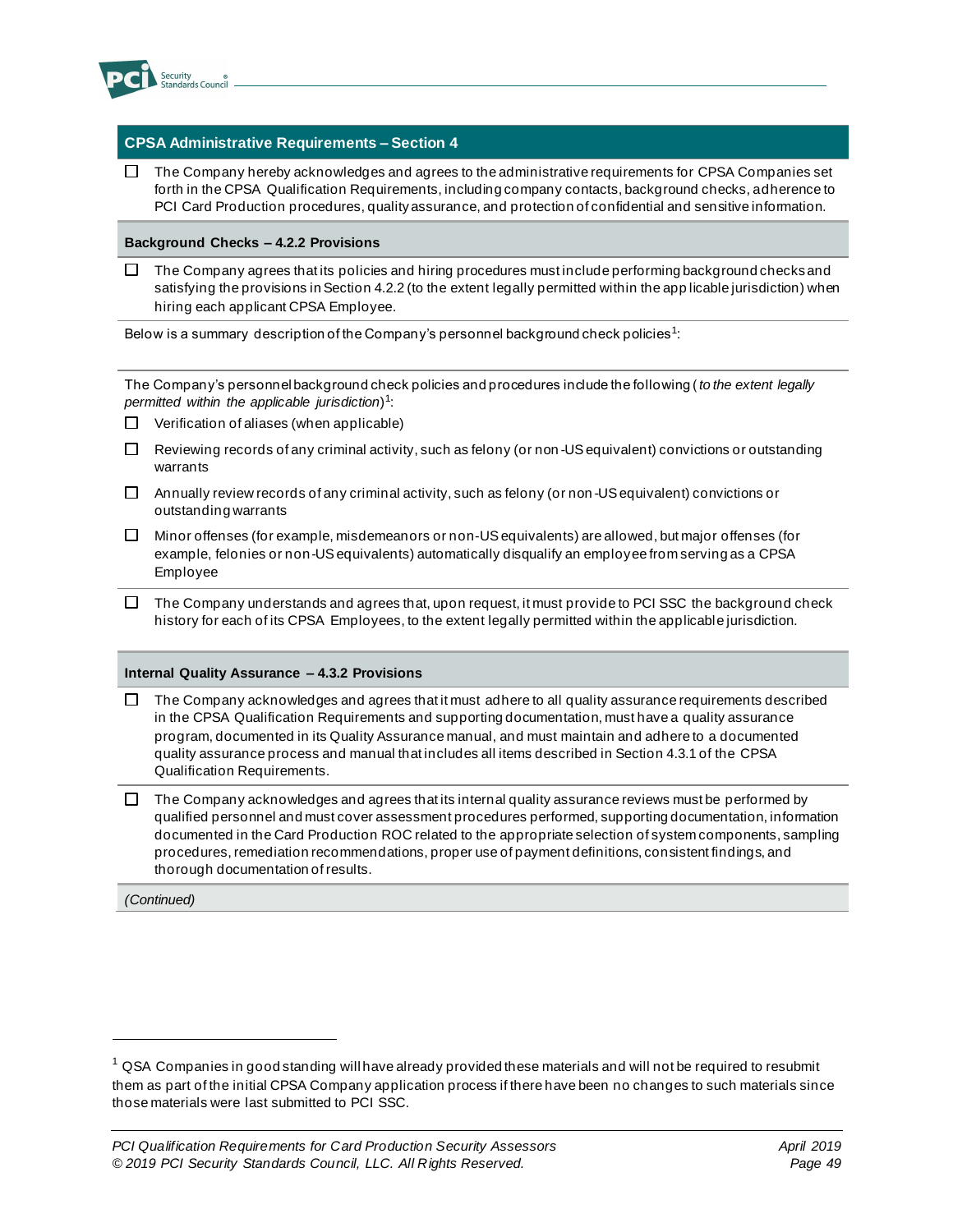

#### **CPSA Administrative Requirements – Section 4** *(Continued)*

The Company acknowledges and agrees that as a CPSA Company, it must at its sole cost and expense:

- $\Box$  At all times maintain and adhere to the internal quality assurance requirements as described in Section 4.3.1 of the CPSA Qualification Requirements.
- $\Box$  Permit PCI SSC, upon request from time to time, to conduct audits of the Company and/or to conduct site visits.
- □ Inform each Company PCI Card Production Assessment client of the CPSA Feedback Form (available on the Website), upon commencement of the PCI Card Production Assessment for that client.
- $\Box$ Conduct all PCI Card Production Assessments on-site at the applicable client's facilities.

**Protection of Confidential and Sensitive Information – 4.4.2 Provisions**

- $\Box$  The Company currently has and agrees to adhere to a documented process for protection of confidential and sensitive information, which includes adequate physical, electronic, an d procedural safeguards consistent with industry-accepted practices to protect confidential and sensitive information against any threats or unauthorized access during storage, processing, and/or communicating of this information.
- $\Box$  The Company must maintain the privacy and confidentiality of information obtained in the course of performing its duties under the CPSA Agreement, unless (and to the extent) disclosure is expressly permitted thereunder.
- $\Box$ The Company's confidential and sensitive data protection handling policies and practices include all physical, electronic, and procedural safeguards described in Section 4.4 of the CPSA Qualification Requirements.
- $\Box$  The Company agrees to provide PCI SSC a blank copy of the confidentiality agreement that it requires each CPSA to sign (include a blank copy of such confidentiality agreement with this application)<sup>1.</sup>

#### **Evidence (Workpaper) Retention – 4.5.2 Provisions**

- $\Box$  The Company has an evidence-retention policy and procedures per Section 4.5.1 of the CPSA Qualification Requirements and agrees to retain all records created and/or obtained during each PCI Card Production Assessment for a minimum of three (3) years.
- $\Box$  The Company has and agrees to adhere to a documented process for securely maintaining digital and/or hard copies of all case logs, Assessment Results, workpapers, notes, and other information created and/or obtained by the Company during each PCI Card Production Assessment.
- $\Box$  The Company agrees to make the foregoing materials and information available to PCI SSC upon request for a minimum of three (3) years.
- The Company agrees to provide a copy of the foregoing evidence-retention policy and procedures to PCI SSC  $\Box$ upon request.

#### **Security Incident Response – 4.6.2 Provisions**

 $\Box$ The Company has a security incident-response plan and procedures per Section 4.6 of the CPSA Qualification Requirements and agrees to retain all records created and/or obtained in connection with the discovery and response regarding the applicable Incident for a minimum of three (3) years.

 $\Box$ The Company's security incident-response plan includes instructions and procedures for reporting and documenting evidence of each Incident.

 $1$  QSA Companies in good standing will have already provided these materials and will not be required to resubmit them as part of the initial CPSA Company application process if there have been no changes to such materials since those materials were last submitted to PCI SSC.

*PCI Qualification Requirements for Card Production Security Assessors April 2019 © 2019 PCI Security Standards Council, LLC. All Rights Reserved. Page 50*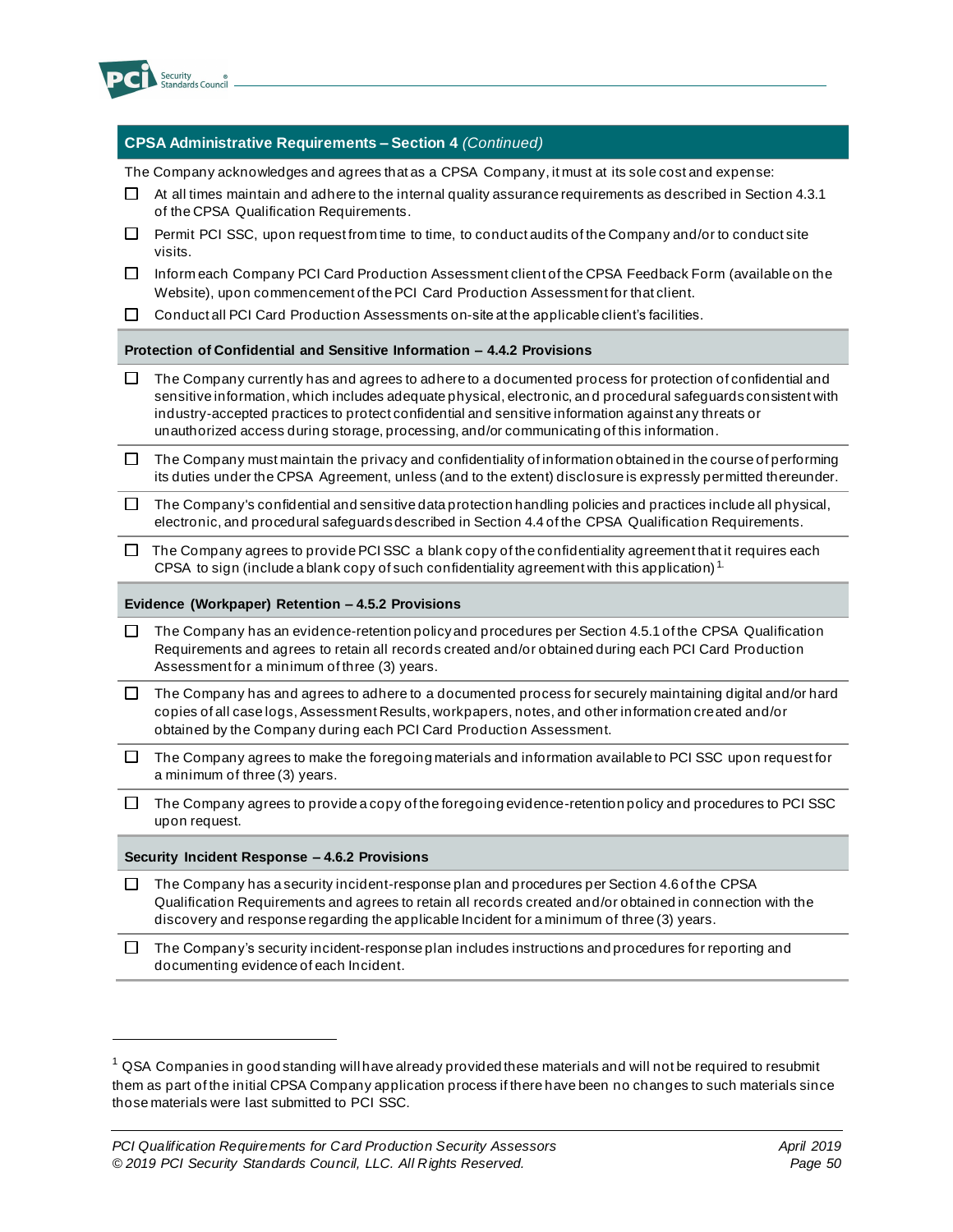

#### **Signature**

#### **By signing below, the undersigned hereby:**

- (a) Represents and certifies to PCI SSC that (s)he is an officer of the Company and is duly authorized to legally bind the Company to the terms of this CPSA Company Application; and
- (b) Both individually and by and on behalf of the Company: (i) represents and certifies that the information provided in this CPSA Company Application is true, correct, and complete; and (ii) acknowledges, accepts, agrees to, and makes the attestations and certifications set forth in (as the case may be) each of the statements checked (or otherwise marked) in this CPSA Company Application above.

| <b>Legal Name of Applicant CPSA Company</b>  |  |                 |
|----------------------------------------------|--|-----------------|
| Title:<br>Officer:                           |  |                 |
| By:                                          |  |                 |
|                                              |  |                 |
| Duly authorized officer signature $\uparrow$ |  | Date $\uparrow$ |

*[remainder of page intentionally left blank]*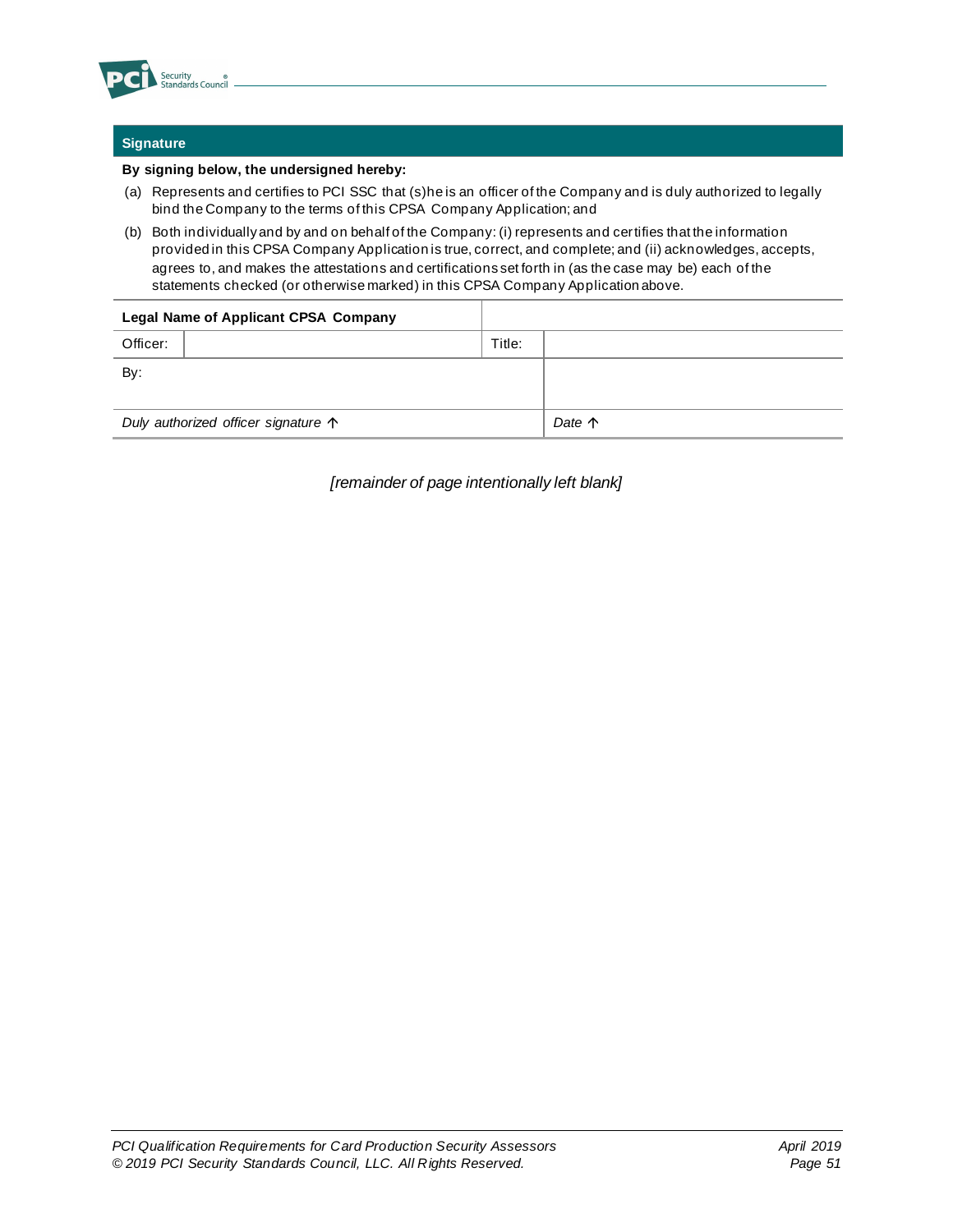

# <span id="page-54-0"></span>**Appendix D: CPSA Employee Application – Logical Controls**

For each individual applying for qualification as a CPSA Employee (each a "Candidate") for purposes of performing Logical PCI Card Production Assessments, the CPSA Company or applicant CPSA Company employing such individual (the "Company") must submit to PCI SSC a copy of this CPSA Employee Application, completed and executed by such Candidate.

| <b>Company Information</b>   |            |                     |
|------------------------------|------------|---------------------|
| Company Name:                |            |                     |
| <b>Candidate Information</b> |            |                     |
| Name:                        | Job Title: |                     |
| Telephone:                   | E-mail:    |                     |
| <b>Business Address:</b>     | City:      |                     |
| State/Province:              | Country:   | ZIP/Postal<br>Code: |
| URL:                         |            |                     |

- $\Box$  The applicant:
	- Is approved and in good standing as a Card Production Entity assessor (Logical) under any corresponding Card Production Entity assessor program conducted by Visa, Mastercard, American Express, or Discover (each a "Legacy Program") as of June 1, 2019.
	- Has at least two years of experience as a Card Production Entity assessor and has completed at least four Card Production Entity assessments under a Legacy Program or has less than two years of experience as a Card Production Entity assessor and completed at least eight Card Production Entity assessments under a Legacy Program.
- (If yes, this applicant will be exempt from Sections 3.2.1.1 and 3.2.1.2 of the CPSA Qualifications Requirements until June 1,  $2021$ )
- $\Box$  A résumé or CV for the applicant has been submitted along with the application.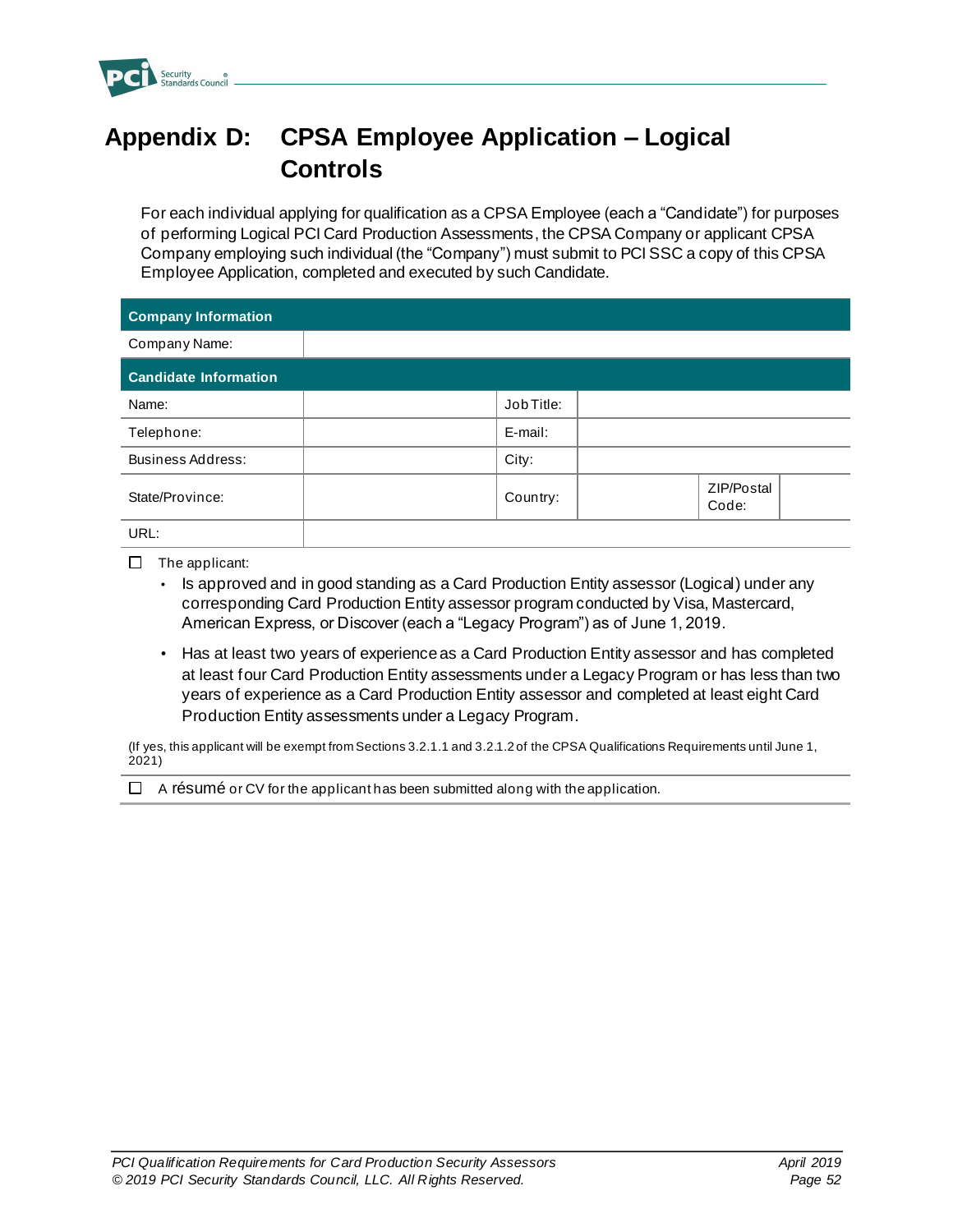

| <b>CPSA Employee Skills, Experience and Education</b>                                                                                                                                                                                                                                                                                                                      |  |  |  |  |
|----------------------------------------------------------------------------------------------------------------------------------------------------------------------------------------------------------------------------------------------------------------------------------------------------------------------------------------------------------------------------|--|--|--|--|
| Provide examples of work or a description of the Candidate's experience with cryptography and key management<br>in cryptographic techniques including cryptographic algorithms, key management, and key lifecycle:                                                                                                                                                         |  |  |  |  |
| Examples of work or description of the Candidate's experience with cryptography:                                                                                                                                                                                                                                                                                           |  |  |  |  |
| Describe the types of cryptography the Candidate has used, such as hashing, symmetric, asymmetric, and<br>algorithms used such as Diffie-Hellman, elliptic curve, DES, Blowfish, MD5.                                                                                                                                                                                      |  |  |  |  |
| From (date):<br>To (date):<br>Total time: Years<br>Months                                                                                                                                                                                                                                                                                                                  |  |  |  |  |
| Examples of work or description of the Candidate's experience with key management:<br>Describe the Candidate's knowledge of implementing key management, for example, key storage, access control,<br>incident response in the event of compromise, and lifecycle management (rotation, destruction, revocation).                                                          |  |  |  |  |
| From (date):<br>To (date):<br>Total time: Years<br>Months                                                                                                                                                                                                                                                                                                                  |  |  |  |  |
| Provide examples of work or a description of the Candidate's knowledge and experience with cryptography and<br>key management with a minimum of three years of the following disciplines:                                                                                                                                                                                  |  |  |  |  |
| Knowledge of industry standards for cryptographic techniques and key management, including but not<br>limited to ISO 11568 and 13491, ANSI X9.24 and X9.97, and NIST 140-2 Level 3:                                                                                                                                                                                        |  |  |  |  |
| Describe specific standards with which the Candidate has knowledge and/or experience and how they were used<br>to design solutions, test for compliance, etc.                                                                                                                                                                                                              |  |  |  |  |
| Total time: Years<br>Months                                                                                                                                                                                                                                                                                                                                                |  |  |  |  |
| Knowledge of Public Key Infrastructure (PKI) and the role and operations of a Certification Authority (CA)<br>and Registration Authority (RA):<br>Describe the Candidate's experience with digital certificates. For example, obtaining, generating, and deploying<br>digital certificates, methods to protect or store digital certificates, certificate revocation, etc. |  |  |  |  |
| Total time: Years<br>Months                                                                                                                                                                                                                                                                                                                                                |  |  |  |  |
| Knowledge of Hardware Security Modules (HSMs) operations, policies, and procedures:                                                                                                                                                                                                                                                                                        |  |  |  |  |
| Describe the Candidate's experience with HSMs. For example, HSM configuration, deployment, use, and<br>developing related policies and procedures.                                                                                                                                                                                                                         |  |  |  |  |
| Total time: Years<br>Months                                                                                                                                                                                                                                                                                                                                                |  |  |  |  |
| Knowledge of POI key-injection systems and techniques including Key Loading Devices (KLDs) and key-<br>management methods, such as "Master/Session Key," "DUKPT":<br>Describe the Candidate's experience with key injection. For example, types of keys loaded, KLDs, key-<br>management methods, etc.                                                                     |  |  |  |  |
| Total time: Years<br>Months                                                                                                                                                                                                                                                                                                                                                |  |  |  |  |
| Knowledge of physical security techniques for high-security areas:<br>Describe the Candidate's experience with physically securing systems and rooms. For example, badge systems,<br>entry logs, man-traps, physical keys, etc.                                                                                                                                            |  |  |  |  |
| Total time: Years<br>Months                                                                                                                                                                                                                                                                                                                                                |  |  |  |  |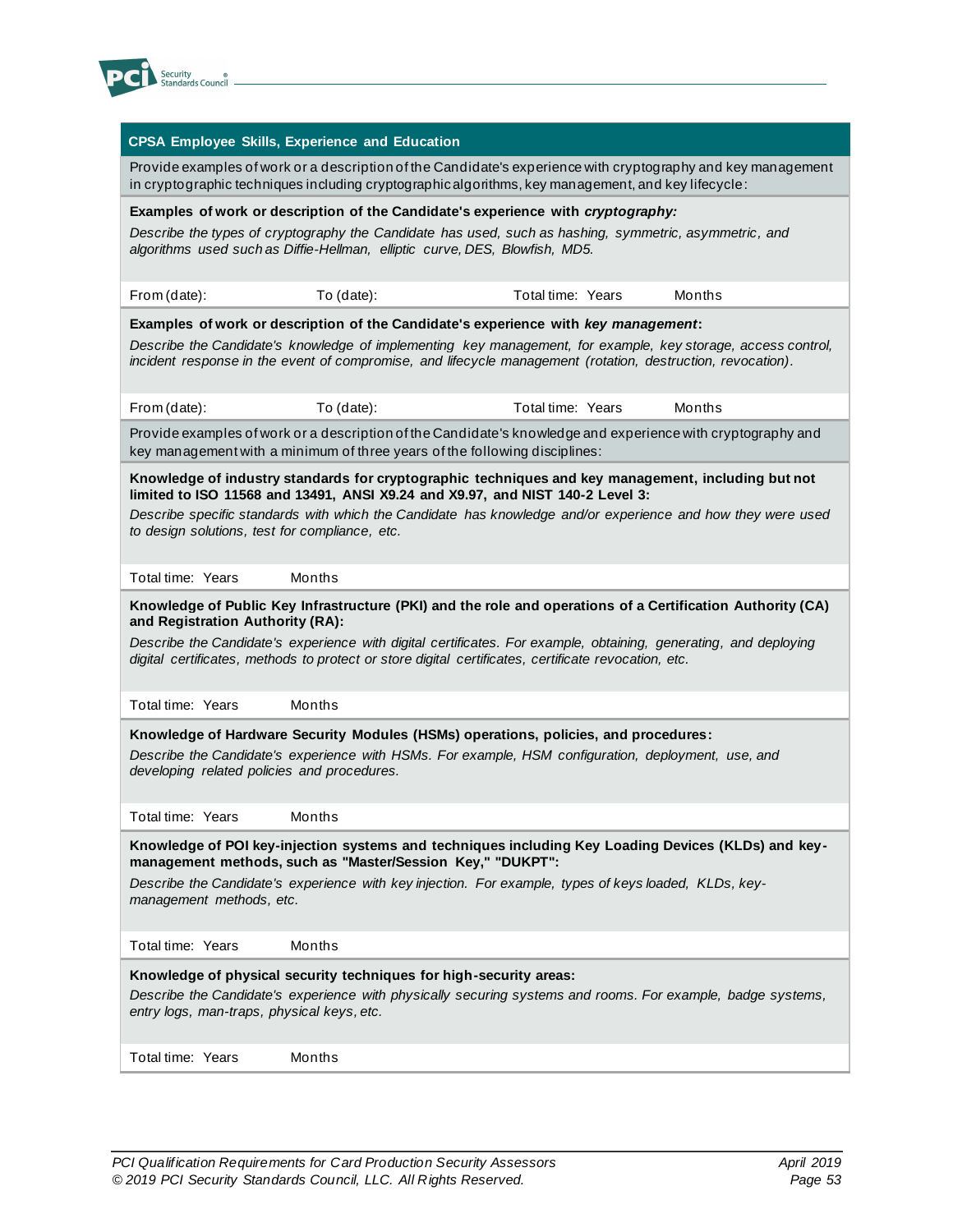

#### **CPSA Employee Skills, Experience and Education** *(Continued)*

Examples of work and/or description of experience in **network security** (for example, administration of firewalls, intrusion prevention systems, etc.):

| From (date):                                                                                     | To $(data)$ : | Total time: Years | Months |
|--------------------------------------------------------------------------------------------------|---------------|-------------------|--------|
| Examples of work and/or description of experience in <b>systems security:</b>                    |               |                   |        |
|                                                                                                  |               |                   |        |
| From (date):                                                                                     | To $(data)$ : | Total time: Years | Months |
| Examples of work and/or description of experience in auditing information systems and processes: |               |                   |        |
| From (date):                                                                                     | To (date):    | Total time: Years | Months |

| <b>Candidate Professional Certifications (check all that apply):</b> |                                                             |                                                         |                |
|----------------------------------------------------------------------|-------------------------------------------------------------|---------------------------------------------------------|----------------|
|                                                                      | $(ISC)^2$ CISSP                                             | Certification number:                                   | Expiry date:   |
|                                                                      | <b>ISACA CISM</b>                                           | Certification number:                                   | Expiry date:   |
|                                                                      | <b>ISACA CISA</b>                                           | Certification number:                                   | Expiry date:   |
|                                                                      | <b>SANS GIAC/GSNA</b>                                       | Certification number:                                   | Expiry date:   |
|                                                                      | <b>IRCA Auditor</b>                                         | Certification number:                                   | Expiry date:   |
|                                                                      | <b>IIA CIA</b>                                              | Certification number:                                   | Expiry date:   |
|                                                                      | ISO 27001, Lead<br>Auditor/Implementer,<br>Internal Auditor | Certification number:<br>Accredited certification body: | Date achieved: |

*Note: "In process" certifications, where the certification number has not yet been issued, do not meet the requirement.*

#### **Signature**

By signing below, I hereby acknowledge and agree that:

- (a) The information provided above is true, accurate and complete;
- (b) I have read and understand the CPSA Qualification Requirements and will comply with the terms thereof; and
- (c) I have read and understand the PCI SSC Code of Professional Responsibility, and will advoc ate, continuously adhere to and support the terms and provisions thereof.

| Candidate:                     | Title: |        |
|--------------------------------|--------|--------|
|                                |        |        |
|                                |        |        |
| Candidate signature $\uparrow$ |        | Date 个 |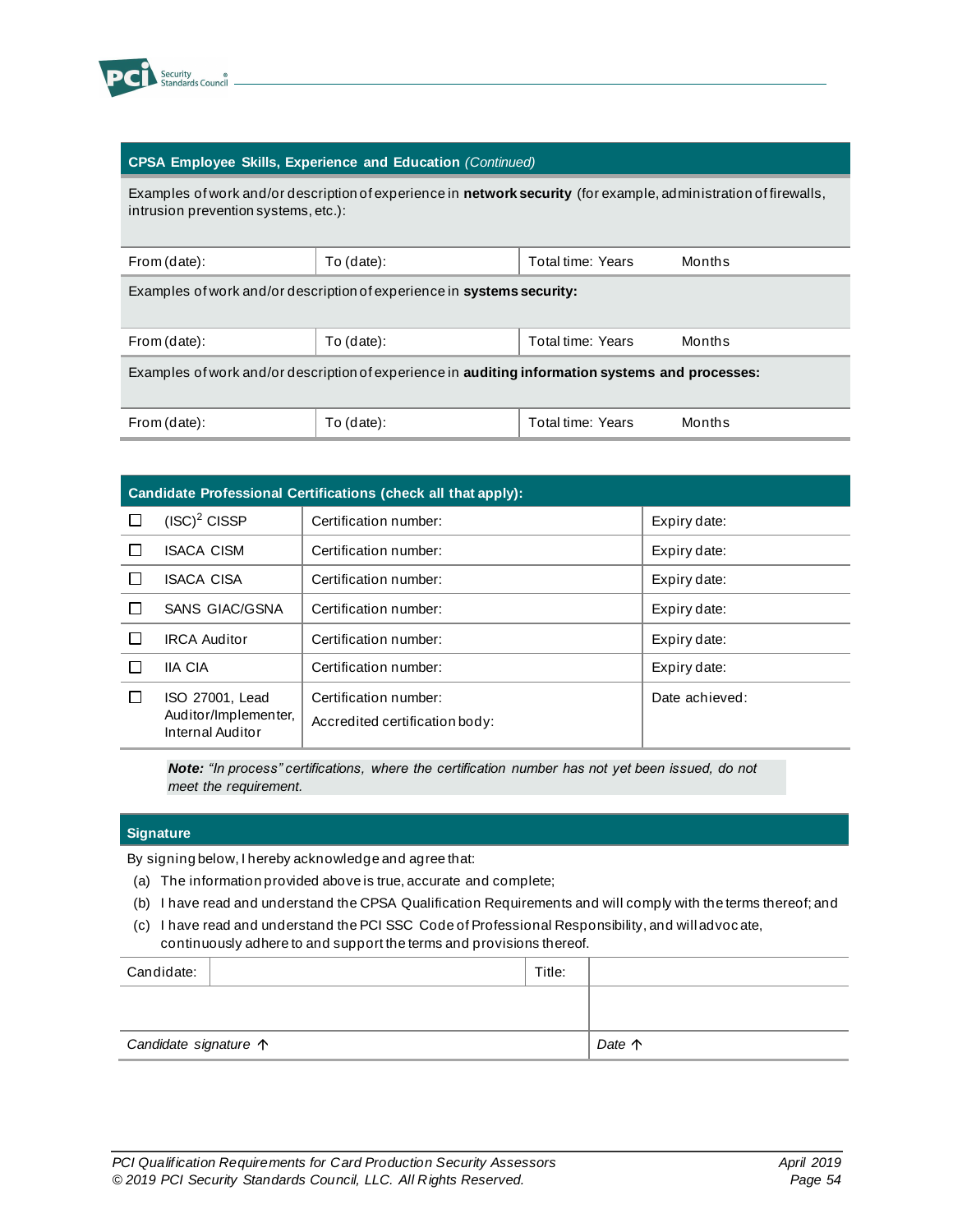

# <span id="page-57-0"></span>**Appendix E: CPSA Employee Application – Physical Controls**

For each individual applying for qualification as a CPSA Employee (each a "Candidate") for purposes of performing Physical PCI Card Production Assessments, the CPSA Company or applicant CPSA Company employing such individual (the "Company") must submit to PCI SSC a copy of this CPSA Employee Application, completed and executed by such Candidate.

| <b>Company Information</b>   |            |                     |
|------------------------------|------------|---------------------|
| Company Name:                |            |                     |
| <b>Candidate Information</b> |            |                     |
| Name:                        | Job Title: |                     |
| Telephone:                   | E-mail:    |                     |
| Business Address:            | City:      |                     |
| State/Province:              | Country:   | ZIP/Postal<br>Code: |
| URL:                         |            |                     |

- $\Box$  The applicant:
	- Is approved and in good standing as a Card Production Entity assessor (Physical) under any corresponding Card Production Entity assessor program conducted by Visa, Mastercard, American Express, or Discover (each a "Legacy Program") as of June 1, 2019.
	- Has at least two years of experience as a Card Production Entity assessor and has completed at least four Card Production Entity assessments under a Legacy Program or has less than two years of experience as a Card Production Entity assessor and completed at least eight Card Production Entity assessments under a Legacy Program.

(If yes, this applicant will be exempt from Sections 3.2.1.1 and 3.2.1.2 of the CPSA Qualifications Requirements until June 1,  $2021$ ).

 $\Box$  A résumé or CV for the applicant has been submitted along with the application.

| <b>CPSA Employee Skills, Experience and Education</b>                                                                                                                                   |               |                   |        |
|-----------------------------------------------------------------------------------------------------------------------------------------------------------------------------------------|---------------|-------------------|--------|
| Examples of work and/or description of experience in <b>Physical Security</b> (excluding physical security audits)                                                                      |               |                   |        |
| From (date):                                                                                                                                                                            | To $(data)$ : | Total time: Years | Months |
| Examples of work and/or description of experience in <b>Physical Security Audits:</b>                                                                                                   |               |                   |        |
| From (date):                                                                                                                                                                            | $To$ (date):  | Total time: Years | Months |
| Examples of work and/or description of experience in Systems Security (logical security of systems that provide<br>or enforce physical security—e.g., CCTV and access control systems): |               |                   |        |
| From (date):                                                                                                                                                                            | To $(data)$ : | Total time: Years | Months |